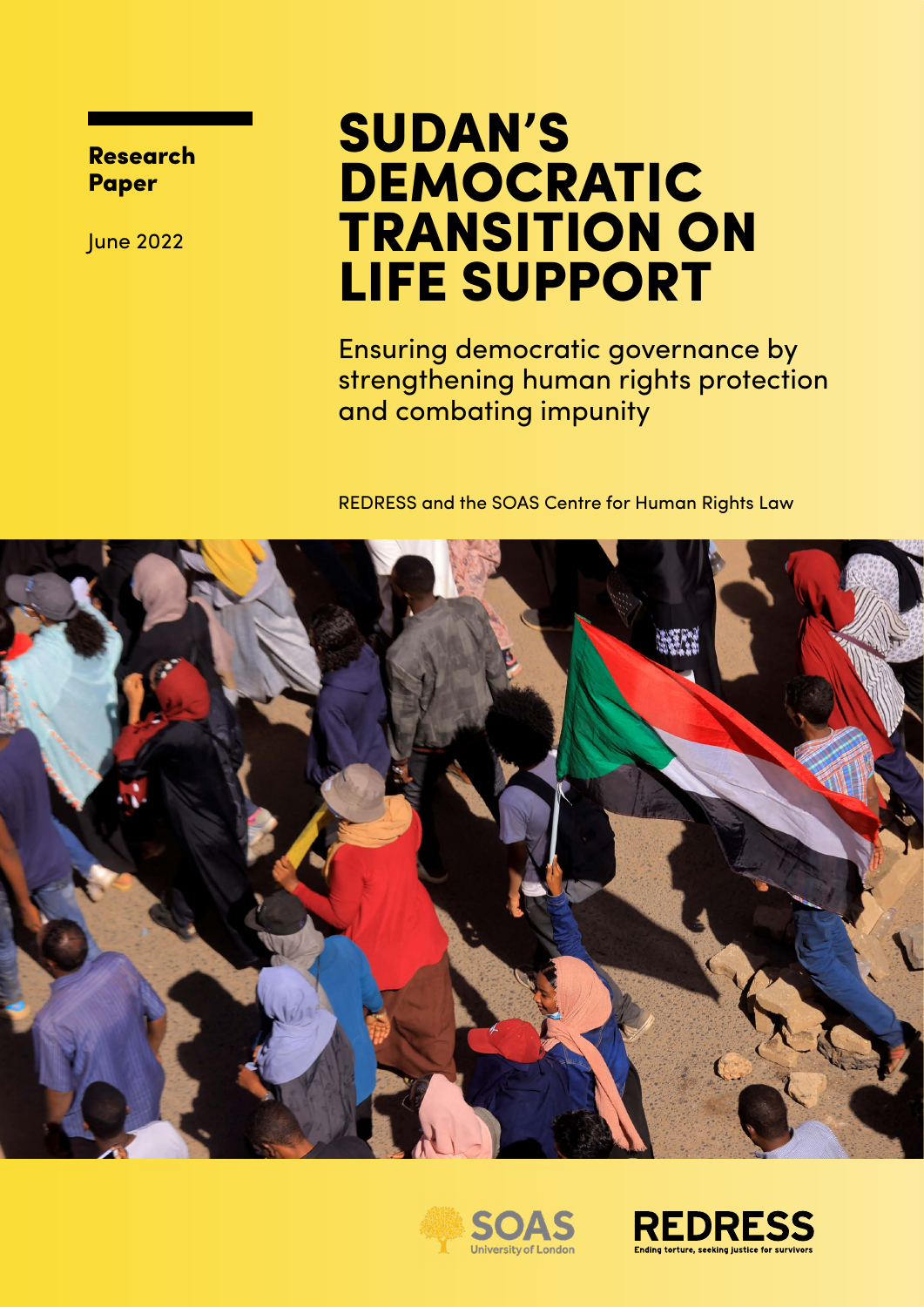# **Contents**

| <b>Recommendations</b>                                   | 3  |
|----------------------------------------------------------|----|
| The uncertain future of Sudan's<br>democratic transition |    |
| Sudan's unhappy experience<br>with coups                 | 9  |
| Remedying the illegality of<br><b>Sudan's coup</b>       | 16 |
| Human rights violations are<br>absolutely disqualifying  | 23 |
| The way forward                                          |    |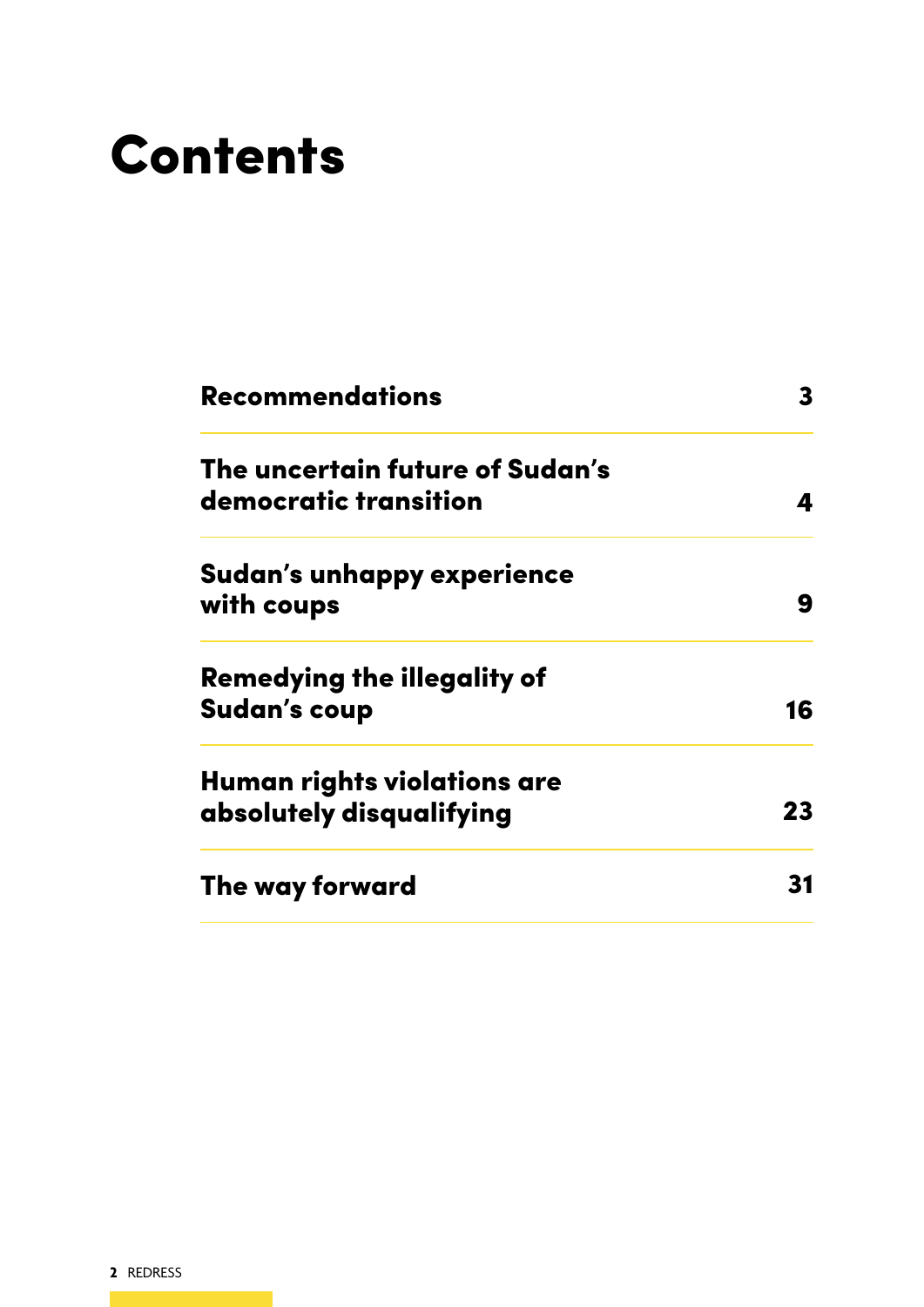## Recommendations

- − The cyclical nature of Sudan's post-independence, post-coup politics is closely linked to the absence of respect for the rule of law, human rights protections and justice for past violations, and the unconstitutional nature of the transfer of power which has occurred since 25 October 2021. Addressing these factors has—or should have—real implications for any solution to the current crisis in Sudan. An unequivocal finding to that end is that the military should not play a continued role in any democratic transformation in Sudan.
- − Resolving the ongoing political crisis in Sudan requires a concerted, effective use of diplomatic and human rights tools to prevent further violations, combat impunity for past violations and ensure their non-repetition.
- − As an immediate priority, all States should apply targeted sanctions against those individuals and entities most responsible for ongoing systematic, widespread human rights violations, all of which undoubtedly fall within the scope of the available human rights sanctions regimes.
- − States and other international actors concerned about the future of Sudan must recognise that attaining the goals of accountability, legislative and institutional reforms requires viewing transitional justice objectives as a top-line priority, rather than a bolt-on to economic reforms, however important those are. The realpolitik delaying of justice imperatives, whether to facilitate economic reforms or not, is a familiar tactic used by the Sudanese military and security apparatus to reinforce its power. Efforts must be made to assure the Sudanese public that justice has not once again been set aside as negotiations proceed concerning a political transition. This includes a clear commitment that a public account of the military authorities' responsibility for serious human rights violations is forthcoming.
- − Political mediations which are ongoing at the time of writing must be inclusive, transparent, and participatory. To this end, viewpoints solicited through closed consultations should be attributed to stakeholders to the extent possible while ensuring the safety of participations. Mediators should avoid drawing a false equivalency between military and security leaders and civilian counterparts. In light of these considerations, a process involving an element of open public consultation (similar to those currently underway vis-à-vis the resistance committees) would be better suited to bolster the public acceptance and legitimacy of the joint UNITAMS-AU-IGAD intervention.
- − Taking this approach will allow the Sudanese public to contribute more effectively to ongoing political processes and, in turn, enable mediators to gauge the full range of public preferences in Sudan on how to address fundamental questions about the nature of Sudan's democratic transition and legal system. Increased transparency may also help to counter the assumed dominance of military and security interests in exerting influence on the political process; at the very least, overall transparency would better display a balance of structural and political interests for public consideration and analysis.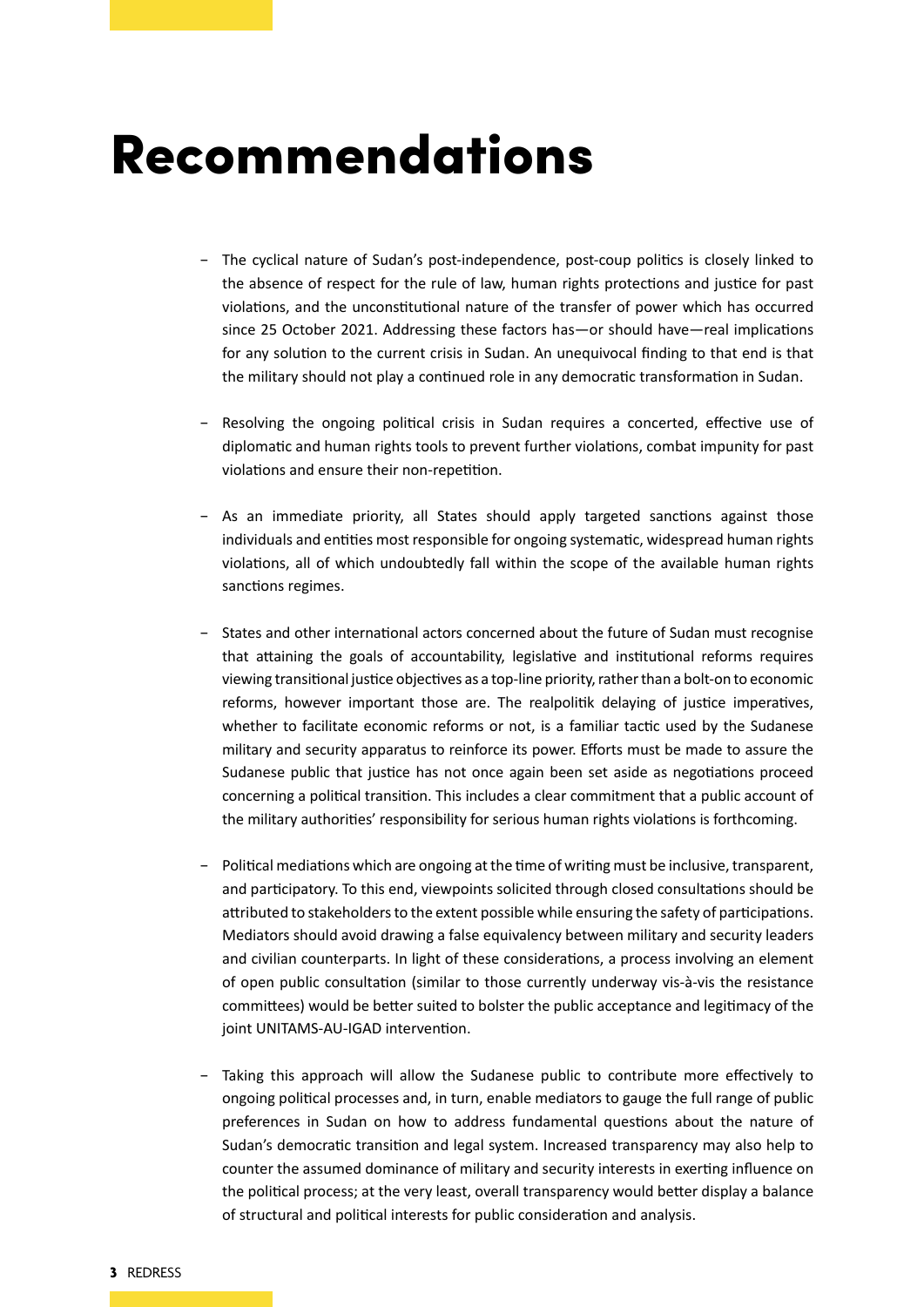## The uncertain future of Sudan's democratic transition

**Serious human rights violations committed by military and security forces have brought Sudan's democratic transition to a halt**

> The end of Omar al-Bashir's three-decade rule in April 2019 after months of peaceful protests ushered in the opportunity for unprecedented human rights and political reforms in Sudan. The transitional government established by an August 2019 political agreement was an important milestone and, despite facing considerable obstacles, Sudan's civilian leadership made important inroads in key areas, including on stabilising Sudan's economy. Though still fragile, Sudan's transition was seen as a model of democratic renewal for other countries in the Horn of Africa and elsewhere.

> The military's seizure of power brought Sudan's transition to a screeching halt. In the small hours of 25 October 2021, unidentified Sudanese security forces arrested then-prime minister Abdalla Hamdok at his home, along with several other prominent civilian members of the transitional government.<sup>1</sup> Shortly after noon on the same day, General Abdel Fattah al-Burhan, the head of the Sudan Armed Forces (SAF) and chairman of the Sovereign Council, $^2$  appeared on Sudanese television to announce, among other items, the imposition of a nationwide state of emergency and the repeal of some selected articles of the Constitutional Charter for the 2019 Transitional Period as amended in 2020 (hereinafter referred to as the "Constitutional Document") providing for a joint civilian-military government.<sup>3</sup>

> The coup precipitated an ongoing crisis characterised by serious human rights violations that has been condemned worldwide. Security forces rapidly embarked on a campaign of mass

<sup>1</sup> Al Jazeera, "Sudan security forces arrest PM Abdalla Hamdok, ministers," 25 October 2021, available at: <https://www.aljazeera.com/news/2021/10/25/sudans-abdalla-hamdok-under-arrest-report>.

<sup>2</sup> The Sovereign Council was, pursuant to article 10 of the Constitutional Document, composed of 5 civilian members selected by the Forces of Freedom and Change, 5 military members selected by the Transitional Military Council, and one additional civilian member selected by agreement between the FFC and TMC.

قرارات هامة لرئيس محلس السيادة الانتقال السودا*ف الفريق أول عبد الفتاح البرهان, 25 ,Abdel Fattah al-Burhan, YouTube, 25* October 2021, available at:<https://www.youtube.com/watch?v=4mWl2JnVjSs>. Al-Burhan also announced the removal of all *walis* (regional governors) and the dissolution of the Empowerment Removal Committee, a body established to seize the assets of Bashir-era regime leaders.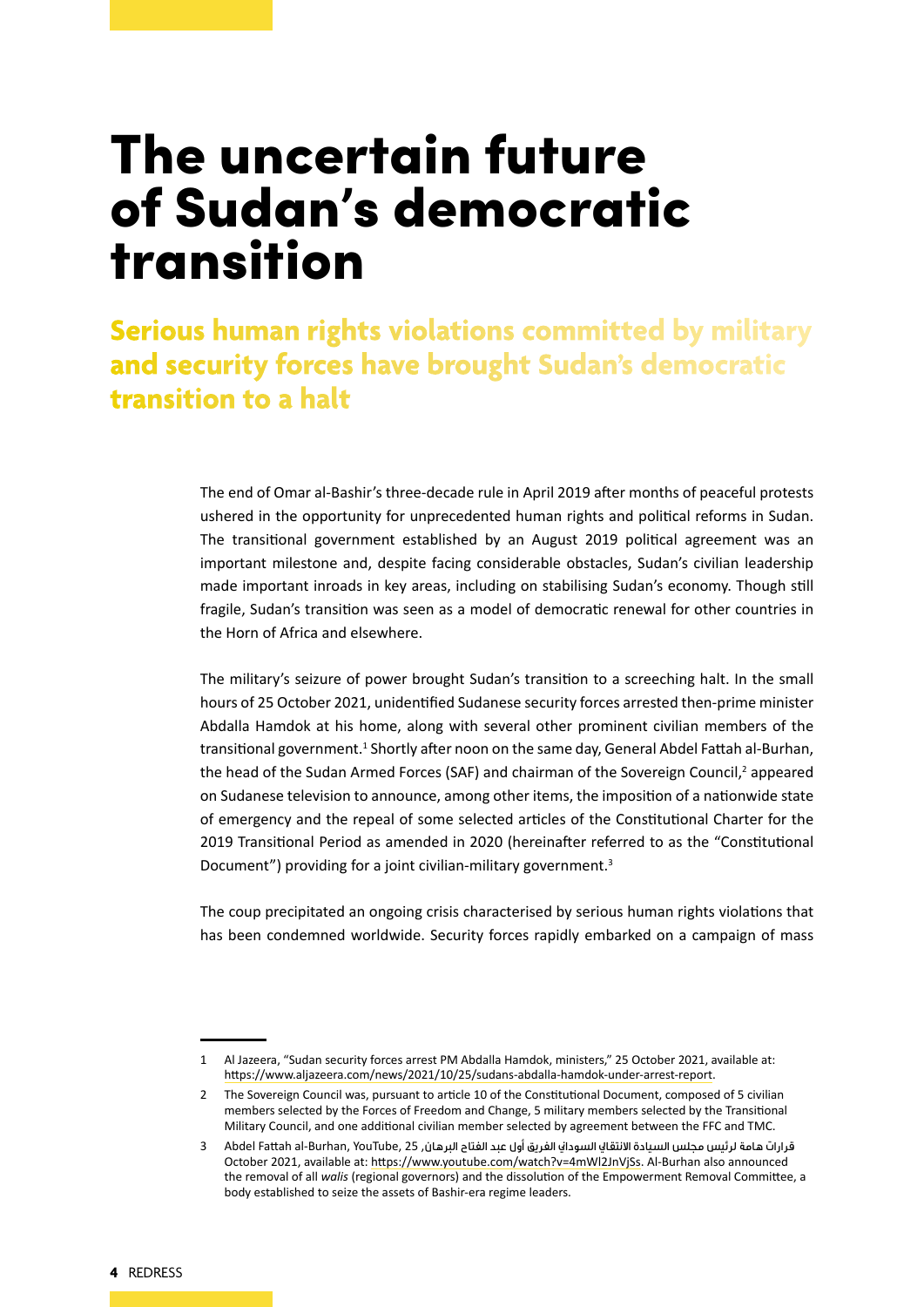arrests and detentions,<sup>4</sup> and repeatedly used excessive and lethal force against unarmed protestors, as documented in many statements and reports.<sup>5</sup>

On 21 November 2021, after four weeks in house arrest, Abdalla Hamdok signed a political agreement with al-Burhan, effecting his reinstatement as prime minister. The 14-point agreement provided, inter alia, for the release of political detainees and called for investigations into violence against protestors since the coup.<sup>6</sup> However, it was widely seen as an attempt to legitimate the coup, and hence rejected by the Forces of Freedom and Change (FFC) and key grassroots constituencies, including the neighborhood resistance committees that have played a leading role in organising peaceful protests.<sup>7</sup>

In discussions with REDRESS at the time of the agreement, Sudanese activists and analysts noted that Hamdok was likely motivated to sign the agreement to avoid further violence, particularly in light of protests that had been announced, including for the same day (21 November 2021) and 23 November 2021. Reports from Sudan showed that grassroots groups had begun organising community blood banks in the days before the protests, preparing for serious injuries at the hands of the security forces.<sup>8</sup> Indeed, evidencing the ongoing risk to protestors, even as the agreement was being signed, a 16-year-old protestor was shot in the head and killed in Omdurman,<sup>9</sup> while security forces fired tear gas inside the Khartoum Teaching Hospital and throughout the city.10

Despite some indications that Hamdok had subsequently regained the ability to constrain the military's activities in the political sphere, including an announced freeze on all political appointments made after the military takeover, he publicly offered his resignation on 2 January

<sup>4</sup> *See* REDRESS, Darfur Bar Association, PLACE, and the Emergency Lawyers Group, "'Taken from Khartoum's Streets:' Arbitrary arrests, incommunicado detentions, and enforced disappearances under Sudan's emergency laws," March 2022, available at: [https://redress.org/news/new-joint-briefing-highlights-ongoing](https://redress.org/news/new-joint-briefing-highlights-ongoing-arbitrary-arrests-and-enforced-disappearances-in-sudan/)[arbitrary-arrests-and-enforced-disappearances-in-sudan/](https://redress.org/news/new-joint-briefing-highlights-ongoing-arbitrary-arrests-and-enforced-disappearances-in-sudan/).

<sup>5</sup> *See, for e.g.,* Human Rights Watch, "Sudan: Security Forces Use Lethal Force on Protestors," 23 November 2021, available at:<https://www.hrw.org/news/2021/11/23/sudan-security-forces-use-lethal-force-protesters>; *see also* Office of the United Nations High Commissioner for Human Rights, "Sudan: UN expert deplores deadly military response to protests," 2 November 2021, available at: [https://www.ohchr.org/EN/NewsEvents/](https://www.ohchr.org/EN/NewsEvents/Pages/DisplayNews.aspx?NewsID=27752&LangID=E) [Pages/DisplayNews.aspx?NewsID=27752&LangID=E;](https://www.ohchr.org/EN/NewsEvents/Pages/DisplayNews.aspx?NewsID=27752&LangID=E) Office of the United Nations High Commissioner for Human Rights, "Oral update on the situation of human rights in the Sudan," 7 March 2022, available at: <https://www.ohchr.org/en/statements/2022/03/oral-update-situation-human-rights-sudan>.

<sup>6</sup> Political (Declaration) Agreement, 21 November 2021, available at: [https://redress.org/wp-content/](https://redress.org/wp-content/uploads/2021/11/Political-Agreement-21-Nov-2021.pdf) [uploads/2021/11/Political-Agreement-21-Nov-2021.pdf](https://redress.org/wp-content/uploads/2021/11/Political-Agreement-21-Nov-2021.pdf) (unofficial translation by International IDEA).

<sup>7</sup> *See, for e.g.,* Reuters, "Sudan opposition group says it does not recognise deal with military," 21 November 2021, available at:<https://www.reuters.com/article/sudan-politics-coalition-idAFC6N2RK029>; *see also* Sudanese Professionals Association, Twitter, 21 November 2021, available at: [https://twitter.com/](https://twitter.com/AssociationSd/status/1462426710335533058) [AssociationSd/status/1462426710335533058](https://twitter.com/AssociationSd/status/1462426710335533058).

<sup>8</sup> Taha Hussein, Twitter, 22 November 2021, available at: [https://twitter.com/6a7a\\_hussein/](https://twitter.com/6a7a_hussein/status/1462797233804521474?s=20) [status/1462797233804521474?s=20](https://twitter.com/6a7a_hussein/status/1462797233804521474?s=20).

<sup>9</sup> Central Committee of Sudanese Doctors, Twitter, 21 November 2021, available at: [https://twitter.com/SD\\_](https://twitter.com/SD_DOCTORS/status/1462461216698380297) [DOCTORS/status/1462461216698380297](https://twitter.com/SD_DOCTORS/status/1462461216698380297).

<sup>10</sup> Central Committee of Sudanese Doctors, Twitter, 21 November 2021, available at: [https://twitter.com/](https://twitter.com/SD_DOCTORS/status/1462445049053171721) [SD\\_DOCTORS/status/1462445049053171721](https://twitter.com/SD_DOCTORS/status/1462445049053171721). *See also* Reuters, "Sudanese medics shaken by attacks on hospitals treating anti-coup protestors," 11 January 2022, available at: [https://www.reuters.com/world/africa/](https://www.reuters.com/world/africa/sudanese-medics-shaken-by-attacks-hospitals-treating-anti-coup-protesters-2022-01-11/) [sudanese-medics-shaken-by-attacks-hospitals-treating-anti-coup-protesters-2022-01-11/](https://www.reuters.com/world/africa/sudanese-medics-shaken-by-attacks-hospitals-treating-anti-coup-protesters-2022-01-11/).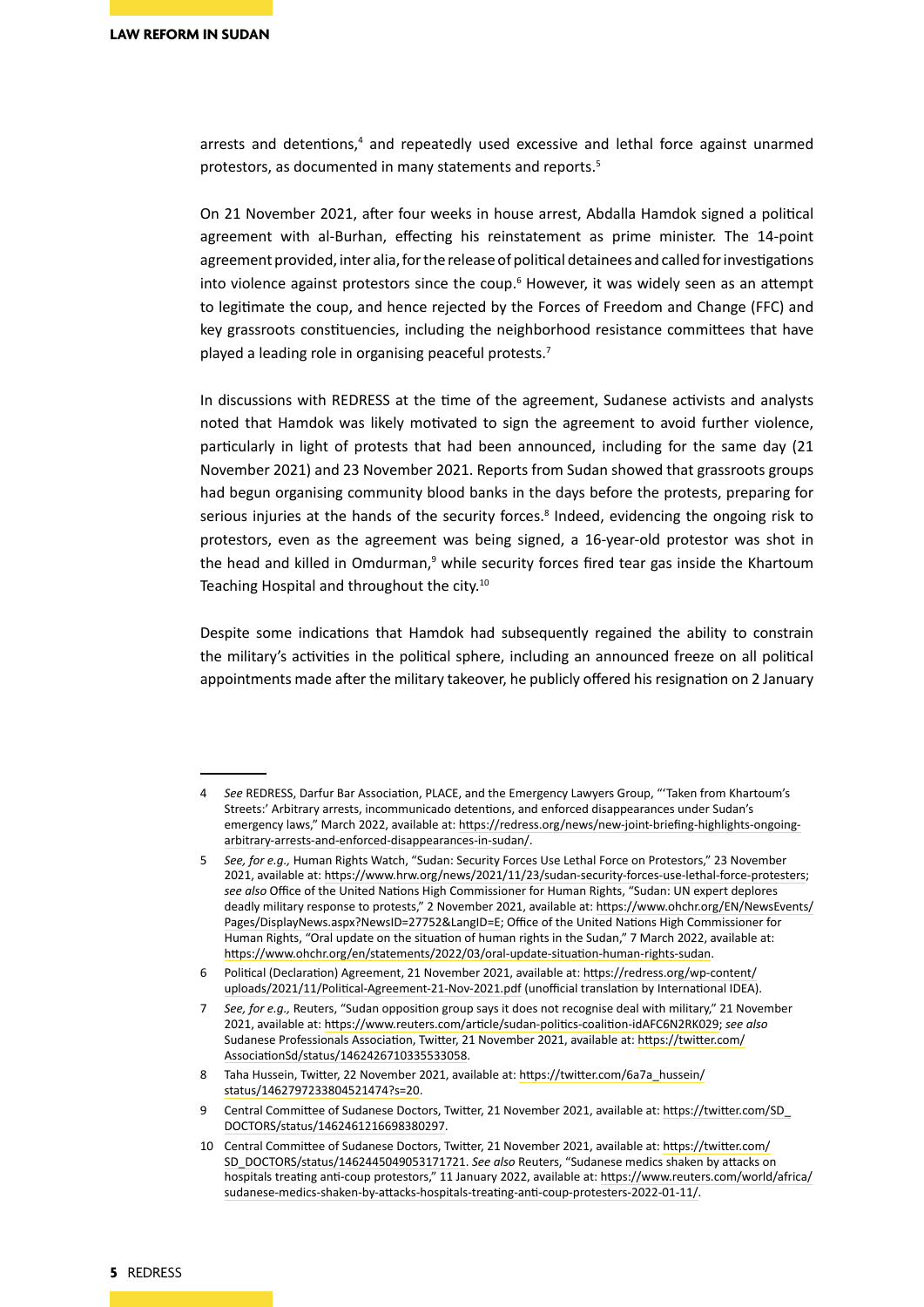2022.<sup>11</sup> Some indicated that Hamdok resigned after it became clear that the military had no intention of keeping its side of the political non-interference bargain.<sup>12</sup> The Sovereign Council's decision to restore the General Intelligence Service's authority to arrest and detain individuals, conduct searches and seizures, and prohibit or regulate the movement of people–announced in the last week of a tumultuous 2021–may have been the decisive factor for Hamdok's decision, though he has not publicly commented on this. $13$  The highly symbolic nature of vesting the General Intelligence Service (GIS) with far-reaching powers cannot be underestimated,14 considering that its predecessor, the National Intelligence and Security Service (NISS), had been notorious for its recourse to torture and other serious human rights violations.<sup>15</sup>

### **If the notion of consensus were to be taken seriously, it is difficult to envisage any return to the pre-coup political formulation: a joint civilian-military transitional government, albeit ostensibly "civilian-led".**

Hamdok's resignation marked the end of the process of democratic transition which began in August 2019 with the signing of the Constitutional Document. In practical terms, the immediate dilemma of who will appoint his replacement awaits resolution. Per the provisions of the Constitutional Document 2019, the FFC have the power to choose the prime minister in the event the position becomes vacant.16 However, the FFC remain in a state of disarray. The Transitional Legislative Council (TLC) may have the authority to select a prime minister, though the terms of the Constitutional Document 2019 are less clear on this point, in light of provisions stating that "[i]n the event the position of Prime Minister is vacant before the Transitional Legislative Council, the Prime Minister is appointed in accordance with the initial appointment procedure."<sup>17</sup> Given that the TLC has not been created, appointment of a prime minister should thus still fall within the remit of the FFC. With no credible civilian leadership remaining in the transitional government, however, the Constitutional Declaration 2019 has de facto ceased to be operational. Any unilateral decision by the military to appoint a civilian figurehead as prime minister would constitute a clear breach of the Constitutional Document, which is based on a delicate powersharing arrangement whose ultimate objective is the transition to full civilian rule.

<sup>11</sup> Abdalla Hamdok, Twitter, 2 January 2022, available at: [https://twitter.com/sudanpmhamdok/](https://twitter.com/sudanpmhamdok/status/1477738836088299526?s=21) [status/1477738836088299526?s=21](https://twitter.com/sudanpmhamdok/status/1477738836088299526?s=21); *see also* BBC, "Sudan coup: Prime Minister Abdalla Hamdok resigns after mass protests," 3 January 2022, available at<https://www.bbc.com/news/world-africa-59855246>.

<sup>12</sup> BBC, "Sudan coup: Prime Minister Abdalla Hamdok resigns after mass protests," 3 January 2022, available at <https://www.bbc.com/news/world-africa-59855246>.

<sup>13</sup> Sudan Tribune, "Sudan's GIS gets temporary power to arrest civilians," 27 December 2021, available at: <https://sudantribune.com/article253483/>.

<sup>14</sup> Emergency Decree No. 3 (2021), available at: [https://redress.org/wp-content/uploads/2022/03/Emergency-](https://redress.org/wp-content/uploads/2022/03/Emergency-Decree-No-3-2021.pdf)[Decree-No-3-2021.pdf](https://redress.org/wp-content/uploads/2022/03/Emergency-Decree-No-3-2021.pdf). The decree, issued under the state of emergency declared by al-Burhan on 25 October 2021, also grants immunity to GIS agents, reversing one of the major achievements of the democratic transition to-date.

<sup>15</sup> *See, for e.g., REDRESS, A Way Forward? Anti-torture reforms in Sudan in the post-Bashir era*, December 2019, available at: [https://redress.org/news/a-way-forward-acjps-and-redress-report-provides-a-roadmap](https://redress.org/news/a-way-forward-acjps-and-redress-report-provides-a-roadmap-for-eradicating-torture-in-the-post-bashir-era/)[for-eradicating-torture-in-the-post-bashir-era/](https://redress.org/news/a-way-forward-acjps-and-redress-report-provides-a-roadmap-for-eradicating-torture-in-the-post-bashir-era/); *see also* Amnesty International, *Sudan: Agents of Fear: The National Security Service in Sudan*, 19 July 2010, available at: [https://www.amnesty.org/en/documents/](https://www.amnesty.org/en/documents/afr54/010/2010/en/) [afr54/010/2010/en/](https://www.amnesty.org/en/documents/afr54/010/2010/en/).

<sup>16</sup> Constitutional Document 2019, Article 18(3); *see also* Article 12(1)(a).

<sup>17</sup> Constitutional Document 2019, Art. 18(3).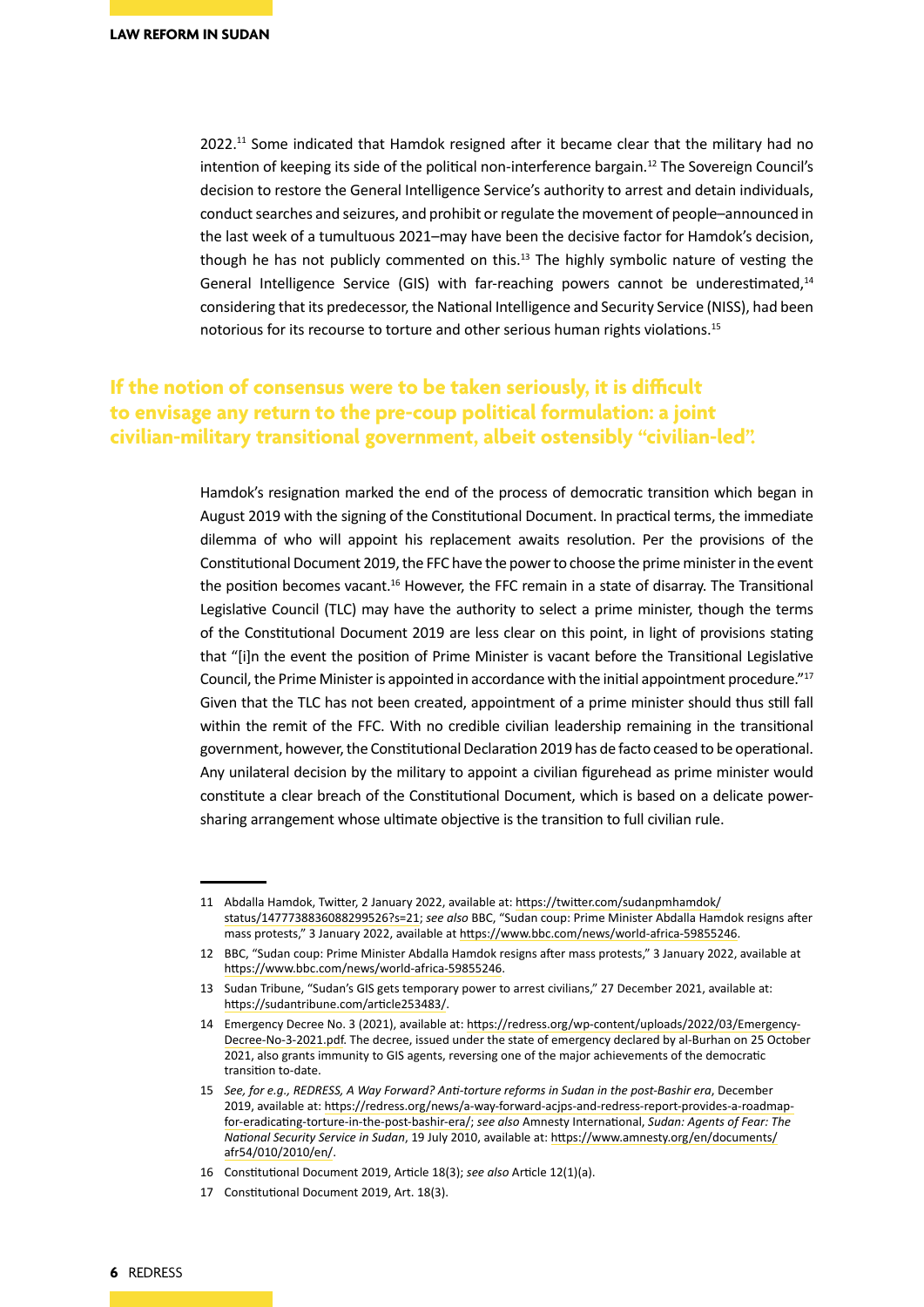Looming larger over the vacant prime minister's seat, however, is an existential question for the Constitutional Document and, by extension, Sudan's democratic transition. International actors have not been entirely clear on the next steps. In a 20 January 2022 readout, for example, the US government reiterated its commitment to "the establishment of a civilian-led government based upon consensus."18 If the notion of consensus were to be taken seriously, it is difficult to envisage any return to the pre-coup political formulation: a joint civilian-military transitional government, albeit ostensibly "civilian-led."

Since the coup, resistance committees<sup>19</sup> across Sudan have set out three demands: "no negotiation, no partnership, and no legitimacy" with the military. These resistance committees, which have mobilised hundreds of thousands of protestors across Sudan<sup>20</sup> – organised through localised tansiqiyyat (coordination) units – have in recent months begun articulating formal political charters for a second phase of Sudan's democratic transition. Made available by several resistance committees for public comment and debate, $21$  the political charters published so far differ in the details but are clear on one key point: that there should be no continued role for the military to play in Sudan's democratic transition, and that human rights reforms and institutional reform of Sudan's security and military sector, including the RSF, must be centred in any future political processes.

Indeed, as this paper outlines, four factors counsel against the continued involvement of the military in any democratic transformation in Sudan. The first factor is that it is antithetical to the prioritisation of accountability, respect for human rights, and legal reform as the primary means of ending the cycle of political repression, impunity and instability in Sudan. The second is historical, rooted in the Sudanese experience of post-coup consultations and political reconfigurations, including most recently following al-Bashir's ouster. The third is primarily legal: that Sudan's military has abrogated its domestic, regional and international legal obligations (and has thereby forfeited any trust in its willingness and ability to fulfil these obligations). And the fourth is the military's calculated campaign of human rights violations since the coup, intended to suppress objections to its seizure of power, which has marked it as deeply undemocratic and not acting in the wider public's interest.

<sup>18</sup> US Embassy Khartoum, Twitter, 20 January 2022, available at: [https://twitter.com/USEmbassyKRT/](https://twitter.com/USEmbassyKRT/status/1484152541667549184) [status/1484152541667549184](https://twitter.com/USEmbassyKRT/status/1484152541667549184).

<sup>19</sup> As Muzan Alneel notes, neighbourhood resistance committees are "grassroots organizations with extended origins in Sudan's modern political history going back to the 1990s. They were revived and prompted via a call in a public statement from the Sudanese Professionals Association (SPA), the association that led the protests of 2019-2019," ultimately resulting in former president Omar al-Bashir's ouster from office. *See* Tahrir Institute for Middle East Policy, "Resistance Committees: The Specters Organizing Sudan's Protests," 26 November 2021, available at:<https://timep.org/explainers/resistance-committees-the-specters-organizing-sudans-protests/>.

<sup>20</sup> Resistance committees and "the street"—a commonly-used term for the broad-based coalition of citizen protestors, labour unions, youth and women's groups, student movements, professional associations, academic institutions and other grassroots initiatives—have both propelled Sudan's resistance movement. *See, for e.g.,* Tahrir Institute for Middle East Policy, "Including the Sudanese Street in Political Processes," 20 December 2021, available at: [https://timep.org/commentary/analysis/including-the-sudanese-street-in](https://timep.org/commentary/analysis/including-the-sudanese-street-in-political-processes/)[political-processes/](https://timep.org/commentary/analysis/including-the-sudanese-street-in-political-processes/); *see also* CMI, "The role of local resistance committees in Sudan's transitional period," 2021, available at: [https://www.cmi.no/publications/7920-the-role-of-local-resistance-committees-in-sudans](https://www.cmi.no/publications/7920-the-role-of-local-resistance-committees-in-sudans-transitional-period)[transitional-period](https://www.cmi.no/publications/7920-the-role-of-local-resistance-committees-in-sudans-transitional-period).

<sup>21</sup> *See, for e.g.,* Khartoum State Resistance Committees, "Proposal for a Charter to Establish the Authority of the People," available at: [https://redress.org/wp-content/uploads/2022/03/Khartoum-Resistance-Committees-](https://redress.org/wp-content/uploads/2022/03/Khartoum-Resistance-Committees-Political-Charter.pdf)[Political-Charter.pdf;](https://redress.org/wp-content/uploads/2022/03/Khartoum-Resistance-Committees-Political-Charter.pdf) *see also*, *for e.g.*, Madani Resistance Committee, "Political Declaration," available at: .pdf.مسودة-الإعلان-السياسي-للجان-مقاومة-مدني/2022/03/uttps://redress.org/wp-content/uploads/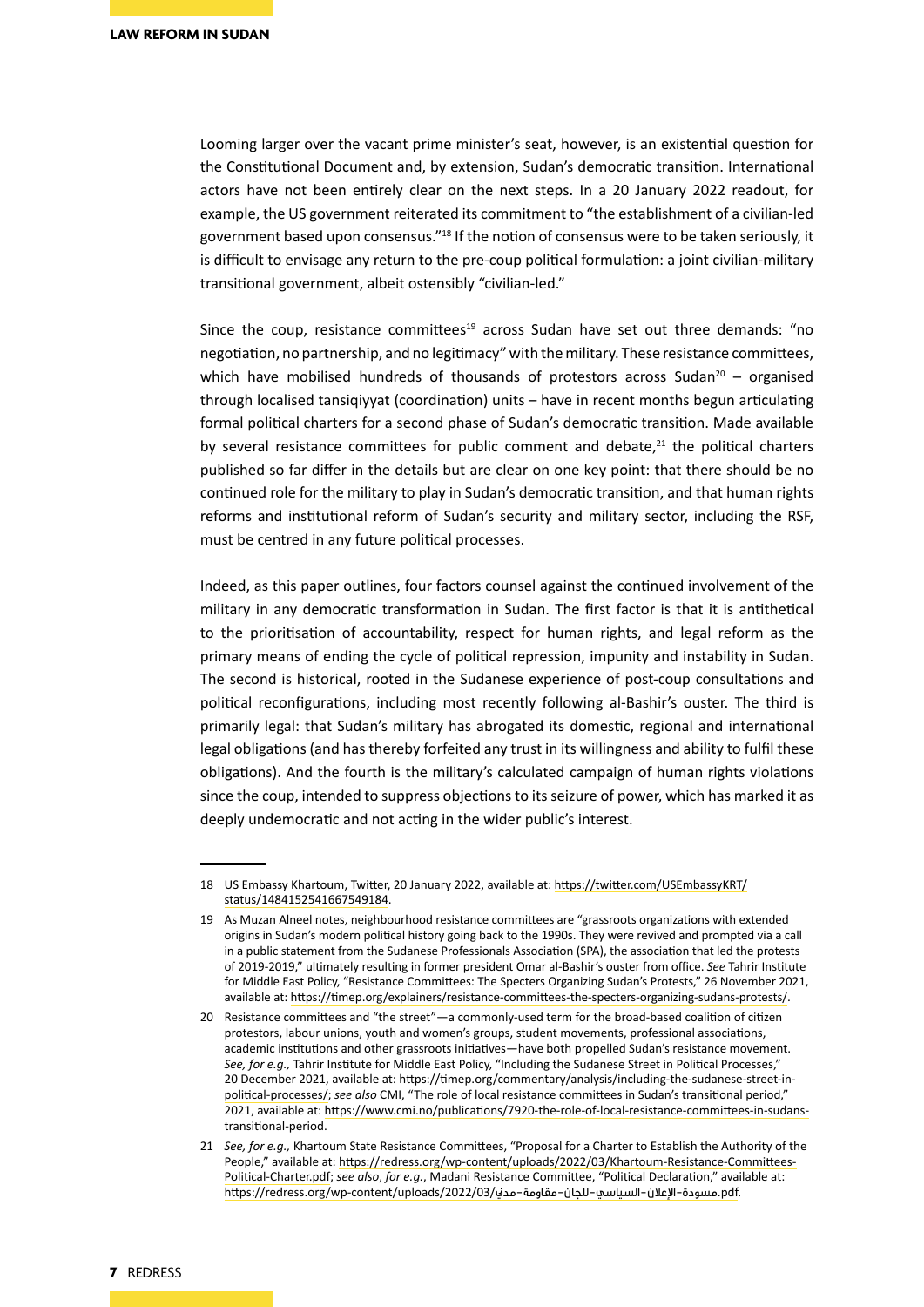This paper analyses these factors in turn, with the first constituting an overarching, crosscutting theme, before concluding with proposals for what an agenda for human rights protection and strengthening of rule of law and democracy in Sudan should entail. Thus far, international actors have proven unwilling to take the decisive actions required to influence events in Sudan, both by ensuring human rights protection and a return to civilian-led rule. Resolving the ongoing crisis in Sudan requires a concerted, effective use of diplomatic and human rights tools to prevent further violations, combat impunity for past violations and ensure their non-repetition. Such measures are also a critical means for a genuine and lasting transition towards a democratic Sudan, which needs to prioritise addressing deep-rooted legacies of abuse of power and impunity over resort to short-term measures.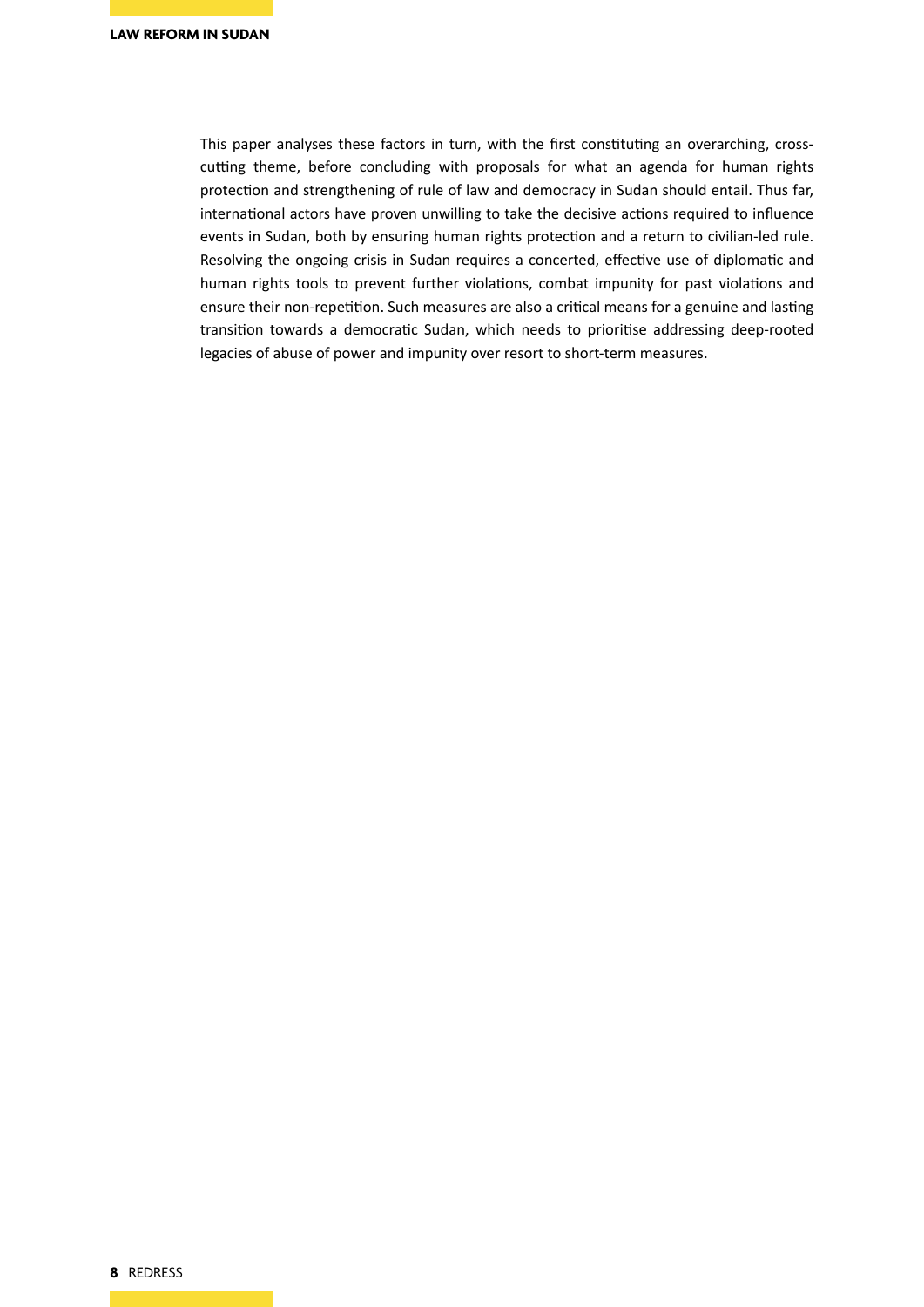# Sudan's unhappy experience with coups

**If history is any indication, without a strategic change in approach, post-coup political or legal adjustments will benefit Sudan's military**

> Military coups have marred Sudan's history. Most notably, they brought to an end three fledgling attempts at democratic transition, in 1958, 1969, and 1985.<sup>22</sup> Since Sudan gained its independence on 1 January 1956, at least 17 serious coup attempts have been mounted by various elements within the country's military and security apparatus, three of which have ushered into power military regimes.<sup>23</sup>

> The cyclical nature of Sudan's post-independence, post-coup politics is closely linked to the absence of the rule of law, human rights protection and justice for past violations. As journalist Richard Cockett noted in 2016, "[f]rom the very beginning . . . Sudan lapsed into a familiar cycle: unstable, democratically elected coalitions would become weak, chaotic and unworkable, only to be swept away by military-led coups in league with one of the main political factions, acting in the name of law and order."<sup>24</sup> In this pattern, "[t]he new military ruler was accepted at first, but in his turn became overbearing, dictatorial and unpopular," and subsequently "overthrown by a popular uprising that returned the country to democracy again."<sup>25</sup> This cycle has repeated itself up to the present day: Omar al-Bashir who came to power by a coup in 1989 was replaced first by a Transitional Military Council in 2019, followed by the joint civilian-military government, and most recently by a de facto military government. In contrast to Cockett's account, the latest regime has had no popular acceptance whatsoever, as it was vigorously opposed from the very day of the coup. Even now, rumors of divisions among Sudan's military and security leaders continue to circulate, raising the spectre of a coup-against-the-coup.<sup>26</sup>

25 *Ibid.*

<sup>22</sup> *See, for e.g.,* W.J. Berridge, *Civil Uprisings in Modern Sudan* (Bloomsbury Academic 2015).

<sup>23</sup> A complete analysis of the historical and geographic factors which have contributed to Sudan's political fragility is beyond the scope of this paper. There is no doubt, though, that attention must be paid to uneven patterns of development across the country, regional dynamics and international interventions, and ethnic and religious differences which have been amongst the factors contributing to instability and conflict. For an analysis of the link between these factors and human rights, *see* Lutz Oette, 'Power, Conflict and Human Rights in Sudan' in Lutz Oette and Mohamed Abdelsalam Babiker (eds), *Constitution-Making and Human Rights in the Sudans* (Routledge 2019) 15-40.

<sup>24</sup> Richard Cockett, *Sudan: The Failure and Division of an African State* (Yale University Press, 2016) 59.

<sup>26</sup> *See, for e.g.* Alarby, "Al-Burhan reaches Cairo for his fear of a coup arranged by Hemeti and external parties" 24 February 2022, available at: https://www.alaraby.co.uk/politics/%D8%A7%D9%84%D8%A8%D8%B1%D9%87% D8%A7%D9%86-%D9%8A%D8%A8%D9%84%D8%BA-%D8%A7%D9%84%D9%82%D8%A7%D9%87%D8%B1%D8 %A9-%D8%AE%D8%B4%D9%8A%D8%AA%D9%87-%D9%85%D9%86-%D8%A7%D9%86%D9%82%D9%84%D8% A7%D8%A8-%D8%A8%D8%AA%D8%B1%D8%AA%D9%8A%D8%A8-%D9%85%D9%86-%D8%AD%D9%85%D9%8 A%D8%AF%D8%AA%D9%8A-%D9%88%D8%A3%D8%B7%D8%B1%D8%A7%D9%81-%D8%AE%D8%A7%D8%B1% D8%AC%D9%8A%D8%A9. *See* also Kholood Khair, "A Coup Cannot Serve Two Masters," Arab Center Washington DC, 22 February 2022, available at: https://arabcenterdc.org/resource/a-coup-cannot-serve-two-masters/.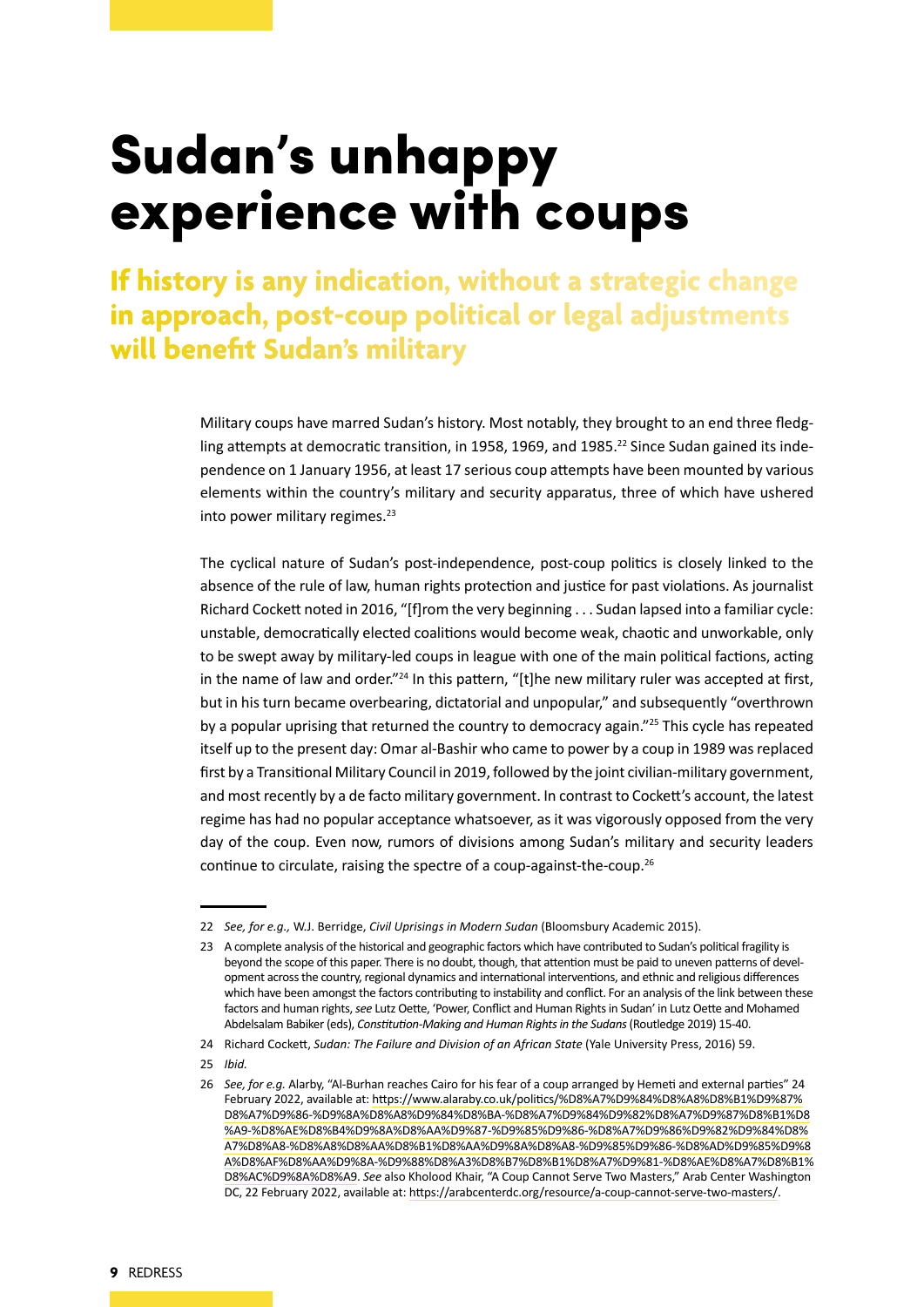The army has sought to exploit, and seize upon the perceived weakness of Sudan's political parties and civil society. As the next section of this paper will examine in greater detail, army leader al-Burhan has consistently maintained that the October 2021 coup was carried out in defence of democratic goals and was necessary to protect Sudan's transition. Having apparently studied the lessons of its predecessors, the military staged the October coup immediately following protests organised by a splinter FFC group, $27$  which called itself the "Forces for Freedom and Change-the Founding Platform,"28 led by two former rebelsturned-members of the transitional government, Gibril Ibrahim and Minni Minnawi and in coordination with Malik Aggar, the head of the Sudanese Revolutionary Front and the Sudan People's Liberation Movement (SPLM)-North leader. Protestors called for an end to the civilian government and its replacement with a technocratic government, while chanting "down with the hunger government," and inviting al-Burhan to lead the transition.<sup>29</sup> There has been much debate on the actual motives that prompted the coup and its timing. Many observers attribute it to the looming possible handover of power to the civilian leaders of the Sovereign Council, which by some counts was due to take place in November 2021. $^{30}$  Such handover would have shifted the power balance and constituted a threat to the political and economic interests of the military. It was also viewed as reinvigorating calls for accountability for past violations, including the 3 June 2019 massacres in which the military has been implicated. $31$ 

A central lesson emerges clearly from Sudan's past: that efforts to implement essential human rights and rule-of-law reforms have not succeeded or have been co-opted by military leaders with their own agendas. Some of these reforms are necessary to provide justice and reparation for victims of serious human rights violations and international crimes. Others are needed to dismantle Sudan's anti-democratic patronage network, which has enriched military, National Congress Party, and other Islamist leaders, and constitutes one of the causes for their grip

<sup>27</sup> The Sudan Revolutionary Front (SRF) – a coalition of Sudanese opposition groups founded in 2011 and including both SLM-MM and JEM–formally joined the joint civilian-military transitional government in January 2021 after signing the Juba Peace Agreement on 3 October 2020. The Juba Peace Agreement (JPA) consists in part of a number of bilateral agreements between the transitional government and different rebel groups; the SLM-MM signed the JPA under the name "The Armed Struggle Movements-Darfur Path), consisting mainly of the JEM, SLM-MM, Sudan Liberation Movement-Transitional Council, the Sudanese Alliance Movement, the Sudan Liberation Forces Alliance, and the Sudan Liberation Movement. At the time, many analysts expected that the SRF would help tip the balance of power towards the civilian component of the transitional government. As it turned out, though SRF-constituent groups shared with the civilian FFC a common interest in deposing Omar al-Bashir, after his removal from power in April 2019, the interests of the rebel movements and FFC diverged significantly. The military likely played a role in actively working to exploit, and encourage, tensions between the FFC and SRF groups, and within the SRF itself in the months leading up to the coup.

<sup>28</sup> Dabanga, "Charter for the Unity of the Forces for Freedom and Change signed in Sudan Capital," 18 October 2021, available at: [https://www.dabangasudan.org/en/all-news/article/charter-for-the-unity-of-the-forces-for](https://www.dabangasudan.org/en/all-news/article/charter-for-the-unity-of-the-forces-for-freedom-and-change-signed-in-sudan-capital)[freedom-and-change-signed-in-sudan-capital](https://www.dabangasudan.org/en/all-news/article/charter-for-the-unity-of-the-forces-for-freedom-and-change-signed-in-sudan-capital).

<sup>29</sup> *See, for e.g.,* Reuters, "Sudan protest calls for military coup as political crisis deepens," 17 October 2021, available at: https://www.reuters.com/world/africa/pro-military-protests-sudan-political-crisisdeepens-2021-10-16/.

<sup>30</sup> The date for the handover of the Sovereign Council to civilian leadership, originally set for 17 May 2021 in the Constitutional Document 2019, was cast into doubt after the signing of the Juba Peace Agreement, which was silent on the issue of the handover of power. Some argued that the date was November 2021. Others, including former minister of justice Nasredeen Abdulbari, argued for July 2022. *See, for e.g.,* Nasredeen Abdulbari, "A Transitional Period Constitutional Question in Sudan," 16 February 2022, Just Security, available at: <https://www.justsecurity.org/80164/a-transitional-period-constitutional-question-in-sudan/>.

<sup>31</sup> *See* Physicians for Human Rights, *'Chaos and Fire:' An Analysis of Sudan's June 3, 2019 Khartoum Massacre*, 5 March 2020, available at: [https://phr.org/our-work/resources/chaos-and-fire-an-analysis-of-sudans-june-3-](https://phr.org/our-work/resources/chaos-and-fire-an-analysis-of-sudans-june-3-2019-khartoum-massacre/) [2019-khartoum-massacre/](https://phr.org/our-work/resources/chaos-and-fire-an-analysis-of-sudans-june-3-2019-khartoum-massacre/).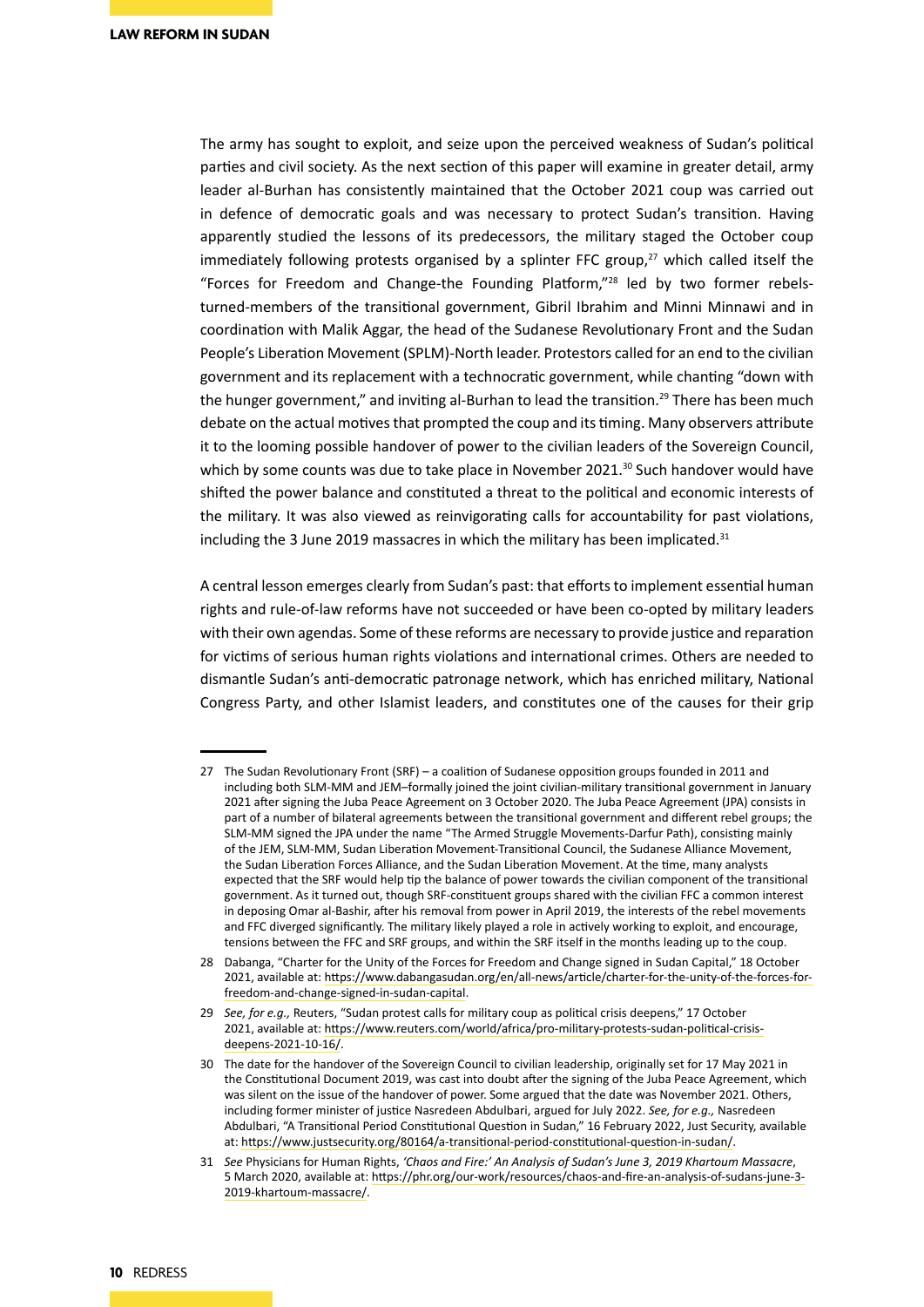on power.<sup>32</sup> Additional longstanding items on Sudan's agenda include security sector reform and constitutional and legal reform.<sup>33</sup> All of these can be understood as part of "transitional justice," which "comprises the full range of processes and mechanisms associated with a society's attempts to come to terms with a legacy of large-scale past abuses," and may include "judicial and non-judicial mechanisms . . . and individual prosecutions, reparations, truthseeking, institutional reform, vetting, and dismissals, or a combination thereof."<sup>34</sup>

**A central lesson emerges clearly from Sudan's past: that efforts to implement essential human rights and rule-of-law reforms have not succeeded or have been co-opted by military leaders with their own agendas.**

> Making real, lasting progress on each of these fronts is needed to "coup-proof" Sudan. Doing so in partnership with the military and security forces responsible for serious human rights violations is not possible; the military has demonstrated no respect for democratic values and processes and has not taken any steps to address its track record of violations of human rights and international humanitarian law. On the contrary, its latest actions have further worsened this record. Sudan has previously grappled with the concept and implementation of transitional justice. Even under former president Omar al-Bashir—and before, including under President Jaafar Nimeiri—initiatives have been undertaken to address and prevent the violations of the past. $35$  On paper, previous peace agreements, including the Comprehensive Peace Agreement (2005), Darfur Peace Agreement (DPA, 2006) and the Doha Document for Peace in Darfur (2011) engaged, albeit inadequately, with various aspects of transitional justice, including some measure of accountability, compensation, and reform.<sup>36</sup>

> In practice, as continued violations made apparent, these efforts fell short of delivering meaningful outcomes for victims or ending the military's grip over power. For example, the 2006 DPA broadly acknowledged the need for reparation, including by stating that "[r]

<sup>32</sup> *See, for e.g.*, The Sentry, *Sudan's Deep State: How Insiders Violently Privatized Sudan's Wealth, and How to Respond*, 25 April 2017, available at: [https://enoughproject.org/wp-content/uploads/2017/05/](https://enoughproject.org/wp-content/uploads/2017/05/SudansDeepState_Final_Enough.pdf) [SudansDeepState\\_Final\\_Enough.pdf](https://enoughproject.org/wp-content/uploads/2017/05/SudansDeepState_Final_Enough.pdf) (noting in 2017 that "[p]resident Omar al-Bashir, National Congress Party (NCP) loyalists, and other political and military elites have manipulated Sudan's economy and diverted state assets for personal gain for more than two decades").

<sup>33</sup> REDRESS's Project on Criminal Law Reform in Sudan has identified many of the constitutional and legal reforms needed to enhance access to justice and to ensure accountability for serious human rights violations. *See* the PCLRS website, available at: <http://www.pclrs.com/>.

<sup>34</sup> *See* UN Secretary-General, "The rule of law and transitional justice in conflict and post-conflict societies: report of the Secretary-General," UN Doc. S/2004/616 (23 August 2004) para 8, available at: [https://](https://digitallibrary.un.org/record/527647?ln=en) [digitallibrary.un.org/record/527647?ln=en](https://digitallibrary.un.org/record/527647?ln=en) (noting that the "notion of 'transitional justice' . . . comprises the full range of processes and mechanisms associated with a society's attempts to come to terms with a legacy of large-scale past abuses, in order to ensure accountability, serve justice and achieve reconciliation. These may include both judicial and non-judicial mechanisms, with different levels of international involvement (or none at all) and individual prosecutions, reparations, truth-seeking, institutional reform, vetting and dismissals, or a combination thereof"). *Ibid.* at para 8.

<sup>35</sup> *See* Abdelsalam Hassan Abdelsalam and Amin M Medani, 'Criminal Law Reform in African and Muslim Countries with Particular Reference to Sudan' in Lutz Oette (ed.), *Criminal Law Reform and Transitional Justice: Human Rights Perspectives for Sudan* (Ashgate 2011) 33-65.

<sup>36</sup> *See* particularly Suliman Baldo and Lisa Magarell, *Reparation and the Darfur Peace Process: Ensuring Victims' Rights* (International Centre for Transitional Justice 2007).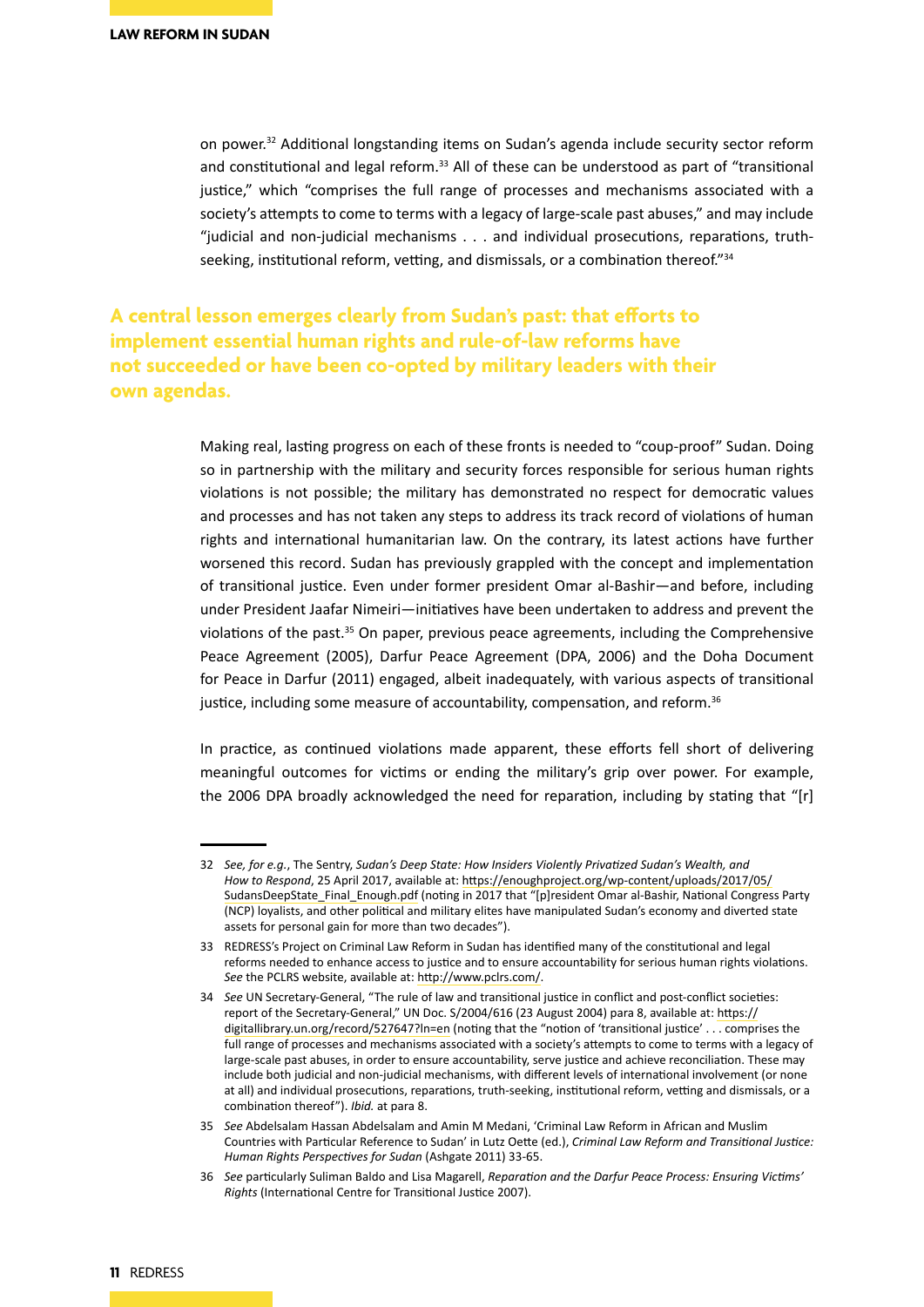ehabilitation and reconstruction of Darfur is a priority; to that end, steps shall be taken to compensate the people of Darfur and address grievances for lives lost, assets destroyed or stolen, and suffering caused."<sup>37</sup> To this end, the DPA envisaged the creation of several bodies whose role would be to resolve land ownership and other disputes, $38$  and a Compensation Fund was to be created, to which the then-government pledged \$30 million USD (later raised to \$100 million). Despite these promises, however, no reparations were delivered under either the DPA, which quickly collapsed, or the later Doha Document for Peace in Darfur, which was similarly flawed.<sup>39</sup>

Similarly, past law reform efforts have either gone unimplemented or have resulted in only limited changes. As the late Amin Medani, a distinguished human rights lawyer who served as a cabinet minister after Nimeiri's overthrow until Sadiq al-Mahdi's election, wrote in 2014, "it must be admitted that Sudan's political experience since independence . . . does not show the political stability, nor the political will necessary for the institution of constitutionalism and, consequently, the necessary environment for institutionalising respect for and promotion of human rights."40 Medani continued, noting that "[s]ince independence in 1956, Sudan has been governed by three pluralistic (so-called democratic) and three autocratic military regimes, the former governing the country for 12 years, and the latter for the remaining 37 [at the time of writing]. Between them, they have adopted eight Constitutions, the last being the 2005 Interim National Constitution (INC)."41 In the eight years since Medani made this observation, Sudan has adopted its ninth constitution, the interim Constitutional Document 2019.<sup>42</sup>

Throughout this period, Sudan's leaders, including under military regimes, have made some overtures towards human rights protections. Under al-Bashir, for example, the INC, pursuant to the Comprehensive Peace Agreement, included a Bill of Rights, which was later largely incorporated into the Constitutional Document 2019. However, these limited constitutional rights were neither translated into statutory law nor the subject of vigorous protection in the

<sup>37</sup> Darfur Peace Agreement (2006) para 101.

<sup>38</sup> These included Property Claims Committees, which were to be created to resolve individual claims concerning ownership of land and assets; a Compensation Commission to provide reparation for other harms, including "physical or mental injury, emotional suffering or human and economic losses, in connection with the conflict" (DPA, para 200); a Compensation Fund that would allow the Compensation Commission to make interim awards within three months of the DPA's entry into force (paid within 60 days), to be followed by full hearings on claims; and a Darfur Rehabilitation and Resettlement Commission, to be supported by a Darfur Reconstruction and Development Fund.

<sup>39</sup> As the Enough Project noted in August 2012, "[f]rom its inception, the [Doha Document for Peace in Darfur] was deeply flawed. It fails to address the most important security and political issues identified by Darfuris [and . . .] it also allows Khartoum to continue its divide-and-conquer strategy of dealing with each of the country's conflict zones in isolation." *See* Enough Project, "Failing Darfur," August 2012, available at: [https://](https://enoughproject.org/files/DDPDimplementation.pdf) [enoughproject.org/files/DDPDimplementation.pdf](https://enoughproject.org/files/DDPDimplementation.pdf).

<sup>40</sup> Amin M. Medani, "The Constitutional Bill of Rights in the Sudan: Towards Substantive Guarantees and Effective Realisation of Rights," in REDRESS, Faculty of Law, University of Khartoum, and Sudanese Human Rights Monitor, *The Constitutional Protection of Human Rights in Sudan: Challenges and Future Perspectives* (January 2014) 7, available at:<http://www.pclrs.com/downloads/140127final-sudan-uok-report.pdf>.

<sup>41</sup> *Ibid.*

<sup>42</sup> On the history of Sudan's constitutions, *see* Ali Suleiman Fadlalla and Mohamed Abdelsalam Babiker, 'In search of constitution and constitutionalism in Sudan: the quest for legitimacy and the protection of rights' in Lutz Oette and Mohamed Abdelsalam Babiker (eds), *Constitution-Making and Human Rights in the Sudans* (Routledge 2019) 41-62.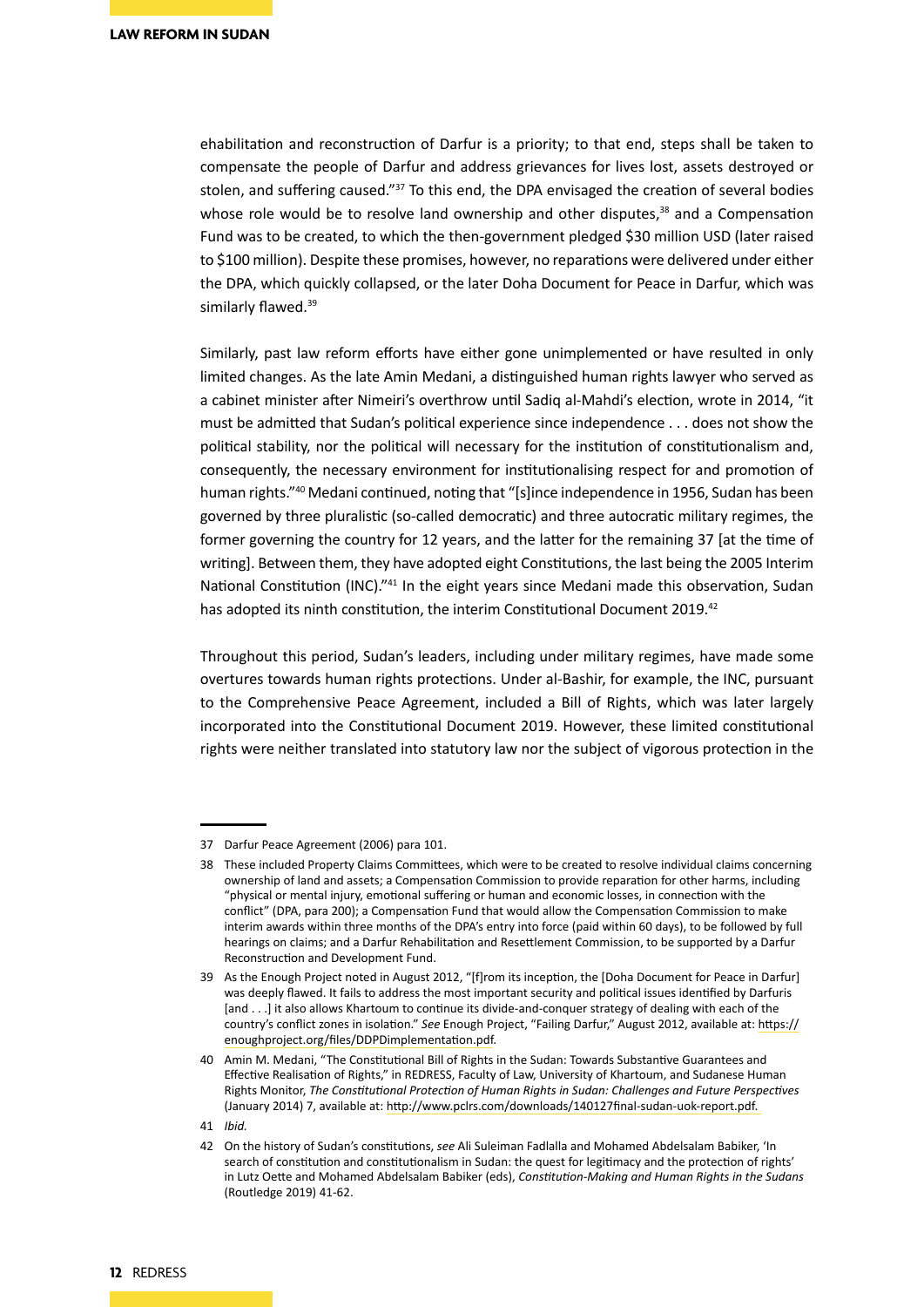jurisprudence of Sudan's Constitutional Court.<sup>43</sup> Similarly, even reforms made to key pieces of legislation have not been accompanied with institutional reforms, leaving another gap between law and practice.

Perhaps more so than in any other period since Sudan's independence, the transitional government under Prime Minister Hamdok made headway in tackling some of these thorny issues. For example, in November 2019, the transitional government announced the repeal of the national Public Order Law, which had long been used to disproportionately target women for a range of "morality" offences and restricted women's participation in the public sphere.<sup>44</sup> In July 2020, a second set of major legislative reforms lifted the immunities for GIS agents and abolished some forms of corporal punishment. They also criminalised female genital mutilation and amended the prohibition of the use of torture in relation to judicial proceedings, among other violations.45 In another historic step, the transitional government ratified in August 2021 the UN Convention against Torture and Other Cruel, Inhuman or Degrading Treatment or Punishment (UNCAT) and acceded to the International Convention for the Protection of All Persons from Enforced Disappearance (ICPPED).<sup>46</sup>

Achieved by dint of determination from civilian leaders within the transitional government, these reforms were an important step towards enhanced human rights protection, at least on paper. Nonetheless, as REDRESS and the People's Legal Aid Centre (PLACE) noted in April 2021, well before the coup, the transitional bodies charged with implementing and enacting these reforms were not fully established or operationalised.<sup>47</sup> Some reforms simply went unheeded by the military and security forces. For example, the disbanded Public Order Police continued to operate in a renamed "Community Security Division,"<sup>48</sup> and security forces repeatedly failed to respond to requests by the Public Prosecution to waive immunities or refused to cooperate in providing evidence in cases concerning abuses by their respective personnel.<sup>49</sup> As a result, almost no cases concerning serious human rights violations by military or security forces moved forward under the transitional government, including in relation to the 3 June 2019 sit-in massacre.

<sup>43</sup> REDRESS, CLRS and Sudanese Human Rights Monitor, *Arrested Development: Sudan's Constitutional Court, Access to Justice and the Effective Protection of Human Rights* (August 2012), available at: [https://redress.org/](https://redress.org/wp-content/uploads/2018/01/Aug-12-Arrested-Development-Sudan.pdf) [wp-content/uploads/2018/01/Aug-12-Arrested-Development-Sudan.pdf](https://redress.org/wp-content/uploads/2018/01/Aug-12-Arrested-Development-Sudan.pdf).

<sup>44</sup> REDRESS and SIHA, *Criminalisation of Women: A Need for Fundamental Reform*, November 2017, available at: <https://redress.org/wp-content/uploads/2017/12/report-Final.pdf>.

<sup>45</sup> *See* REDRESS, *Sudan's recent law reforms: explained* (30 July 2020), available at: [https://redress.org/news/](https://redress.org/news/sudans-recent-law-reforms-explained/) [sudans-recent-law-reforms-explained/](https://redress.org/news/sudans-recent-law-reforms-explained/).

<sup>46</sup> *See* REDRESS, "In Historic Move, Sudan Ratifies Key International Treaty on Torture, Joining 171 Other States," 12 August 2021, available at: [https://redress.org/news/in-historic-move-sudan-ratifies-key-international](https://redress.org/news/in-historic-move-sudan-ratifies-key-international-treaty-on-torture-joining-171-other-states/)[treaty-on-torture-joining-171-other-states/.](https://redress.org/news/in-historic-move-sudan-ratifies-key-international-treaty-on-torture-joining-171-other-states/) Sudan ratified other key international human rights treaties, including the International Covenant on Civil and Political Rights (ICCPR) and the International Covenant on Economic, Social and Cultural Rights (ICESCR) in 1986.

<sup>47</sup> *See* REDRESS and PLACE, *Sudan: Human Rights Two Years After Al-Bashir's Removal*, April 2021, available at: <https://redress.org/news/sudan-two-years-post-bashir-progress-made-but-more-to-be-done/>.

<sup>48</sup> *See, for e.g.,* SIHA, "Sudan Public Order Law is Still Intact," August 2021, available at: [https://sihanet.org/](https://sihanet.org/sudan-public-order-law-is-still-intact-female-artists-assaulted-by-police-in-khartoum-north-sharg-al-nile-area/) [sudan-public-order-law-is-still-intact-female-artists-assaulted-by-police-in-khartoum-north-sharg-al-nile-area/](https://sihanet.org/sudan-public-order-law-is-still-intact-female-artists-assaulted-by-police-in-khartoum-north-sharg-al-nile-area/).

<sup>49</sup> REDRESS, *Domestic Accountability Efforts in Sudan*, May 2021, available at: [https://redress.org/wp-content/](https://redress.org/wp-content/uploads/2021/05/Sudan-Domestic-Accountability-Efforts-Policy-Briefing.pdf) [uploads/2021/05/Sudan-Domestic-Accountability-Efforts-Policy-Briefing.pdf](https://redress.org/wp-content/uploads/2021/05/Sudan-Domestic-Accountability-Efforts-Policy-Briefing.pdf).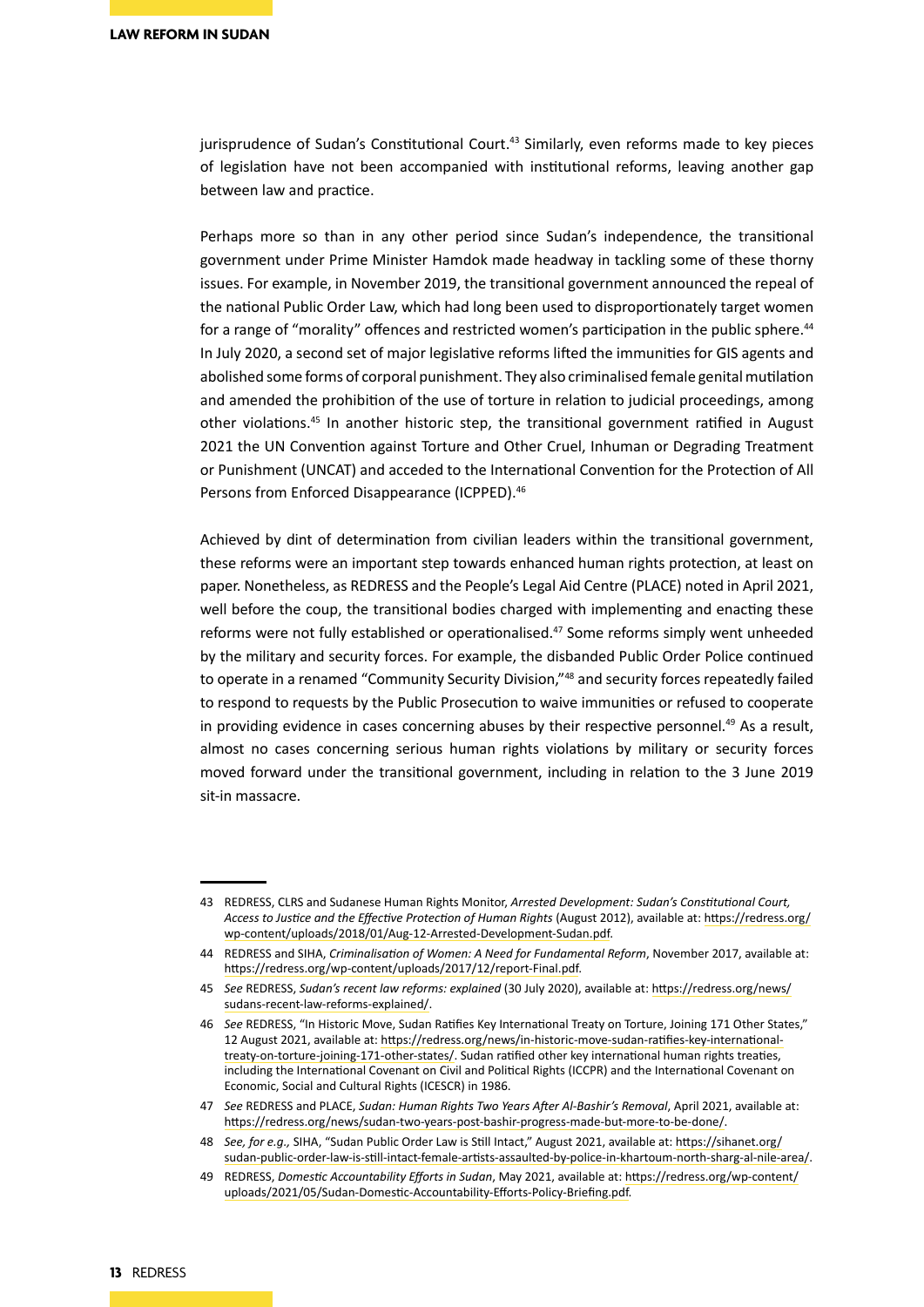Even more tellingly, accountability and reform objectives agreed upon in the Constitutional Document which had real, structural implications for various components of Sudan's security apparatus—or for specific individuals—were not fulfilled under the joint civilian-military transitional government. The ratification of the Rome Statute stalled on the desk of the Sovereign Council, $50$  for example, and the long-teased transfer of al-Bashir and others in Sudanese custody to the International Criminal Court (ICC) has not materialized. Al-Burhan, Mohamed Hamdan Dagalo (known as "Hemedti," the head of the Rapid Support Forces), and others may well fear the possibility of an ICC inquiry into their own activities in Darfur. No progress was made on other major accountability initiatives, including the Special Court on the Crimes of Darfur, and there was no movement towards establishing the programmes necessary for delivery of the collective and individual reparations contemplated in the Juba Peace Agreement.<sup>51</sup> The transitional government's lack of commitment in establishing the promised Transitional Legislative Council, Constitutional Court, and High Judicial Council all but ensured that such reforms and initiatives would not be effected.

**Accountability and reform objectives agreed upon in the Constitutional Document which had real, structural implications for various components of Sudan's security apparatus—or for specific individuals—were not fulfilled under the joint civilian-military transitional government.**

> Similarly, discussions about major overhauls to the structure of the military, including the complete integration of the RSF into the SAF, have not borne fruit. Left to reform itself, Sudan's security sector succeeded throughout the two-year transitional period preceding the coup in keeping the balance of power firmly on its side.

> As experts from The Sentry, an investigative and policy organisation, noted shortly after the coup, "[w]hile destabilizing for Sudan's politics and economy, the coup does not represent a fundamental shift in the power dynamics in Khartoum. Instead, it brings the security services' warped inceptive structures into public view. Confronting these dynamics head-on is essential for addressing Sudan's political crisis and revitalizing the transition to civilian rule."<sup>52</sup> Several organisations have laid out a path for comprehensive security sector reform in Sudan as a prerequisite for a stable, democratic Sudan that is based on respect for the rule of law, human rights and civilian oversight.<sup>53</sup>

<sup>50</sup> Dabanga, "Sudan Cabinet unanimous on bill to join Rome Statute of ICC," 3 August 2021, available at: [https://](https://www.dabangasudan.org/en/all-news/article/sudan-cabinet-unanimous-on-bill-to-join-rome-statute-of-icc) [www.dabangasudan.org/en/all-news/article/sudan-cabinet-unanimous-on-bill-to-join-rome-statute-of-icc](https://www.dabangasudan.org/en/all-news/article/sudan-cabinet-unanimous-on-bill-to-join-rome-statute-of-icc).

<sup>51</sup> *See* REDRESS, "Juba Peace Agreement: Excerpted Sections, Transitional Justice and Accountability," available at: [https://redress.org/wp-content/uploads/2021/01/2021.1.14-Juba-Peace-Agreement-Unofficial-English-](https://redress.org/wp-content/uploads/2021/01/2021.1.14-Juba-Peace-Agreement-Unofficial-English-Translation.pdf)[Translation.pdf](https://redress.org/wp-content/uploads/2021/01/2021.1.14-Juba-Peace-Agreement-Unofficial-English-Translation.pdf).

<sup>52</sup> The Sentry, "A Strategy for Revitalizing Sudan's Democratic Transition," November 2021, available at: [https://cdn.thesentry.org/wp-content/uploads/2021/11/](https://cdn.thesentry.org/wp-content/uploads/2021/11/StrategyRevitalizingSudan%E2%80%99sDemocraticTransition_TheSentry_Nov2021.pdf) [StrategyRevitalizingSudan%E2%80%99sDemocraticTransition\\_TheSentry\\_Nov2021.pdf](https://cdn.thesentry.org/wp-content/uploads/2021/11/StrategyRevitalizingSudan%E2%80%99sDemocraticTransition_TheSentry_Nov2021.pdf).

<sup>53</sup> *Ibid. See also* International Crisis Group, "Safeguarding Sudan's revolution," 21 October 2019, available at: <https://www.crisisgroup.org/africa/horn-africa/sudan/281-safeguarding-sudans-revolution>.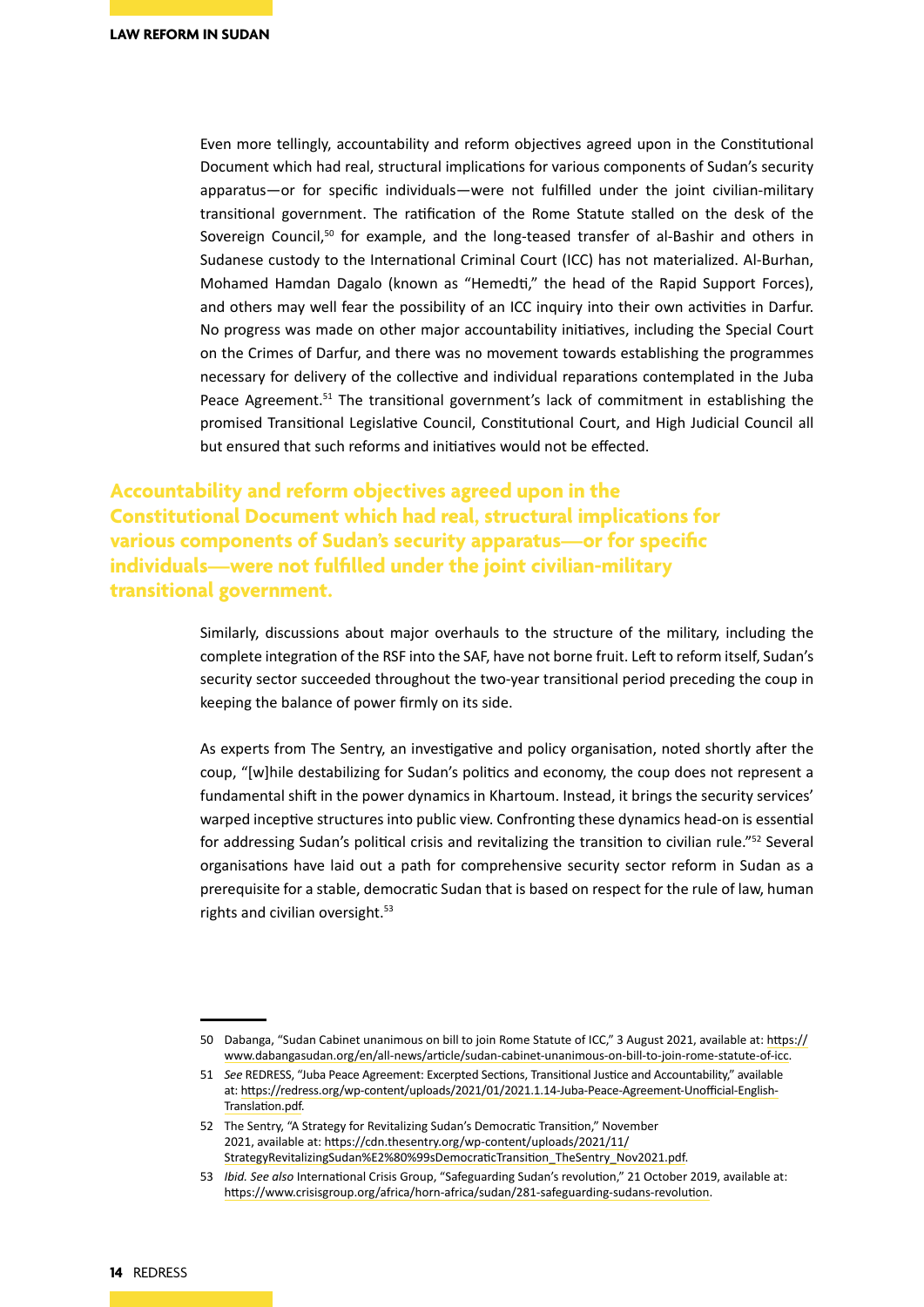While divisions among political parties no doubt remain a challenge, particularly within the FFC and the Sudanese Revolutionary Front, $54$  the resistance committees are energetic, increasingly coordinated, and comparatively more representative than Sudan's Khartoumcentric (and male-dominated) political parties. They should be viewed as credible emerging political actors. International actors should focus attention on building some degree of consensus on transitional justice priorities at this level, rather than pushing for a return to an uneasy power-sharing agreement that is incapable—both presently and historically—of delivering critical reforms.

Renegotiation—if not replacement altogether—of the Constitutional Document 2019 (and the Juba Peace Agreement), which sets out the governing framework for Sudan's transitional period, is now the immediate priority. However, international fatigue, and a constellation of other crises—including on Sudan's borders in Ethiopia—increase the risk that Sudanese actors will be pushed into accepting an unsatisfactory compromise offer or become further disillusioned, with the acute, attendant risk of an escalation of the crisis. As discussed, the former outcome will once again introduce the moral hazard of encouraging Sudanese military actors to adopt unconstitutional tactics in the future. Accordingly, the following section examines the tensions between the short-term resolution of Sudan's constitutional crisis and long-term support for constitutional and legitimate transitional justice processes which ensure the protection of human rights.

<sup>54</sup> The Sudanese Revolutionary Front (SRF) is a coalition of Sudanese opposition groups which formally joined the transitional government in January 2021 after signing the Juba Peace Agreement on 3 October 2020. *See*  footnote 27.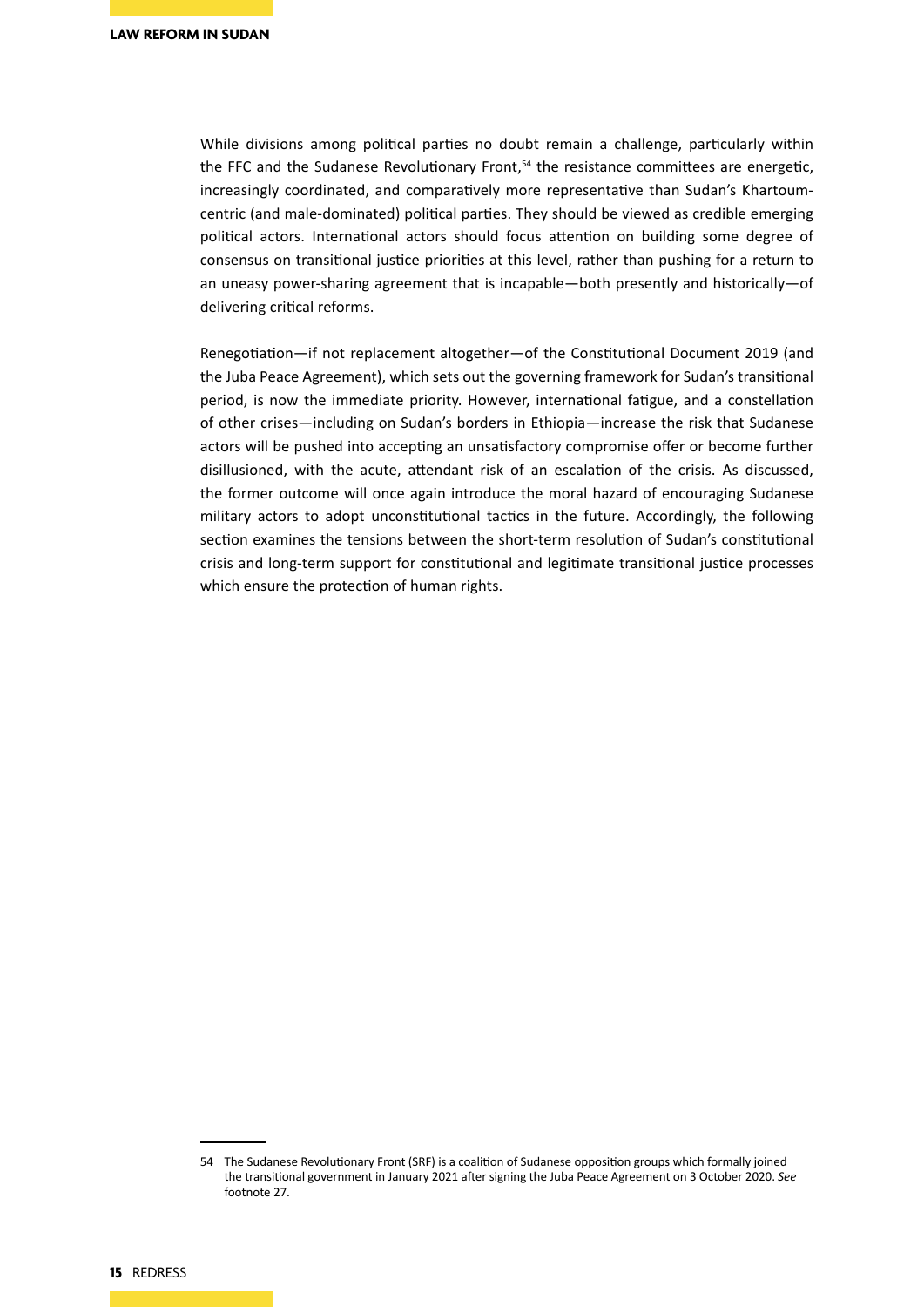# Remedying the illegality of Sudan's coup

**A return to constitutional order in Sudan requires a rethinking of the fundamentals** 

> In the days following the military's seizure of power on 25 October 2021, the legality of the military's actions was widely discussed,<sup>55</sup> including whether the arrest of then-prime minister Abdalla Hamdok and repeal of the articles of the Constitutional Document 2019 establishing a joint military-civilian transitional government constituted a "coup." The question was pertinent for two reasons. First, al-Burhan, the commander of the SAF, claimed that the military takeover was carried out in defense of the Constitutional Document, and was in fact in conformity with the overall transitional goals set out in the document—in other words, neither a coup nor unconstitutional. As the section below discusses, al-Burhan was wrong on both counts.

> Second, certain policy responses by international actors would only be triggered automatically if the events of 25 October 2021 qualified as a coup. For example, as the US Congressional Research Service noted in a briefing issued on the following day, US foreign assistance restrictions apply when "a country's military has overthrown, or played a decisive role in overthrowing the government," and when the "deposed leader was 'duly elected.'"56 The briefing asked whether the "overthrow of non-'duly elected' leaders be punished as well? Should policymakers be granted the ability to lift the provision if the military transfers control to a civilian-led transitional government, even if that government is not elected?"<sup>57</sup>

> As stated publicly by al-Burhan, from the perspective of the military the events of 25 October 2021 and subsequent political developments were taken to preserve Sudan's stability. In support of his position, he invoked the failure of Hamdok's government to form a Transitional Legislative Council and other outstanding government organs, and political infighting among various factions of the FFC. Speaking at a news conference following the military takeover,

<sup>55</sup> *See, for e.g.,* Al Jazeera, "Sudan coup: Which constitutional articles have been suspended?", 26 October 2021, available at: [https://www.aljazeera.com/news/2021/10/26/sudan-coup-which-constitutional-articles](https://www.aljazeera.com/news/2021/10/26/sudan-coup-which-constitutional-articles-suspended)[suspended.](https://www.aljazeera.com/news/2021/10/26/sudan-coup-which-constitutional-articles-suspended) *See also* Sudanese Professionals Association, Twitter, 26 October 2021, available at: [https://](https://twitter.com/AssociationSd/status/1453066690149982219?s=20&t=ILFakxyNOwXKU5uxx-55PA) [twitter.com/AssociationSd/status/1453066690149982219?s=20&t=ILFakxyNOwXKU5uxx-55PA](https://twitter.com/AssociationSd/status/1453066690149982219?s=20&t=ILFakxyNOwXKU5uxx-55PA); Council of the EU, "Press Release: Declaration by the High Representative on behalf of the EU on Sudan," 26 October 2021, available at: [https://www.consilium.europa.eu/en/press/press-releases/2021/10/26/declaration-by](https://www.consilium.europa.eu/en/press/press-releases/2021/10/26/declaration-by-the-high-representative-on-behalf-of-the-eu-on-sudan/)[the-high-representative-on-behalf-of-the-eu-on-sudan/](https://www.consilium.europa.eu/en/press/press-releases/2021/10/26/declaration-by-the-high-representative-on-behalf-of-the-eu-on-sudan/); UN Secretary-General, "Statement attributable to the Spokesperson for the Secretary-General on Sudan," 25 October 2021, available at: [https://www.un.org/sg/en/](https://www.un.org/sg/en/node/260286) [node/260286](https://www.un.org/sg/en/node/260286).

<sup>56</sup> Congressional Research Service, "Coup-Related Restrictions in U.S. Foreign Aid Appropriations," 26 October 2021, available at:<https://sgp.fas.org/crs/row/IF11267.pdf>.

<sup>57</sup> *Ibid.*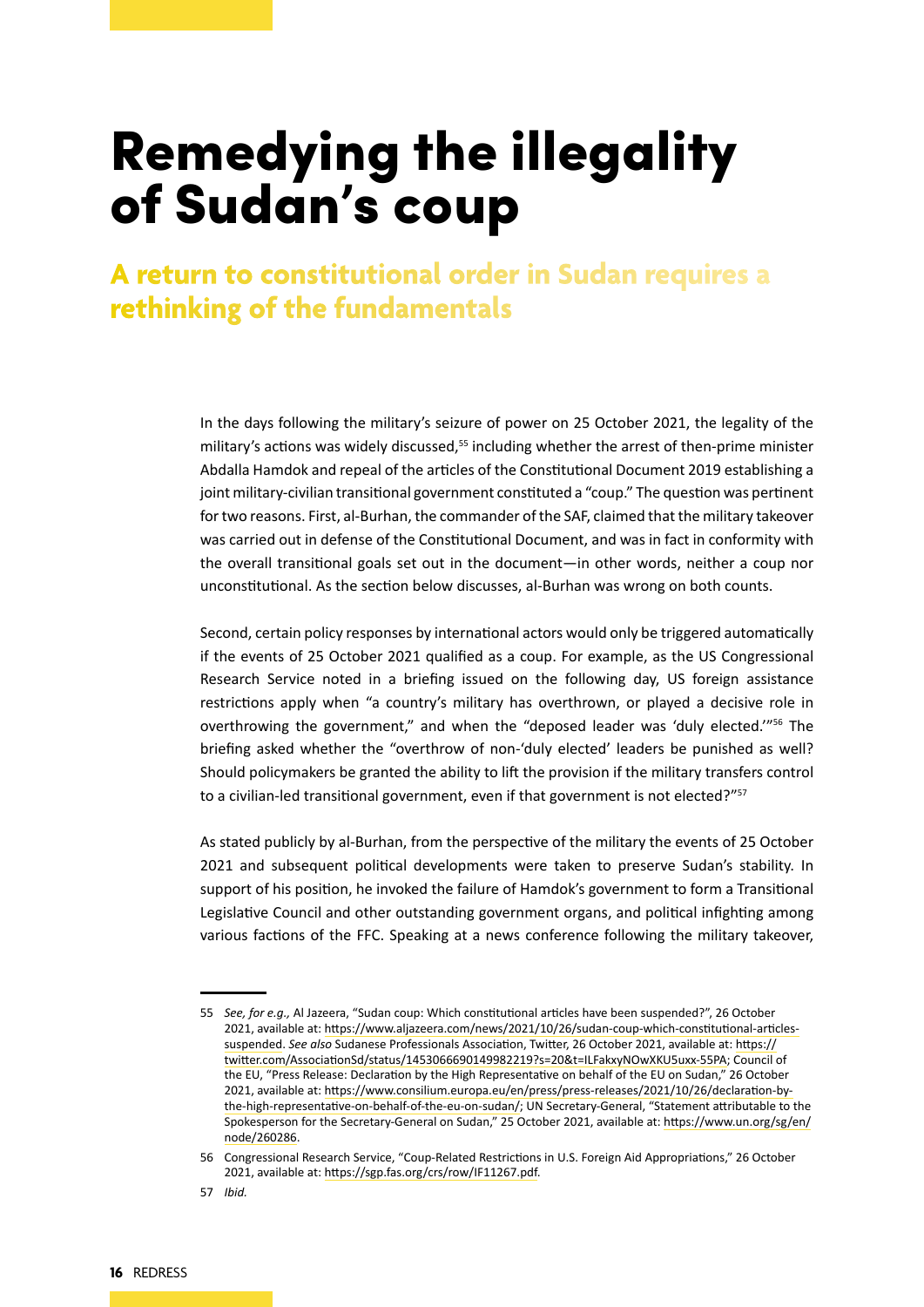al-Burhan said that "the dangers we witnessed last week could have led the country into civil war,"<sup>58</sup> presumably in a reference to public demonstrations which had occurred in early-tomid October 2021; adding that "we only wanted to correct the course to a transition . . . we had promised the people of Sudan and the entire world. We will protect this transition."<sup>59</sup>

Whatever the merits of some of these arguments on their face—the pace of democratic reforms had slowed considerably, for the reasons discussed in the section above $60$ —the military's actions lacked any legal basis whatsoever, either under Sudan's Constitutional Document 2019 or relevant regional and international law.

### **Sudan's Constitutional Document**

Sudan's Constitutional Document was agreed to in August 2019. It followed a July 2019 political agreement between the governing Transitional Military Council (led by al-Burhan) that was established after Omar al-Bashir's overthrow in April 2019 and the FFC.<sup>61</sup> Chief among its provisions were those providing for a joint military-civilian government, comprised of a "Sovereign Council" intended to function as a quasi-head of state and a Council of Ministers, which would exercise executive functions.<sup>62</sup>

Others have assessed on a point-by-point basis the legal effect of al-Burhan's 25 October 2021 announcement repealing specific provisions of the Constitutional Document.<sup>63</sup> For the purposes of this analysis, the essential takeaway is that al-Burhan, even in his capacity as the head of the Sovereign Council, lacked the constitutional basis to unilaterally amend or repeal the Constitutional Document, under its own terms. Article 78 of the Constitutional Document provides that "[t]his Charter cannot be amended or repealed other than through a two thirds majority of the members of the Transitional Legislative Council." In the absence of the TLC, its constitutional powers are "invested in the members of the Sovereign Council and the [Council of Ministers], who exercise them in a joint meeting, and who take decisions by consensus

59 *Ibid.*

<sup>58</sup> Al-Arabiya News, "Sudan's Burhan says army ousted government to avoid civil war," 27 October 2021, available at: [https://english.alarabiya.net/News/north-africa/2021/10/27/Sudan-s-Burhan-says-army-ousted](https://english.alarabiya.net/News/north-africa/2021/10/27/Sudan-s-Burhan-says-army-ousted-government-to-avoid-civil-war)[government-to-avoid-civil-war](https://english.alarabiya.net/News/north-africa/2021/10/27/Sudan-s-Burhan-says-army-ousted-government-to-avoid-civil-war).

<sup>60</sup> As analysts noted in a USIP publication just after the coup, "disagreements over power wielded by civilian and military components of Sudan's government led to this moment. On the surface, the planned leadership transfer of Sudan's ruling Sovereign Council . . . to civilian control likely increased resistance within the military to cede power, as did calls for accountability and comprehensive security sector reform. However, the splintering of civilian political coalitions, increased overtures to the military from signatories to the 2020 Juba Peace Agreement (JPA) and tensions within the security sector all contributed to a volatile political situation ripe for such an action. The military seems to have seen a need to protect its interests, and more importantly, an opportunity to do so." United States Institute of Peace, Dissecting Sudan's Coup, 27 October 2021, available at: <https://www.usip.org/publications/2021/10/dissecting-sudans-coup>.

<sup>61</sup> The Juba Peace Agreement (2020) amended the Constitutional Document by bringing other groups, under the umbrella of the SRF, into the government and power-sharing arrangement.

<sup>62</sup> Constitutional Document 2019, Articles 11-12; Articles 15-16. *See also* Article 24.3, providing for the formation of a Transitional Legislative Council.

<sup>63</sup> *See, for e.g.,* Sami Abdelhalim Saeed, "Sudan's Constitutional Crisis: Dissecting the Coup Declaration," Just Security, 3 November 2021, available at: [https://www.justsecurity.org/78848/sudans-constitutional-crisis](https://www.justsecurity.org/78848/sudans-constitutional-crisis-dissecting-the-coup-declaration/)[dissecting-the-coup-declaration/](https://www.justsecurity.org/78848/sudans-constitutional-crisis-dissecting-the-coup-declaration/).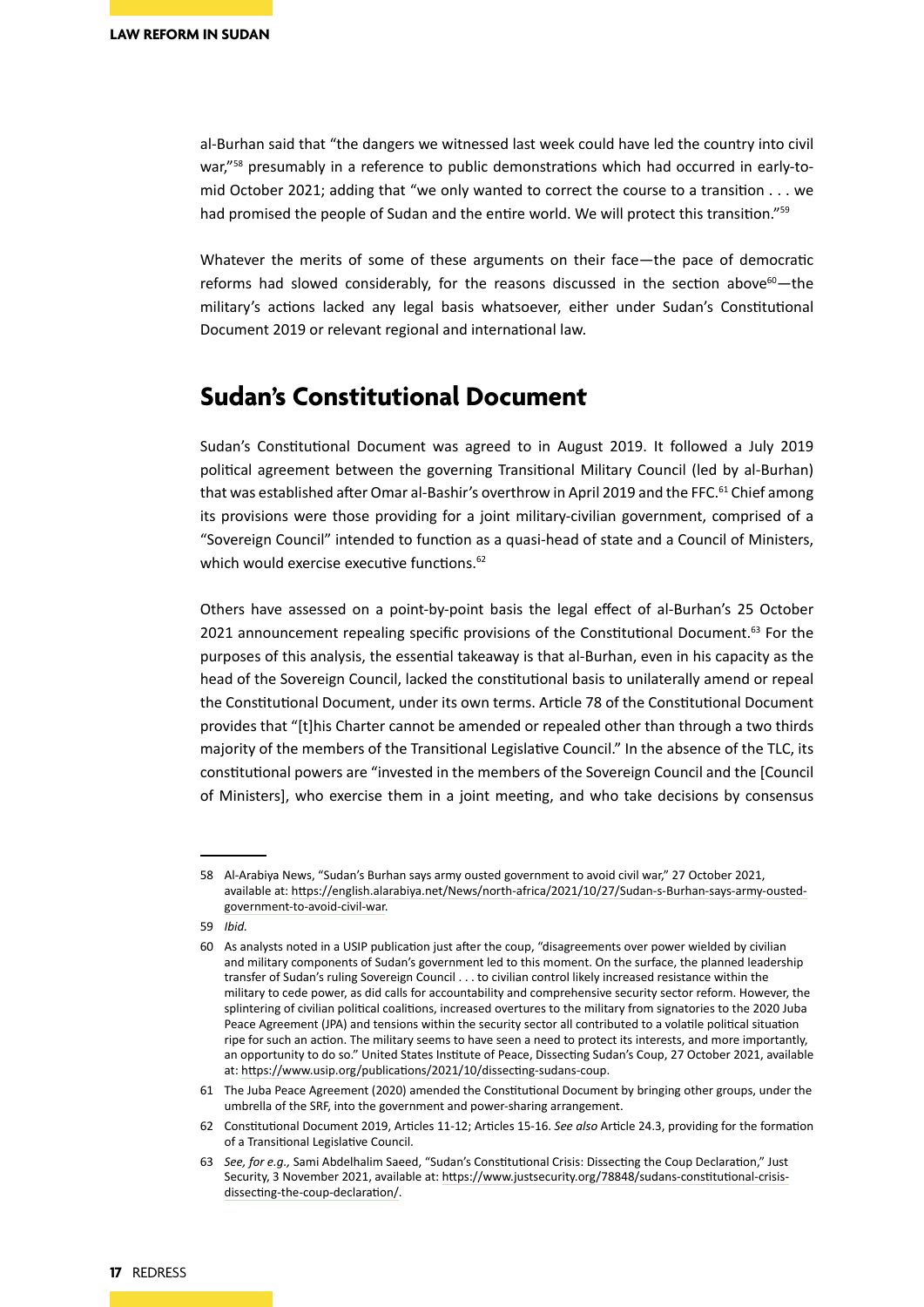or by a two-thirds majority of members."<sup>64</sup> Fundamentally a power-sharing agreement, the Constitutional Document does not contemplate the exercise of legislative authority by a single figure, even the head of the Sovereign Council. Similarly, the Constitutional Document sets out clearly the conditions for the declaration of a state of emergency<sup>65</sup> and appointment of government ministers. $66$  In particular, the declaration of a state of emergency is a prerogative power vested in the prime minister, to be exercised with the approval of the Transitional Legislative Council. Those conditions were not met in the period immediately following the arrest of Hamdok. As a matter of law, therefore, al-Burhan's actions since 25 October 2021 and particularly the suspension of portions of the Constitutional Document, declaration of a state of emergency, and subsequent appointment of caretaker government ministers—were both unconstitutional and have no legal validity.

### **A return to constitutionalism**

The unconstitutional nature of the transfer of power which has occurred since 25 October 2021 has—or should have—real implications for any solution to the current crisis in Sudan.

Treaties to which Sudan is a party, $67$  including the African Charter on Democracy, Elections, and Governance (ADC), are clear on several points in this respect. Adopted in 2007, the ADC was designed to set out a normative framework for the African Union's policies and responses to unconstitutional changes of government, the definition of which includes "any amendment or revision of the constitution or legal instruments, which is an infringement on the principles of democratic change of government."<sup>68</sup>

Where such an unconstitutional change of government occurs, as in Sudan, Article 25 of the ADC equips the AU Peace and Security Council (PSC) with several possible policy responses. In addition to requiring the suspension of a State Party "from the exercise of its right to participate

<sup>64</sup> Constitutional Document 2019, Article 25(3).

<sup>65</sup> Constitutional Document 2019, Article 40. The Constitutional Document provides that the "Sovereign Council may, pursuant to a request from the Cabinet, declare a state of emergency" (Art. 40.1); any such declaration of a state of emergency "shall be presented to the Transitional Legislative Council within 15 days from the date of its issuance" (Art. 40.2). The Constitutional Document is clear on another point: "the declaration of a state of emergency is extinguished if the Legislative Council does not ratify it, and all the measures taken thereunder are extinguished, without retroactive force" (Art. 40.3).

<sup>66</sup> Constitutional Document 2019, Article 15.

<sup>67</sup> Among other treaties, Sudan is a State Party to the International Covenant on Civil and Political Rights (ICCPR) (ratified 18 March 1986), the International Covenant on Economic, Social and Cultural Rights (ICESCR) (ratified 18 March 1986), the African Charter on Human and Peoples' Rights (ratified 18 February 1986), and the African Charter on Democracy, Elections and Governance (19 June 2013).

<sup>68</sup> The ADC defines an "unconstitutional change of government" as follows: (i) any putsch or coup d'état against a democratically elected Government; (ii) any intervention by mercenaries to replace a democratically elected Government; (iii) any replacement of a democratically elected government by armed dissidents or rebel; (iv) any refusal by an incumbent government to relinquish power to the winning party or candidate after free, fair and regular elections; or (v) any amendment or revision of the constitution or legal instruments, which is an infringement on the principles of democratic change of government. *See* African Charter on Democracy, Elections and Governance, Article 23. These transitional government was not democratically elected. However, as the discussion above makes clear, the transfer of power which occurred on 25 October 2021 was unconstitutional. *See* AHG/Decl.5 (XXXVI), Declaration on the Framework for an OAU Response to Unconstitutional Changes of Government ("the Lomé Declaration") (2002).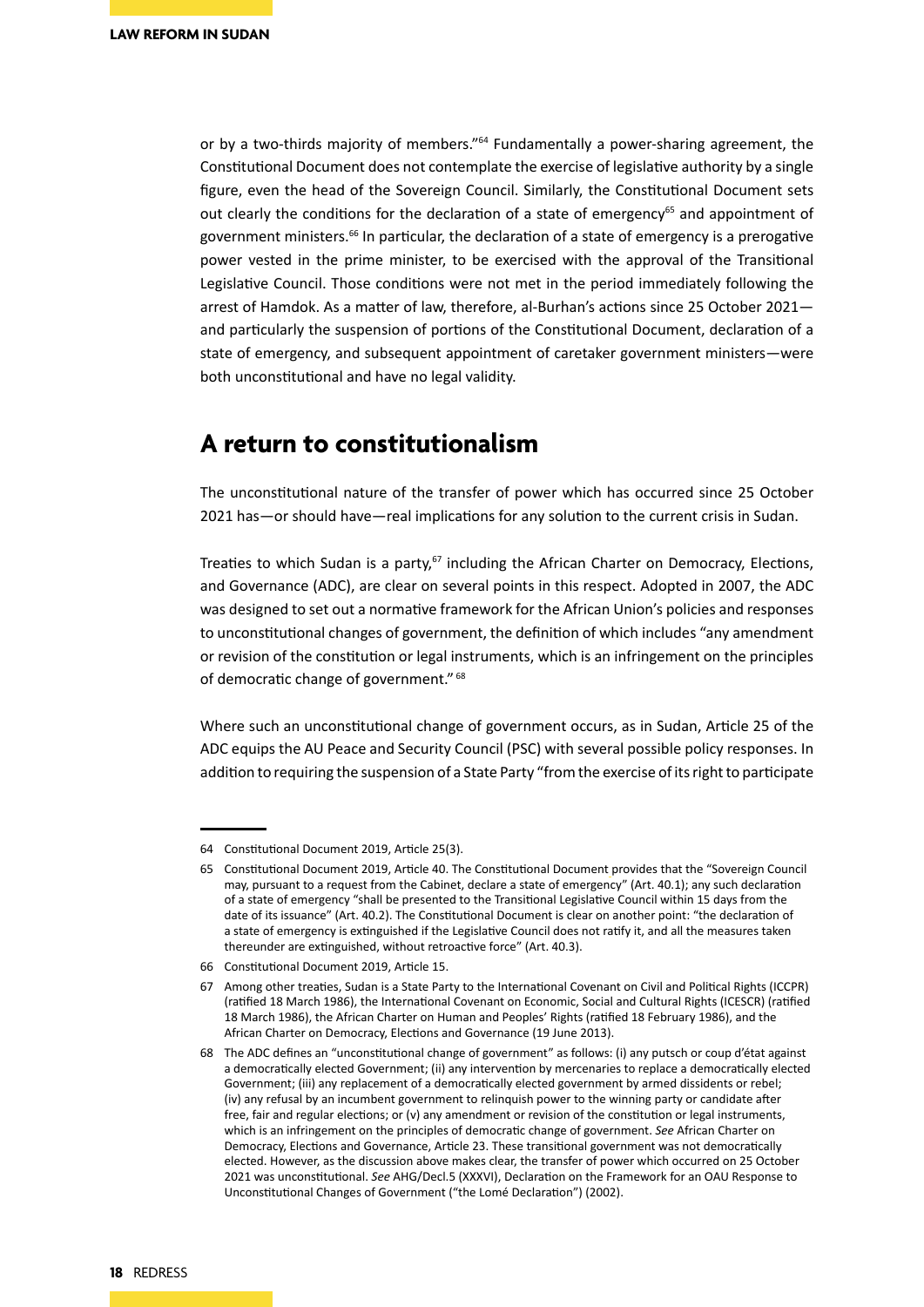in the activities of the [African] Union,"<sup>69</sup> the ADC stipulates that the "perpetrators of [an] unconstitutional change of government shall not be allowed to participate in elections held to restore the democratic order or hold any position of responsibility in political institutions of their State."70 The ADC also contemplates the prosecution of "perpetrators of unconstitutional change of government . . . before the competent court of the Union."71

The AU's policy preference for a return to constitutional order is clear. In practice, in the African context, this return to constitutional order has taken two forms. In some situations, the PSC has called for the reinstallation of the overthrown government, such as after coups in Niger $72$  or Mauritania.<sup>73</sup> In other cases, where a return to constitutional order would require the replacement of the de facto authorities with a new interim power-sharing regime, the AU has demanded speedy elections, typically within six months.<sup>74</sup>

The ADC is unambiguous on another point: that perpetrators of unconstitutional changes of government should have no political future in the State in question.75 Applied to the Sudanese context, this would mean that al-Burhan and his key allies in the security apparatus should not be permitted to design elections in 2023, as is now under discussion, or to serve in any capacity in a reconfigured transitional government. Of course, precluding al-Burhan and a select few military and security officials from assuming leadership roles in any future transitional government is itself not enough to prevent another coup in the future. Others are waiting in the wings to take their places.

Against this background, how should the African Union—and more importantly, key international partners, such as the European Union, United Nations, and US—proceed? The ADC is legally binding. However, while the AU has developed a stronger normative framework for responding to unconstitutional changes in government than the UN, its processes are in some situations vulnerable to political pressure by member states. Consequently, the UN has in several instances played a lead role in responses to these types of crises, albeit with

<sup>69</sup> African Charter on Democracy, Elections, and Governance, Article 25(1). Sudan was suspended from the African Union on 26 October 2021. *See* African Union, "Communiqué of the 1041st meeting of the Peace and Security Council of the African Union held on 26 October 2021 on the Situation in Sudan," 26 October 2021, available at: [https://www.peaceau.org/en/article/communique-of-the-1041th-meeting-of-the-peace-and](https://www.peaceau.org/en/article/communique-of-the-1041th-meeting-of-the-peace-and-security-council-of-the-african-union-held-on-26-october-2021-on-the-situation-in-sudan)[security-council-of-the-african-union-held-on-26-october-2021-on-the-situation-in-sudan](https://www.peaceau.org/en/article/communique-of-the-1041th-meeting-of-the-peace-and-security-council-of-the-african-union-held-on-26-october-2021-on-the-situation-in-sudan).

<sup>70</sup> African Charter on Democracy, Elections, and Governance, Article 25(4).

<sup>71</sup> African Charter on Democracy, Elections, and Governance, Article 25(5).

<sup>72</sup> See Peace and Security Council, "Communique of the 126<sup>th</sup> Meeting of the Peace and Security Council," 19 February 2010, available at: <https://www.peaceau.org/uploads/communique-niger-eng.pdf>.

<sup>73</sup> *See* Peace and Security Council, "Communique of the 151st Meeting of the Peace and Security Council," AU Doc. PSC/MIN/Comm.2(CLI), 22 September 2008, available at: [https://www.peaceau.org/uploads/](https://www.peaceau.org/uploads/mauritaniacommeng.pdf) [mauritaniacommeng.pdf](https://www.peaceau.org/uploads/mauritaniacommeng.pdf).

<sup>74</sup> For example, in Niger, the PSC called for a transitional period not exceeding six months and ending through elections, leaving it largely to the *de facto* authorities to decide on the specific modalities of a return to constitutional order. *See* Peace and Security Council, "Communique of the 126th Meeting of the Peace and Security Council," 19 February 2010, available at: [https://www.peaceau.org/uploads/communique-niger](https://www.peaceau.org/uploads/communique-niger-eng.pdf)[eng.pdf.](https://www.peaceau.org/uploads/communique-niger-eng.pdf)

<sup>75</sup> African Charter on Democracy, Elections, and Governance, Article 25(4).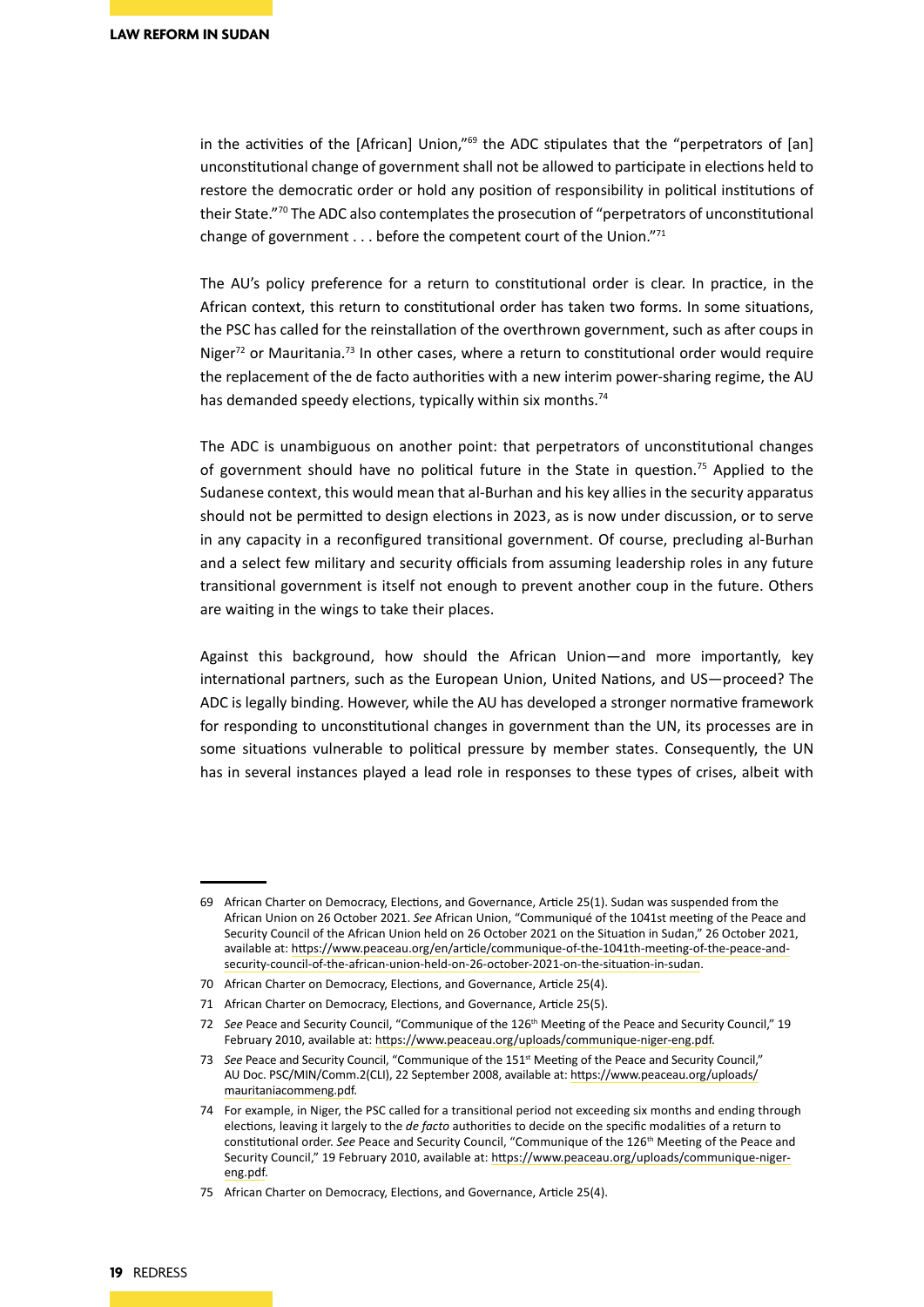mixed success.76 Consistent with this pattern, following the coup, UN's Integrated Transition Assistance Mission in Sudan (UNITAMS) initiated political consultations, though with only a limited degree of consensus or coherence.<sup>77</sup> However, facing criticism across the political spectrum—and perhaps in light of the AU PSC's strong role in convincing the military to sign on to the original power-sharing agreement, after the 3 June 2019 sit-in massacre—UNITAMS has since joined forces with both the AU and the International Governmental Authority on Development (IGAD), leaving a multiplicity of actors in the role of "mediator."<sup>78</sup>

Whatever steps are taken next, any remedy to the illegality of Sudan's coup and a return to constitutional order must be designed with the end goal of a fully democratic state in which security forces are not involved in non-security matters. Any security sector reform must be guided by an understanding of human rights and people as rights-holders, and that military and security actors are duty-bearers, insofar as they must respect, protect, and fulfil human rights obligations.<sup>79</sup> As regional and international actors, including the African Union and Friends of Sudan group, are increasingly engaged in mediation efforts, they must be clear-eyed on the fact that a return to constitutional order in Sudan cannot simply mean permitting Sudan's military to behave once again as a self-interested actor, entrenching its policy preferences into any "reformed" Constitutional Document (and any subsequent human rights or "transitional justice" initiatives).

Others have outlined three ways in which this "constitutional entrenchment" can occur: procedural, substantive, and institutional.<sup>80</sup> Procedurally, the military may design a process which inevitably produces favourable outcomes for itself; substantively, a military can carve out broad powers for itself under a new constitution.<sup>81</sup> And institutionally, militaries can

<sup>76</sup> *See, for e.g.,* International Peace Institute, *UN Mediation and the Politics of Transition after Constitutional Crises*, February 2012, available at: [https://www.ipinst.org/wp-content/uploads/2012/02/IPI-Epub-UN-](https://www.ipinst.org/wp-content/uploads/2012/02/IPI-Epub-UN-MEDIATION.pdf)[MEDIATION.pdf](https://www.ipinst.org/wp-content/uploads/2012/02/IPI-Epub-UN-MEDIATION.pdf) (analysing the UN's lead role in mediations after unconstitutional changes in government in Kenya, Mauritania, Guinea, Madagascar, and Kyrgzstan). For a critique of the UN Security Council's responses to coups, *see also* International Crisis Group, "Why the UN Security Council Stumbles in Responding to Coups," 24 January 2022, available at: [https://www.crisisgroup.org/global/why-un-security-council-stumbles](https://www.crisisgroup.org/global/why-un-security-council-stumbles-responding-coups)[responding-coups](https://www.crisisgroup.org/global/why-un-security-council-stumbles-responding-coups).

<sup>77</sup> For example, other regional actors have initiated their own limited mediation initiatives, though ostensibly in support of the UNITAMS effort. *See, for e.g.,* Al-Monitor, "Egypt seeks mediation in Sudan," 22 February 2022, available at: [https://www.al-monitor.com/originals/2022/02/egypt-seeks-mediation-sudan;](https://www.al-monitor.com/originals/2022/02/egypt-seeks-mediation-sudan) *see also*  Sudan Tribune, "IGAD to mediate talks to end Sudan's transition crisis," 31 January 2022, available at: [https://](https://sudantribune.com/article254752/) [sudantribune.com/article254752/](https://sudantribune.com/article254752/); Sudan Tribune, "Burhan renews his support for UNITAMS initiative to end Sudanese crisis," 4 March 2022, available at: <https://sudantribune.com/article255961/>(noting that "[a] l-Burhan welcomed the mediation of the African Union but said that the UNITAMS's role should be limited to facilitating the Sudanese-led dialogue").

<sup>78</sup> *See* UNITAMS, "UNITAMS SRSG Mr. Volker Perthes Remarks to the Security Council," 28 March 2022, available at: <https://unitams.unmissions.org/en/unitams-srsg-mr-volker-perthes-remarks-security-council> (noting that "I am pleased to announce to this Council that the United Nations, the African Union and IGAD have agreed to join efforts in supporting Sudan through the next phase of this political process, drawing on our comparative advantages and respective strengths. Our common intention is to facilitate an inclusive, Sudanese-owned, and Sudanese-led political process, with the full and meaningful participation of women, focusing on a limited number of urgent priorities required to address the current crisis, and restore constitutional order").

<sup>79</sup> *See, for e.g.,* United Nations Security Sector Reform, "Security Sector Reform: Integrated Technical Guidance Notes," 2012, available at: [https://peacekeeping.un.org/sites/default/files/un\\_integrated\\_technical\\_](https://peacekeeping.un.org/sites/default/files/un_integrated_technical_guidance_notes_on_ssr_1.pdf) [guidance\\_notes\\_on\\_ssr\\_1.pdf;](https://peacekeeping.un.org/sites/default/files/un_integrated_technical_guidance_notes_on_ssr_1.pdf) *see also* UN General Assembly, "Securing States and societies: strengthening the United Nations comprehensive support to security sector reforms," UN Doc A/67/970-S/2013/480 (13 August 2013); African Union Commission, "African Union Policy Framework on Security Sector Reform," available at: <http://www.peaceau.org/uploads/au-policy-framework-on-security-sector-reform-ae-ssr.pdf>.

<sup>80</sup> Ozan O. Varol, "The Democratic Coup d'État," Harvard International Law Journal, Vol. 53 (2012) 295.

<sup>81</sup> *Ibid.* at 296.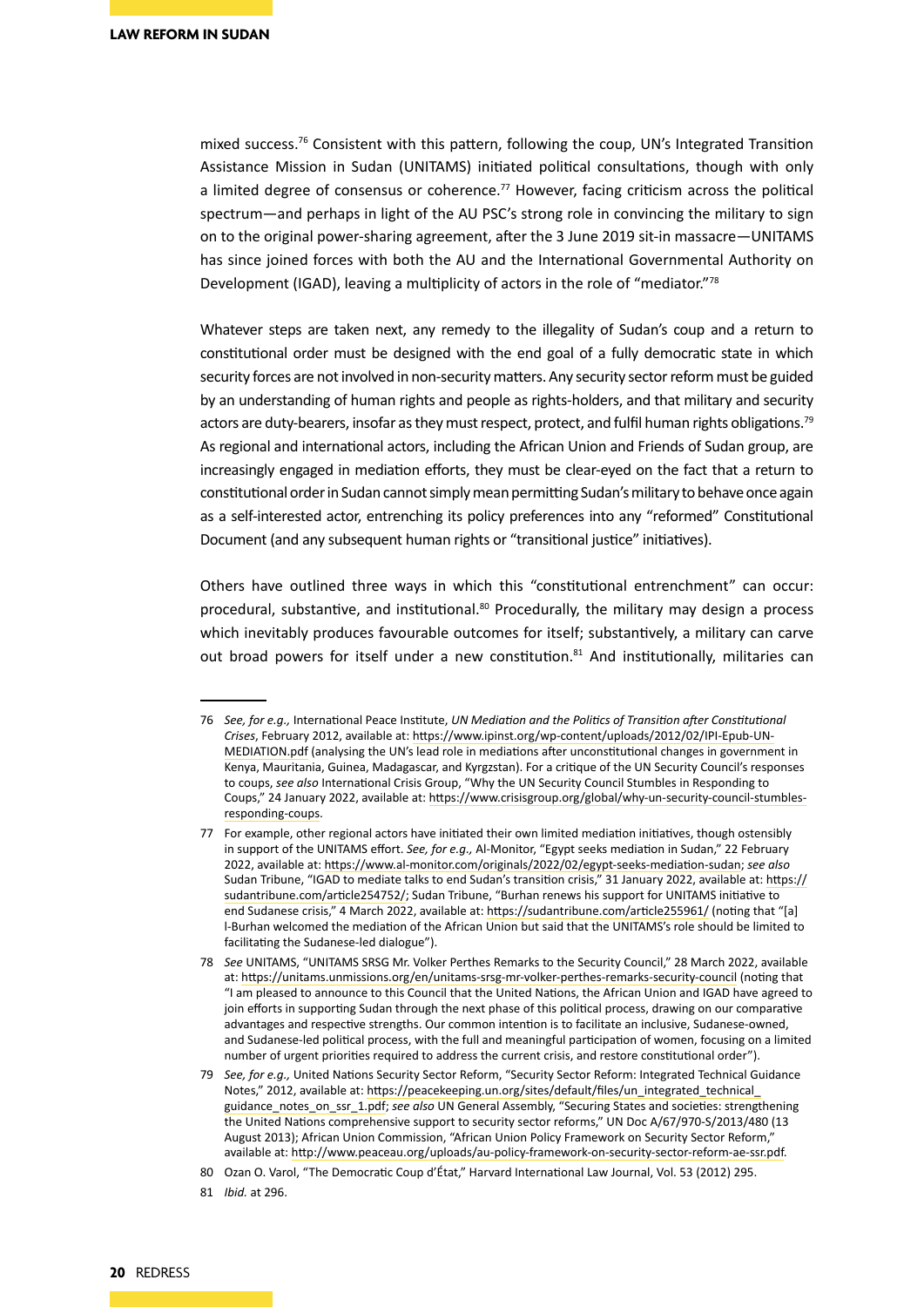establish "[c]ountermajoritarian institutions . . . that continue to enforce the military's policy preferences even after the military relinquishes power to democratically elected leaders."82 Through this process, one which occurs behind closed doors with relatively little public visibility, and in light of the military's coercive power, leaders have significant opportunity to maximise the military's interests.

The 3 June 2019 sit-in dispersal in Khartoum provides an interesting example of such practice. Sudan's ruling body at the time, the Transitional Military Council, oversaw a violent crackdown on protestors which left somewhere between 120 and 240 people killed, hundreds others injured or missing, and others subjected to sexual- and gender-based violence.<sup>83</sup> The TMC, per its spokesperson, admitted that "they made a plan and implemented it."<sup>84</sup> Nonetheless, the members of the TMC, which included al-Burhan and Hemedti, remained in leadership roles under the power-sharing agreement set out in the Constitutional Document 2019, as negotiated under the supervision of the African Union.

**A return to constitutionalism in Sudan requires a rethinking of the fundamentals, starting with the rejection of a civil-military partnership model as the most viable path forward for Sudan's democratic transition. Any reforms to the Constitutional Document (or Juba Peace Agreement), and creation of auxiliary political organs or effective commissions, must be made with this in mind.**

> With the benefit of hindsight, the Constitutional Document 2019, and the Juba Peace Agreement which amended it, were the product of political processes that exhibit each of the above characteristics. Any consultations and mediations moving forward must not repeat the same mistakes. In August 2019, the military signed on to a power-sharing agreement with civilian counterparts, but there has been no effective power-sharing in practice. Sudan's protestors have made it apparent that they will not accept a second iteration of such an agreement, and they are right to be worried.<sup>85</sup>

<sup>82</sup> *Ibid.* at 296.

<sup>83</sup> Physicians for Human Rights, *'Chaos and Fire': An Analysis of Sudan's June 3 2019 Khartoum Massacre*, 5 March 2020, available at: [https://phr.org/our-work/resources/chaos-and-fire-an-analysis-of-sudans-june-3-](https://phr.org/our-work/resources/chaos-and-fire-an-analysis-of-sudans-june-3-2019-khartoum-massacre/) [2019-khartoum-massacre/](https://phr.org/our-work/resources/chaos-and-fire-an-analysis-of-sudans-june-3-2019-khartoum-massacre/).

<sup>84</sup> Al Jazeera, "Sudan military admits it ordered brutal crackdown on protestors," 14 June 2019, available at: [https://www.aljazeera.com/news/2019/6/14/sudan-military-admits-it-ordered-brutal-crackdown-on](https://www.aljazeera.com/news/2019/6/14/sudan-military-admits-it-ordered-brutal-crackdown-on-protesters)[protesters.](https://www.aljazeera.com/news/2019/6/14/sudan-military-admits-it-ordered-brutal-crackdown-on-protesters)

<sup>85</sup> Reporting from Reuters in early April 2022 suggested that "[f]actions aligned with Sudan's military have drawn up a deal to form a transitional government that would cement the army's control and bypass pro-democracy groups it shared power with before an October coup, according to a document seen by Reuters and three sources familiar with the agreement. [. . . ] It includes some steps that the military had already indicated it would take, such as the appointment of a technocratic cabinet and parliament to govern until elections expected next year, and the nomination of judicial bodies and an election commission. [. . . ] It also elevates the military as Sudan's paramount authority, diverging sharply from the power-sharing enshrined after Bashir's overthrow in a Constitutional Declaration that remained a reference point even after the coup." *See* Reuters, "EXCLUSIVE – Draft Sudan deal seeks to cement military's grip," 7 April 2022, available at: [https://www.reuters.com/world/africa/](https://www.reuters.com/world/africa/exclusive-draft-sudan-deal-seeks-cement-militarys-grip-2022-04-06/) [exclusive-draft-sudan-deal-seeks-cement-militarys-grip-2022-04-06/](https://www.reuters.com/world/africa/exclusive-draft-sudan-deal-seeks-cement-militarys-grip-2022-04-06/). *See also* Bloomberg, "Sudan is Warned Proposed Post-Coup Deal Rules Out Return of Aid," 7 April 2022, available at: [https://www.bloomberg.com/](https://www.bloomberg.com/news/articles/2022-04-07/sudan-is-warned-proposed-post-coup-deal-rules-out-return-of-aid?sref=EiBYBXc4) [news/articles/2022-04-07/sudan-is-warned-proposed-post-coup-deal-rules-out-return-of-aid?sref=EiBYBXc4](https://www.bloomberg.com/news/articles/2022-04-07/sudan-is-warned-proposed-post-coup-deal-rules-out-return-of-aid?sref=EiBYBXc4).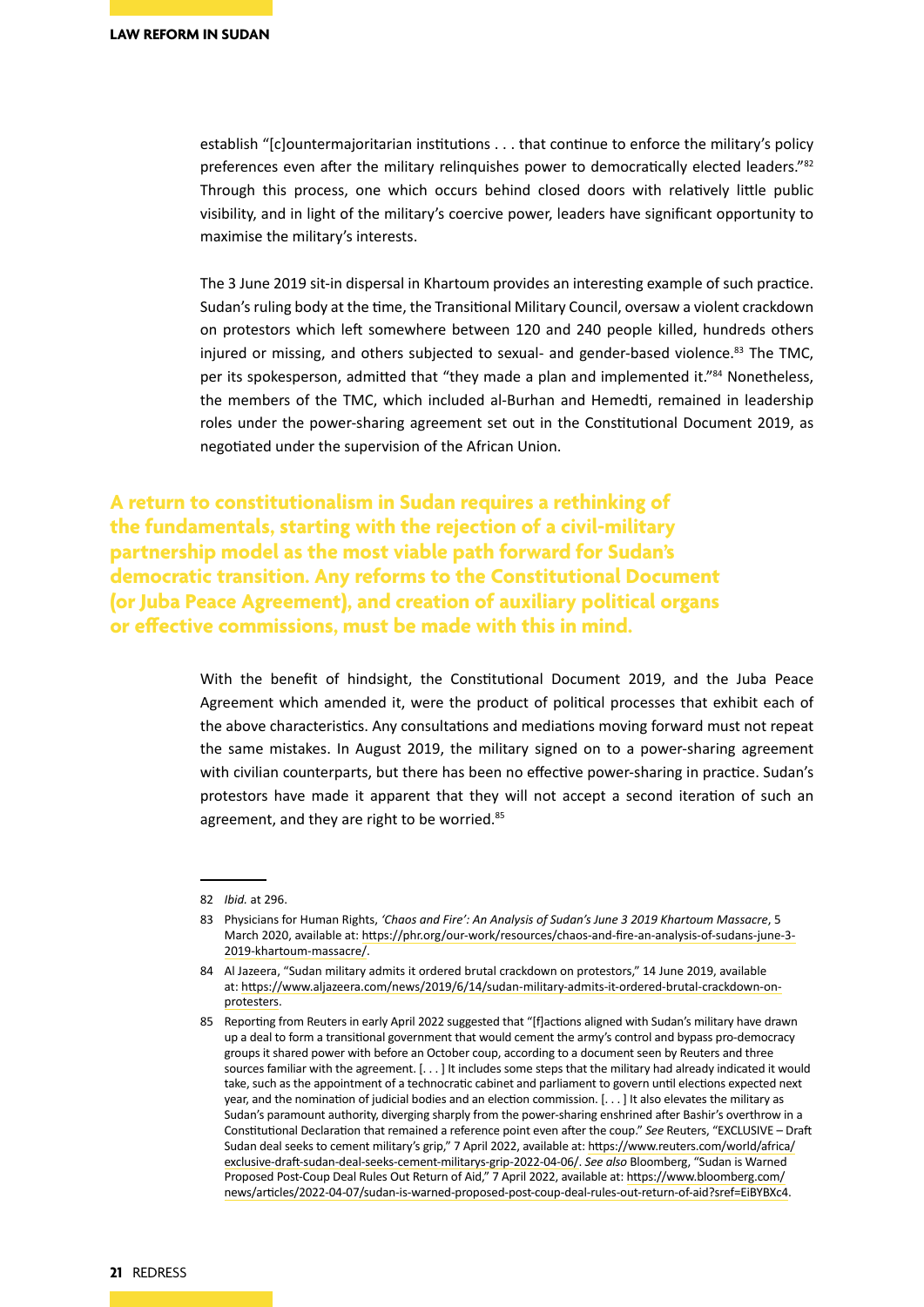A return to constitutionalism in Sudan requires a rethinking of the fundamentals, starting with the rejection of a civil-military partnership model as the most viable path forward for Sudan's democratic transition. Any reforms to the Constitutional Document (or Juba Peace Agreement), and creation of auxiliary political organs or effective commissions, must be made with this in mind. For a start, this includes precluding the reconfiguring of a militaryled Sovereign Council with veto power, which as we have seen has permitted the military to exercise outsized influence over policymaking, such as on key accountability and transitional justice issues (eg, the transfer of Omar al-Bashir to the ICC or the establishment of fully operative Law Reform and Transitional Justice Commissions). Similarly, the military must not be authorised, vis-à-vis a Sovereign Council or other body, to appoint or approve members of a future Constitutional Court as well as members of the High Judicial Council. And, as others have noted, Sudan's military cannot be left to hold or control "free and fair elections," though the Constitutional Document in its current form grants the military the authority to appoint the national election commission.<sup>86</sup>

International and regional actors may believe that they have strong incentives to push for a mediated end to Sudan's political crisis through the implementation of surface-level reforms to the Constitutional Document. But, for the reasons just described, this return to constitutional "order" will not result in long-term stability. It would instead perpetuate the cycles of instability and human rights violations that the revolution and transitional agreement were designed to overcome for good. There would be no prospect of a serious engagement with multiple human rights and transitional justice challenges which is a prerequisite for a democratic and peaceful Sudan.

<sup>86</sup> *See* Amal Hamdan, "Sudan's military are calling for elections in 2023: Here is why that's a bad idea," January 2022, available at: [https://www.cmi.no/publications/8119-sudans-military-are-calling-for-elections-in-2023](https://www.cmi.no/publications/8119-sudans-military-are-calling-for-elections-in-2023-here-is-why-thats-a-bad-idea) [here-is-why-thats-a-bad-idea.](https://www.cmi.no/publications/8119-sudans-military-are-calling-for-elections-in-2023-here-is-why-thats-a-bad-idea)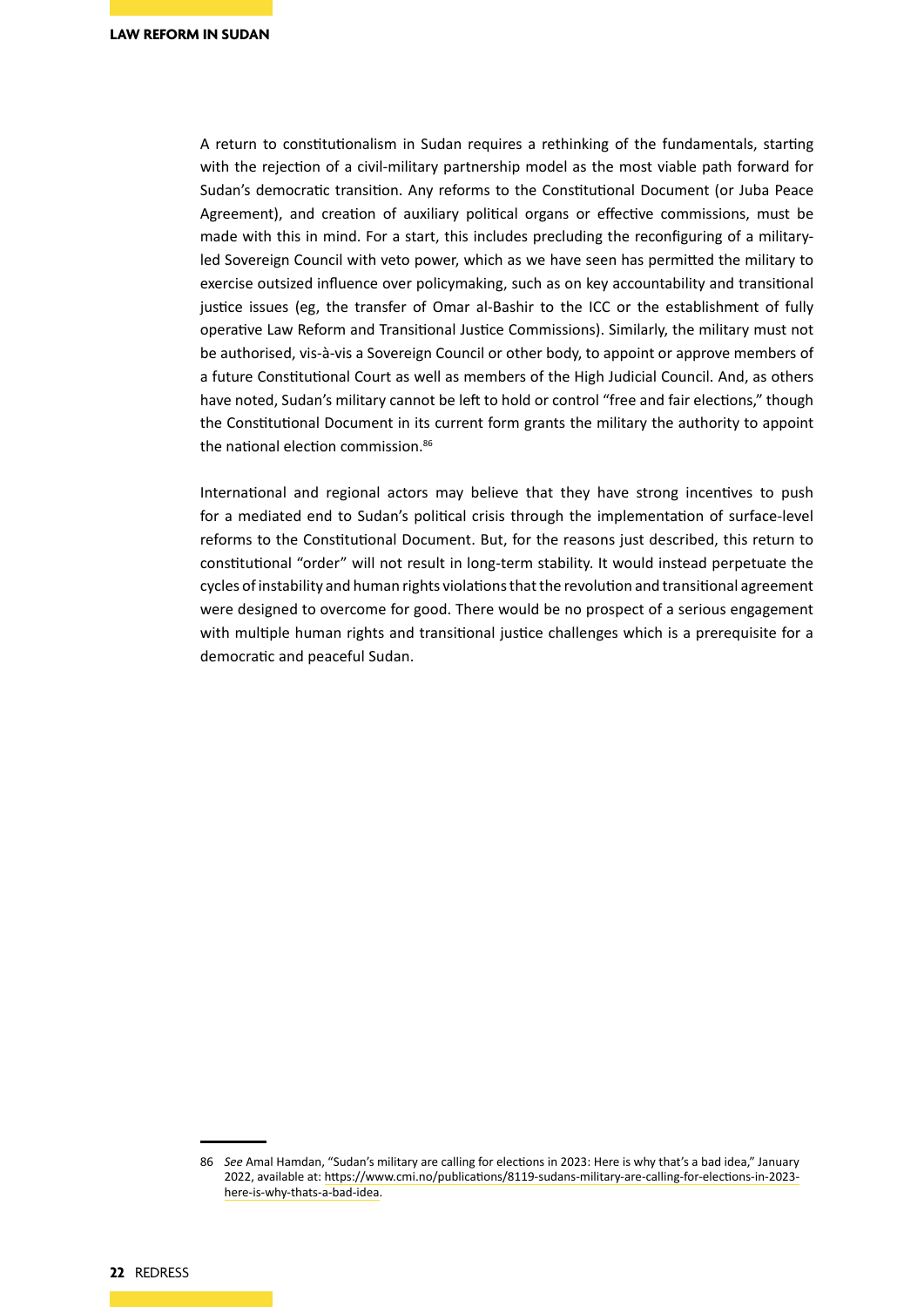# Human rights violations are absolutely disqualifying

**Perpetrators of serious human rights violations cannot be viewed as equal partners in any future transitional justice process** 

> Prior to the coup, the military had some measure of democratic legitimacy as a governing partner under both the Constitutional Document 2019 and the Juba Peace Agreement (though both documents were the product of negotiations conducted by individuals who did not themselves enjoy electoral legitimacy). As discussed above, however, that legitimacy has evaporated, and cannot be re-conferred through a flawed mediation process. The human rights violations conducted by Sudan's military and security forces are further delegitimating, not least because continued violence and other violations appear calculated to force civilian leaders into making unsatisfactory compromises or political concessions.

> In the early weeks of the coup, arriving at a complete picture of ongoing human rights violations was virtually impossible, given a near-complete telecommunications blackout.<sup>87</sup> Now, though international actors seem to have been successful in persuading the military to keep the Internet on, harassment of journalists and activists continues to make the gathering and collation of information challenging.88 Nonetheless, a wide range of credible civil society groups, reputable media sources, and the OHCHR<sup>89</sup> have identified Sudan's military and security forces

<sup>87</sup> On 25 October 2021, Sudan's military implemented an Internet shutdown which stretched on for nearly a month. Two Sudanese courts issued decisions under consumer protection legislation in the second week of November 2021 (9 and 11 November 2021), ordering Sudan's main telecommunications providers to restore service to customers. However, on 11 November 2021, the military announced via Sudan's Telecommunications and Post Regulatory Authority that its order to stop Internet access "overrides any decisions from other parties." Further limiting the spread of accurate information, joint forces including the SAF raided the offices of several prominent publications, including The Democrat and the Sudan's official state news agency, SUNA. (Internet services were largely restored by 18 November 2021, and restrictions on social media lifted by 24 November 2021.) *See* Netblocks, Twitter, 11 November 2021, available at: [https://](https://twitter.com/netblocks/status/1458903864695042053;) [twitter.com/netblocks/status/1458903864695042053;](https://twitter.com/netblocks/status/1458903864695042053;) *see also* Facebook, SUNA, 28 October 2021, available at: [https://m.facebook.com/story.php?story\\_fbid=1549456648740452&id=243633812656082&sfnsn=mo](https://m.facebook.com/story.php?story_fbid=1549456648740452&id=243633812656082&sfnsn=mo); Netblocks, "Internet disrupted in Sudan amid reports of coup attempt," 25 October 2021, available at: [https://](https://netblocks.org/reports/internet-disrupted-in-sudan-amid-reports-of-coup-attempt-Q8ov93yn) [netblocks.org/reports/internet-disrupted-in-sudan-amid-reports-of-coup-attempt-Q8ov93yn](https://netblocks.org/reports/internet-disrupted-in-sudan-amid-reports-of-coup-attempt-Q8ov93yn).

<sup>88</sup> *See, for e.g.,* Dabanga, "Sudan coup media curbs – journalists lament mass violations," 27 February 2022, available at: [https://www.dabangasudan.org/en/all-news/article/sudan-coup-media-curbs-journalists-lament](https://www.dabangasudan.org/en/all-news/article/sudan-coup-media-curbs-journalists-lament-mass-violations)[mass-violations;](https://www.dabangasudan.org/en/all-news/article/sudan-coup-media-curbs-journalists-lament-mass-violations) *see also* Dabanga, "Intense attacks on the social media accounts of Sudanese activists," 25 February 2022, available at: [https://www.dabangasudan.org/en/all-news/article/intense-attack-on-the](https://www.dabangasudan.org/en/all-news/article/intense-attack-on-the-social-media-accounts-of-activists-and-resistance-committees)[social-media-accounts-of-activists-and-resistance-committees](https://www.dabangasudan.org/en/all-news/article/intense-attack-on-the-social-media-accounts-of-activists-and-resistance-committees)*;* VOA, "Sudan's Media Under Fire Over Coup Coverage," 6 April 2022, available at: [https://www.voanews.com/a/sudan-media-under-fire-over-coup](https://www.voanews.com/a/sudan-media-under-fire-over-coup-coverage/6518284.html)[coverage/6518284.html](https://www.voanews.com/a/sudan-media-under-fire-over-coup-coverage/6518284.html).

<sup>89</sup> *See, for e.g.,* OHCHR, "Oral update on the situation of human rights in the Sudan," 7 March 2022, available at: <https://www.ohchr.org/en/statements/2022/03/oral-update-situation-human-rights-sudan>; *see also* United Nations Sudan, "UN human rights expert Adama Dieng concludes his official visit to Sudan (20-24 February 2022)", 24 February 2022, available at: [https://sudan.un.org/en/173200-un-human-rights-expert-adama](https://sudan.un.org/en/173200-un-human-rights-expert-adama-dieng-concludes-his-official-visit-sudan-20-24-february-2022)[dieng-concludes-his-official-visit-sudan-20-24-february-2022](https://sudan.un.org/en/173200-un-human-rights-expert-adama-dieng-concludes-his-official-visit-sudan-20-24-february-2022).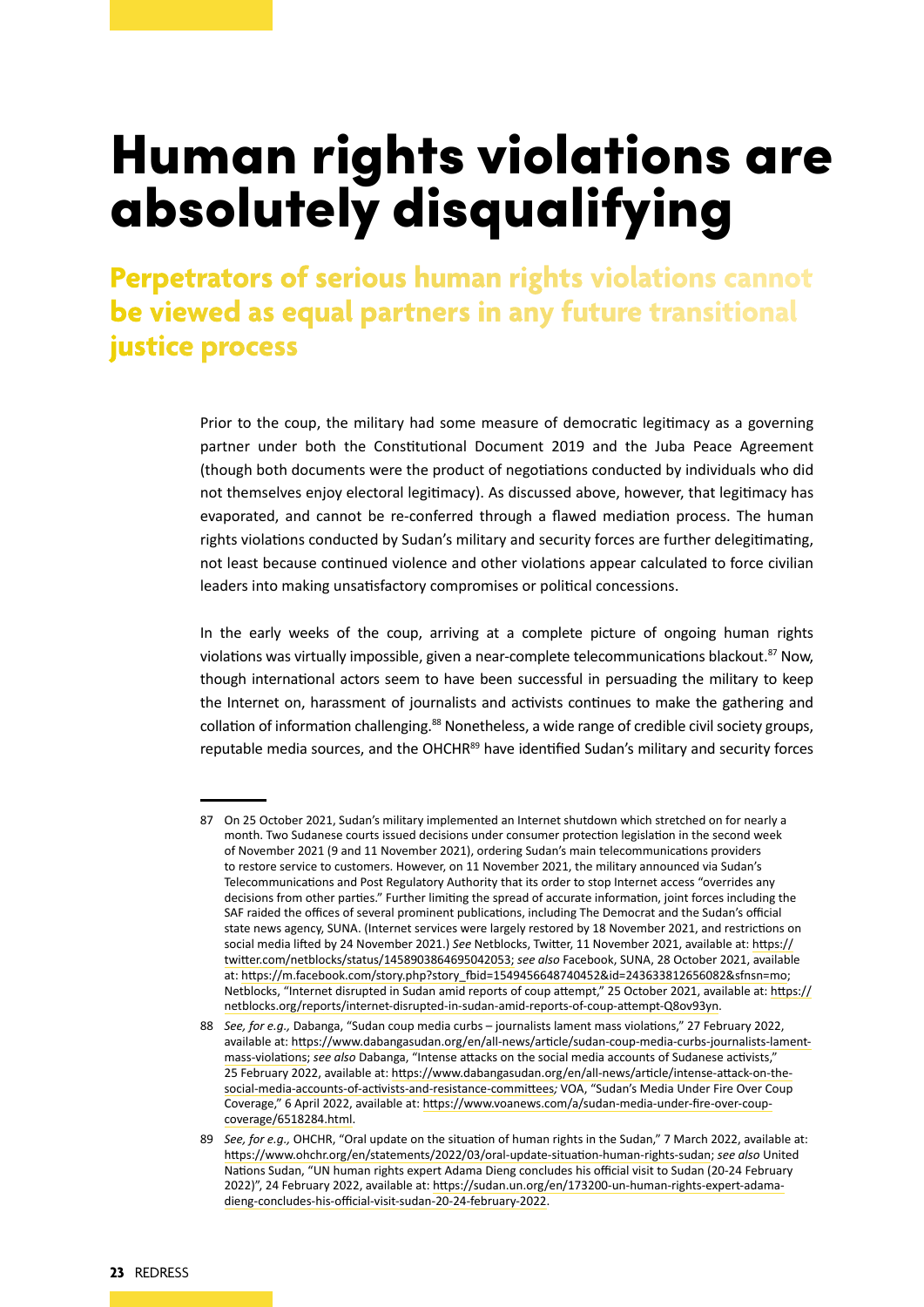as responsible for repeated instances of serious human rights violations, including the use of excessive lethal force against protestors and human defenders, arbitrary detentions and enforced disappearance, and torture and other forms of ill-treatment.<sup>90</sup> These violations—many of which constitute sanctionable activities under the US, UK, and EU human rights sanctions regimes<sup>91</sup> are reminiscent of the pre-revolution period under al-Bashir, and risk being committed with impunity, as there can be no expectation that any perpetrators will be held accountable.

Further, ongoing violations, as the following section will examine in greater detail, contravene several human rights treaties to which Sudan is a party, including the two most recently joined by the transitional government: the UNCAT and the ICPPED. Some violations committed since the coup could also rise to the level of international crimes for which there should be no immunity, including enforced disappearance, murder, torture, and rape and other forms of sexual violence as crimes against humanity. All of these violations require a complete, transparent and independent investigation by external or non-governmental institutions without delay.

### **Violations of the right to life and right to be free from torture**

The use of excessive and lethal force against protestors by Sudanese security forces $92$  has, rightly, drawn international condemnation and concerted attention (though, by the same token, fewer killings of protestors should not be interpreted by international observers as the primary indicator of either improvement or stasis in the human rights situation). At the time of writing, 100 people had been killed during protests.<sup>93</sup> and hundreds of others injured (exact count unknown, though one Sudanese organisation has placed the number at 4,500).<sup>94</sup> Many of

<sup>90</sup> *See, for e.g.,* Human Rights Watch, "Sudan: Security Forces Use Lethal Force on Protestors," 23 November 2021, available at:<https://www.hrw.org/news/2021/11/23/sudan-security-forces-use-lethal-force-protesters>; *see also* UN Secretary-General, "Situation in the Sudan and the activities of the United Nations Integrated Transition Assistance Mission in the Sudan: Report of the Secretary-General," UN Doc. S/2022/172, 2 March 2022, available at: [https://unitams.unmissions.org/sites/default/files/sg\\_report\\_on\\_unitams\\_s-2022-172.pdf](https://unitams.unmissions.org/sites/default/files/sg_report_on_unitams_s-2022-172.pdf).

<sup>91</sup> For more information on the UK Global Human Rights Sanctions, *see* UK Government, "UK sanctions relating to global human rights," available at: [https://www.gov.uk/government/collections/uk-global-human-rights-sanctions;](https://www.gov.uk/government/collections/uk-global-human-rights-sanctions) *see also* U.S. Department of the Treasury, "Global Magnitsky Sanctions," available at: https://home.treasury. gov/policy-issues/financial-sanctions/sanctions-programs-and-country-information/global-magnitsky-sanctions; Council of the European Union, "EU adopts a global human rights sanctions regime," available at: [https://www.](https://www.consilium.europa.eu/en/press/press-releases/2020/12/07/eu-adopts-a-global-human-rights-sanctions-regime/) [consilium.europa.eu/en/press/press-releases/2020/12/07/eu-adopts-a-global-human-rights-sanctions-regime/](https://www.consilium.europa.eu/en/press/press-releases/2020/12/07/eu-adopts-a-global-human-rights-sanctions-regime/).

<sup>92</sup> The use of excessive, including lethal, force against protestors since the coup is not a new phenomenon in Sudan. On the contrary, these violations are consistent with a pattern of historic abuses in Sudan. For example, under former president Omar al-Bashir, thousands of people were killed or injured in protests. In 2013, a series of popular protests were conducted in Wad Madani, Khartoum, Omdurman, and other cities across Sudan after al-Bashir announced an end to fuel subsidies. More than 170 people, including children, were reported killed by government forces. The government's response to these protests, and many other demonstrations, was characterized by the use of tear gas canisters at close range and targeting of protestors' heads and chests with live ammunition. *See* Human Rights Watch, *We Stood, They Opened Fire*, 21 April 2014, available at: [https://www.hrw.org/report/2014/04/21/we-stood-they-opened-fire/killings-and-arrests-sudans](https://www.hrw.org/report/2014/04/21/we-stood-they-opened-fire/killings-and-arrests-sudans-security-forces-during)[security-forces-during](https://www.hrw.org/report/2014/04/21/we-stood-they-opened-fire/killings-and-arrests-sudans-security-forces-during). Similarly, under the Transitional Military Council (TMC) which was established after al-Bashir's ouster from office, a sit-in protest outside of the army headquarters in Khartoum was violently dispersed on 3 June 2019. *See* Physicians for Human Rights, *'Chaos and Fire': An Analysis of Sudan's June 3 2019 Khartoum Massacre*, 5 March 2020, available at: [https://phr.org/our-work/resources/chaos-and-fire-an](https://phr.org/our-work/resources/chaos-and-fire-an-analysis-of-sudans-june-3-2019-khartoum-massacre/)[analysis-of-sudans-june-3-2019-khartoum-massacre/](https://phr.org/our-work/resources/chaos-and-fire-an-analysis-of-sudans-june-3-2019-khartoum-massacre/).

<sup>93</sup> Central Committee of Sudanese Doctors, Twitter, 6 June 2022, available at: [https://twitter.com/SD\\_DOCTORS/](https://twitter.com/SD_DOCTORS/status/1533897108322918404?s=20&t=EdfysG_A_XKoHw3i6hyM0Q) [status/1533897108322918404?s=20&t=EdfysG\\_A\\_XKoHw3i6hyM0Q](https://twitter.com/SD_DOCTORS/status/1533897108322918404?s=20&t=EdfysG_A_XKoHw3i6hyM0Q).

<sup>94</sup> Hadhreen, Facebook, 4 June 2022, available at: https://www.facebook.com/Hadhreen/ posts/1138252893403471.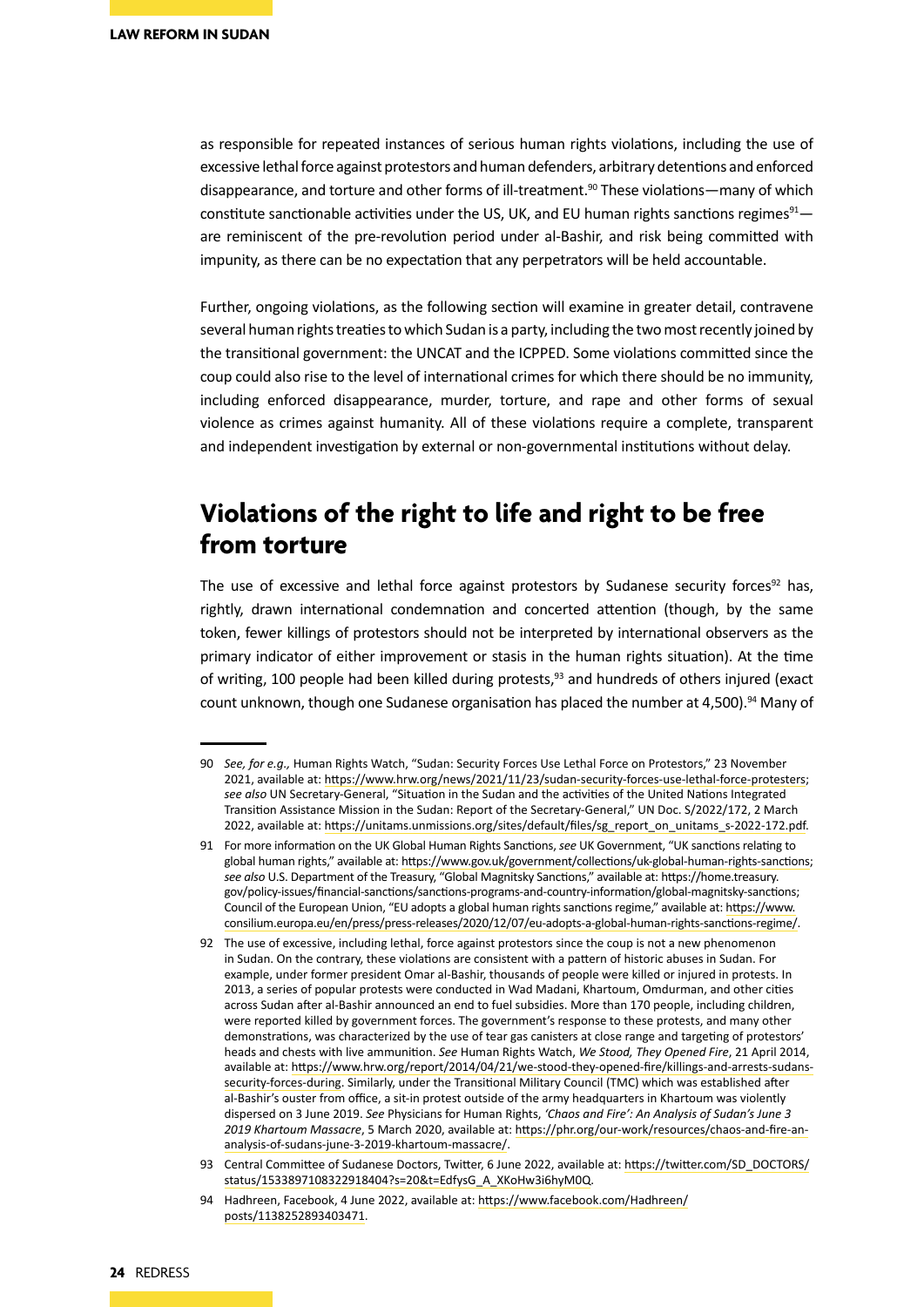these deaths likely constitute extrajudicial killings,<sup>95</sup> which are a violation of the right to life as protected by a number of international treaties, including the International Covenant on Civil and Political Rights (ICCPR) and the African Charter on Human and Peoples' Rights.<sup>96</sup>

Sudanese 'joint' security forces have systematically deployed a range of weapons against unarmed protestors, including chemical irritants such as "skunk water" and tear gas, as well as automatic weapons, anti-aircraft weapons and armour-piercing bullets. These weapons have been deployed at close range, causing hundreds of severe injuries, including amputations, blindness, respiratory illness, and death. Such acts, which were carried out by government authorities,<sup>97</sup> appear to have been intended to inflict severe pain and suffering for the purposes of intimidation, coercion and punishment and constitute serious violations of the right not to be subject to torture or cruel, inhuman or degrading treatment or punishment as defined by the UNCAT.<sup>98</sup>

As the UN Special Rapporteur on Torture has stated, "[a]ny unnecessary, excessive or otherwise arbitrary use of force by law enforcement officials<sup>99</sup> is incompatible with the absolute prohibition of cruel, inhuman or degrading treatment." $100$  Further, the use of any weapon "in order to intentionally and purposefully inflict pain or suffering on a powerless person, always amounts to an aggravated form of cruel, inhuman or degrading treatment or punishment or even torture."101 The Special Rapporteur on Torture has also noted that some weapons inherently involve "a high risk of torture and other cruel, inhuman or degrading treatment or punishment,"<sup>102</sup> including "fully automatic weapons and high-caliber and highenergy expanding bullets," and "less lethal weapons, such as certain types of kinetic impact

<sup>95</sup> Extrajudicial, summary, or arbitrary executions are understood as referring to the deliberate killing of individuals outside of any legal framework. *See, for e.g.,* Article 6, ICCPR; Principles on the Effective Prevention and Investigation of Extra-legal, Arbitrary and Summary Executions, UN Economic and Social Council Res. 1989/65. *See also* Human Rights Committee, "General Comment No. 36 (2018) on article 6 of the International Covenant on Civil and Political Rights, on the right to life," UN Doc CCPR/C/GC/36 (30 October 2018) (noting that "Article 6 recognizes and protects the right to life of all human beings. It is the supreme right from which no derogation is permitted even in situations of armed conflict and other public emergencies which threatens the life of the nation").

<sup>96</sup> *See, for e.g.,* Article 6, ICCPR; Article 4, African Charter on Human and Peoples' Rights.

<sup>97</sup> SAF soldiers, the police, RSF, and Central Reserve Police (a militarised police unit also known as "Abu Tira") have figured prominently in the violent crackdown on protests. Human Rights Watch, "Sudanese Forces Should Stop Abuses Against Protestors," 29 October 2021, available at: [https://www.hrw.org/](https://www.hrw.org/news/2021/10/29/sudanese-forces-should-stop-abuses-against-protesters) [news/2021/10/29/sudanese-forces-should-stop-abuses-against-protesters](https://www.hrw.org/news/2021/10/29/sudanese-forces-should-stop-abuses-against-protesters).

<sup>98</sup> According to Art 1 of the Convention Against Torture and Other Cruel, Inhuman and Degrading Treatment or Punishment, G.A. Res. 39/46, U.N. Doc. 39/46 (10 Dec. 1984) ("[t]he term "torture" means any act by which severe pain or suffering, whether physical or mental, is intentionally inflicted on a person for such purposes as obtaining from him or a third person information or a confession, punishing him for an act he or a third person has committed or is suspected of having committed, or intimidating or coercing him or a third person, or for any reason based on discrimination of any kind, when such pain or suffering is inflicted by or at the instigation of or with the consent or acquiescence of a public official or other person acting in an official capacity").

<sup>99</sup> The UN Special Rapporteur on torture noted that "the terms "State agent" and "law enforcement official" will be used interchangeably to denote any person exercising, de jure or de facto, public authority on behalf of the State, whether of military or civilian status and whether appointed, elected, employed or contracted, including private security personnel." Report of the Special Rapporteur on torture and other cruel, inhuman or degrading treatment or punishment, "Extra-custodial use of force and the prohibition of torture and other cruel, inhuman or degrading treatment or punishment," A/72/178 (20 July 2017).

<sup>100</sup> UN OHCHR, "Arbitrary police violence can amount to torture, even in public spaces, UN expert warns," 13 October 2017, available at: [https://www.ohchr.org/en/NewsEvents/Pages/DisplayNews.](https://www.ohchr.org/en/NewsEvents/Pages/DisplayNews.aspx?NewsID=22235&LangID=E) [aspx?NewsID=22235&LangID=E](https://www.ohchr.org/en/NewsEvents/Pages/DisplayNews.aspx?NewsID=22235&LangID=E).

<sup>101</sup> *Ibid.*

<sup>102</sup> Report of the Special Rapporteur on torture and other cruel, inhuman or degrading treatment or punishment, "Extra-custodial use of force and the prohibition of torture and other cruel, inhuman or degrading treatment or punishment," A/72/178 (20 July 2017), paras. 152 – 157.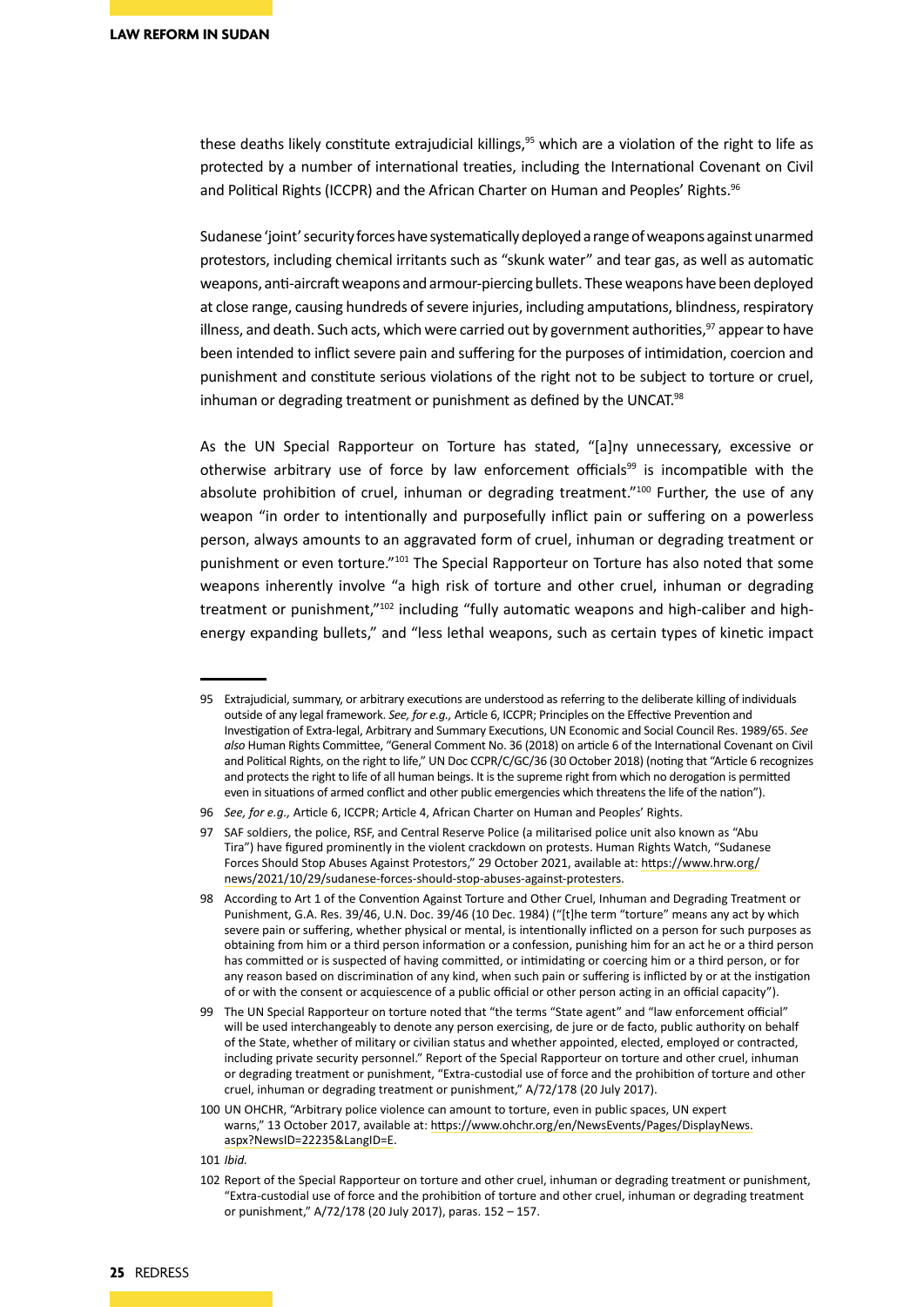projectiles, electrical discharge weapons, chemical irritants, water cannons and disorientation devices."103 Indeed, the use of these weapons in Sudan is contrary to the UN Basic Principles on the Use of Force and Firearms by Law Enforcement Officials and the UN's Guidance on Less-Lethal Weapons in Law Enforcement of 2020.<sup>104</sup>

Attacks on healthcare workers and journalists<sup>105</sup> may also rise to the level of torture.<sup>106</sup> At the time of the coup, human rights organisations, including REDRESS, warned that security forces could also be expected to target medical facilities and healthcare workers. We noted that "[d]uring the 3 June 2019 sit-in dispersal security forces attacked makeshift clinics and Khartoum-area hospitals, including by preventing access to care for injured protestors and severely restricting the flow of medical supplies and health workers. Similar attacks may be anticipated on Saturday [30 October 2021]."<sup>107</sup>

Bearing out these warnings, security forces have consistently targeted medical facilities and medical professionals in the days following 25 October 2021, including by preventing the work of the National Blood Bank, closing roads leading to critical hospitals, raiding emergency departments and searching doctors, and arresting wounded individuals while they sought medical treatment.108 As Reuters reported on 11 January 2022, "[a]ssaults on medical facilities have centred on hospitals which lie along main protest routes and routinely treat injured protestors."109 These actions, which have put patients and health workers at grave risk, constituted egregious breaches of the right to health and, in several instances, particularly in respect of individual assaults, amounted to ill-treatment if not torture.<sup>110</sup>

<sup>103</sup> *Ibid.*

<sup>104</sup> *See* United Nations Human Rights, "Guidance on Less-Lethal Weapons in Law Enforcement," 2020, available at: [https://www.ohchr.org/Documents/HRBodies/CCPR/LLW\\_Guidance.pdf](https://www.ohchr.org/Documents/HRBodies/CCPR/LLW_Guidance.pdf).

<sup>105</sup> Even following the lifting of restrictions on the Internet and social media on 24 November 2021, security and intelligence forces have continued to conduct a series of raids and attacks against journalists and media offices. For example, the Sudanese Journalists Network said in a 30 December 2021 statement that security forces "raided the offices of regional and international news organisations, including Al Arabiya, Skynews, and El Sharq." *See* Middle East Eye, "Sudan protestors and security forces resort to new tactics," 1 January 2022, available at: <https://www.middleeasteye.net/news/sudan-protesters-security-forces-resort-new-tactics>.

<sup>106</sup> *See* UN Human Rights Committee, "General Comment No. 34 (Article 19: Freedoms of opinion and expression," UN Doc. CCPR/C/GC/34 (12 September 2011), para 23.

<sup>107</sup> REDRESS, "Military Coup in Sudan: Call for Action Ahead of 30 October Protests," 29 October 2021, available at: <https://redress.org/news/military-coup-in-sudan-call-for-action-ahead-of-30-october-protests/>.

<sup>108</sup> Central Committee of Sudanese Doctors, Twitter, 22 November 2021, available at: [https://twitter.com/SD\\_](https://twitter.com/SD_DOCTORS/status/1462674635724627970?s=20) [DOCTORS/status/1462674635724627970?s=20](https://twitter.com/SD_DOCTORS/status/1462674635724627970?s=20).

<sup>109</sup> Reuters, "Sudanese medics shaken by attacks on hospitals treating anti-coup protestors," 11 January 2022, available at: [https://www.reuters.com/world/africa/sudanese-medics-shaken-by-attacks-hospitals-treating](https://www.reuters.com/world/africa/sudanese-medics-shaken-by-attacks-hospitals-treating-anti-coup-protesters-2022-01-11/)[anti-coup-protesters-2022-01-11/](https://www.reuters.com/world/africa/sudanese-medics-shaken-by-attacks-hospitals-treating-anti-coup-protesters-2022-01-11/).

<sup>110</sup> In addition to Sudan's other international and domestic legal obligations to refrain from torture and other forms of ill-treatment, Sudan is also required to protect health workers' independence. Attacks on or interference in the functioning of medical facilities and transports are strictly prohibited under international law, and medical facilities must be protected from violence, attacks, or other interference with their provision of essential functions. Governments may not target or punish those who seek to uphold their internationally recognised responsibilities to provide medical care, and must otherwise interfere with the enjoyment of the right to health. *See*, *for e.g.,* International Committee of the Red Cross, "Respecting and Protecting Health Care in Armed Conflict and in Situations Not Covered by International Humanitarian Law and Non-International Armed Conflict," 31 March 2012, available at: [https://www.icrc.org/en/document/respecting-and-protecting-health-care-armed](https://www.icrc.org/en/document/respecting-and-protecting-health-care-armed-conflicts-and-situations-not-covered)[conflicts-and-situations-not-covered](https://www.icrc.org/en/document/respecting-and-protecting-health-care-armed-conflicts-and-situations-not-covered). Intentional attacks on medical staff causing severe harm or suffering, or attacks on medical facilities intended to prevent injured protestors from accessing medical care – intentionally furthering their suffering and putting their right to life and integrity at stake – would also likely constitute torture.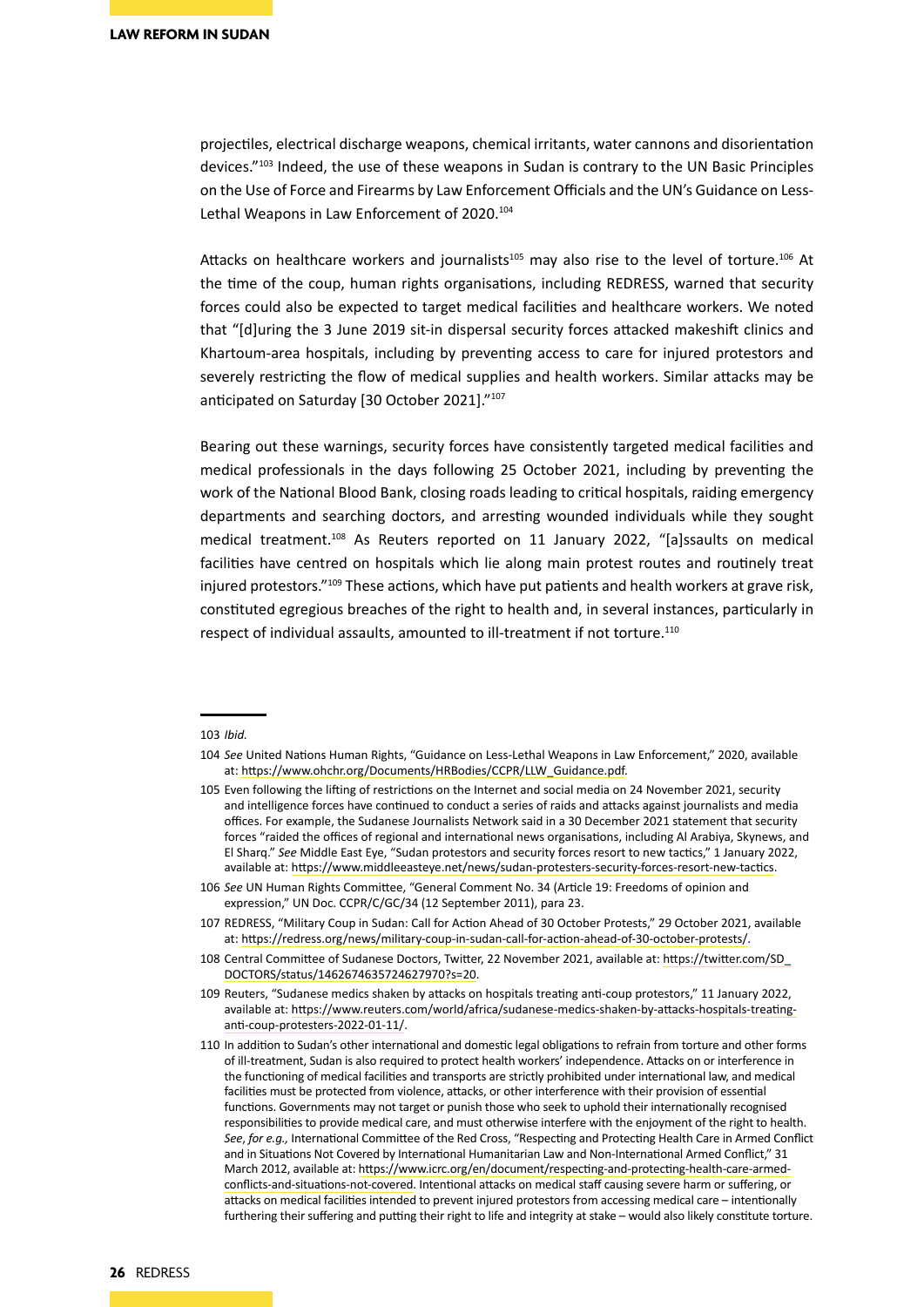Other serious crimes have also been committed in the context of protests, including sexual- and other gender-based violence. Perhaps most notably, several days after the protests held on 19 December 2021, the UN OHCHR in Sudan announced that it had received 13 allegations of rape and gang rape by security forces, as well as reports of women being sexually harassed by security forces as they attempted to flee the protests.<sup>111</sup> At the time, the UN Special Representative of the Secretary-General on Sexual Violence in Conflict noted that, "while some of the survivors of sexual violence have filed judicial complaints and have sought immediate medical assistance . . . others have opted not to report and/or seek medical and other assistance, owing to social stigma, fear of persecution and reprisals."<sup>112</sup> Other protestors have reported having their heads forcibly shaved,<sup>113</sup> which under al-Bashir was a "a common way for security forces to humiliate young activists and prisoners in Sudan," particularly young men.<sup>114</sup>

It is well-established under international law that rape and other forms of sexual violence can constitute torture or ill-treatment.<sup>115</sup> International courts have consistently held that rape and other forms of sexual violence committed by state officials constitute torture,<sup>116</sup> and the UN Special Rapporteur on Torture has found that "rape constitutes torture when it is carried out by, at the instigation of, or with the consent or acquiescence of public officials."117 Other

- 114 Human Rights Watch, *'They Were Shouting 'Kill Them': Sudan's Violent Crackdown on Protestors in Khartoum*, November 2019, available at: [https://www.hrw.org/report/2019/11/18/they-were-shouting-kill-them/sudans](https://www.hrw.org/report/2019/11/18/they-were-shouting-kill-them/sudans-violent-crackdown-protesters-khartoum)[violent-crackdown-protesters-khartoum](https://www.hrw.org/report/2019/11/18/they-were-shouting-kill-them/sudans-violent-crackdown-protesters-khartoum).
- 115 *See, for e.g.,* REDRESS, *REDRESS for Rape: Using international jurisprudence on rape as a form of torture or other ill-treatment*, October 2013, available at: [https://redress.org/publication/redress-for-rape-using](https://redress.org/publication/redress-for-rape-using-international-jurisprudence-on-rape-as-a-form-of-torture-or-other-ill-treatment/)[international-jurisprudence-on-rape-as-a-form-of-torture-or-other-ill-treatment/](https://redress.org/publication/redress-for-rape-using-international-jurisprudence-on-rape-as-a-form-of-torture-or-other-ill-treatment/).
- 116 *See, for e.g.,* ICTY, *Prosecutor v Jean-Paul Akayesu* (1998) ICTR-96-4-T, Trial Chamber Judgment of 2 September 1998; ECHR, *Aydın v Turkey*, Application no. 23178/94, Judgement of 25 September 1997, para 86; IACHR, *Case of Women Victims of Sexual Torture in Atenco v. Mexico*, (Preliminary objection, merits, reparations and costs) Judgment of November 28, 2018, Ser C No 371, paras 177-204.
- 117 *See, for e.g.,* the 1986 report of the Special Rapporteur on Torture, UN Doc. E/ CN.4/1986/15, §119; or his 1992 statement to the Commission on Human Rights explicitly stating that rape constitutes torture, Summary Record of the 21st meeting of the Commission on Human Rights, UN Doc. E/CN.4/1992/SR.21, §35. *See also* Report of the Special Rapporteur on torture and other cruel, inhuman or degrading treatment or punishment, A/HRC/31/57 (5 January 2016).

<sup>111</sup> Reuters, "UN reports 13 rape allegations during Sudan protests," 21 December 2021, available at: [https://](https://www.reuters.com/world/africa/un-reports-13-rape-allegations-during-sudan-protests-2021-12-21/) [www.reuters.com/world/africa/un-reports-13-rape-allegations-during-sudan-protests-2021-12-21/](https://www.reuters.com/world/africa/un-reports-13-rape-allegations-during-sudan-protests-2021-12-21/). The Darfur Bar Association subsequently said that it had received 30 complaints of sexual harassment, including 16 complaints of rape, following the 19 December 2021 protests. Three of the rape complaints were reportedly filed by young men. Dabanga, "Darfur Bar Association: 16 rapes during Dec 25 Sudan demos," 29 December 2021, available at: [https://www.dabangasudan.org/en/all-news/article/darfur-bar-association-16](https://www.dabangasudan.org/en/all-news/article/darfur-bar-association-16-people-raped-during-dec-25-sudan-demos) [people-raped-during-dec-25-sudan-demos](https://www.dabangasudan.org/en/all-news/article/darfur-bar-association-16-people-raped-during-dec-25-sudan-demos).

<sup>112</sup> Office of the Special Representative of the Secretary-General on Sexual Violence in Conflict, Press Release, 23 December 2021, available at: [https://www.un.org/sexualviolenceinconflict/press-release/un-special](https://www.un.org/sexualviolenceinconflict/press-release/un-special-representative-pramila-patten-expresses-grave-concern-over-alleged-acts-of-sexual-violence-against-women-and-girls-during-the-19-december-2021-demonstrations-in-sudan-and-calls-for-restrain/)[representative-pramila-patten-expresses-grave-concern-over-alleged-acts-of-sexual-violence-against-women](https://www.un.org/sexualviolenceinconflict/press-release/un-special-representative-pramila-patten-expresses-grave-concern-over-alleged-acts-of-sexual-violence-against-women-and-girls-during-the-19-december-2021-demonstrations-in-sudan-and-calls-for-restrain/)[and-girls-during-the-19-december-2021-demonstrations-in-sudan-and-calls-for-restrain/](https://www.un.org/sexualviolenceinconflict/press-release/un-special-representative-pramila-patten-expresses-grave-concern-over-alleged-acts-of-sexual-violence-against-women-and-girls-during-the-19-december-2021-demonstrations-in-sudan-and-calls-for-restrain/). *See also* Darfur24, "A girl recounts the details of her gang rape by men in police uniform in Khartoum," 15 March 2022, available at: [https://www.darfur24.com/en/2022/03/15/a-girl-recounts-the-details-of-her-gang-rape-by-men-in-police](https://www.darfur24.com/en/2022/03/15/a-girl-recounts-the-details-of-her-gang-rape-by-men-in-police-uniform-in-khartoum/)[uniform-in-khartoum/;](https://www.darfur24.com/en/2022/03/15/a-girl-recounts-the-details-of-her-gang-rape-by-men-in-police-uniform-in-khartoum/) Dabanga, "(3) **مارس** 14 **مواكب عقب اغتصاب حاالت** "17 March 2022, available at: [https://](https://www.dabangasudan.org/ar/all-news/article/3-%D8%AD%D8%A7%D9%84%D8%A7%D8%AA-%D8%A7%D8%BA%D8%AA%D8%B5%D8%A7%D8%A8-%D8%B9%D9%82%D8%A8-%D9%85%D9%88%D8%A7%D9%83%D8%A8-14-%D9%85%D8%A7%D8%B1%D8%B3) [www.dabangasudan.org/ar/all-news/article/3-%D8%AD%D8%A7%D9%84%D8%A7%D8%AA-%D8%A7%D8%BA](https://www.dabangasudan.org/ar/all-news/article/3-%D8%AD%D8%A7%D9%84%D8%A7%D8%AA-%D8%A7%D8%BA%D8%AA%D8%B5%D8%A7%D8%A8-%D8%B9%D9%82%D8%A8-%D9%85%D9%88%D8%A7%D9%83%D8%A8-14-%D9%85%D8%A7%D8%B1%D8%B3) [%D8%AA%D8%B5%D8%A7%D8%A8-%D8%B9%D9%82%D8%A8-%D9%85%D9%88%D8%A7%D9%83%D8%A8-](https://www.dabangasudan.org/ar/all-news/article/3-%D8%AD%D8%A7%D9%84%D8%A7%D8%AA-%D8%A7%D8%BA%D8%AA%D8%B5%D8%A7%D8%A8-%D8%B9%D9%82%D8%A8-%D9%85%D9%88%D8%A7%D9%83%D8%A8-14-%D9%85%D8%A7%D8%B1%D8%B3) [14-%D9%85%D8%A7%D8%B1%D8%B3](https://www.dabangasudan.org/ar/all-news/article/3-%D8%AD%D8%A7%D9%84%D8%A7%D8%AA-%D8%A7%D8%BA%D8%AA%D8%B5%D8%A7%D8%A8-%D8%B9%D9%82%D8%A8-%D9%85%D9%88%D8%A7%D9%83%D8%A8-14-%D9%85%D8%A7%D8%B1%D8%B3); Adama Dieng, Twitter, 15 March 2022, available at: [https://twitter.](https://twitter.com/AdviserAdaDieng/status/1503792933530652679?s=20&t=7JcR_M0ryPHqhXOoMvL33A) [com/AdviserAdaDieng/status/1503792933530652679?s=20&t=7JcR\\_M0ryPHqhXOoMvL33A](https://twitter.com/AdviserAdaDieng/status/1503792933530652679?s=20&t=7JcR_M0ryPHqhXOoMvL33A) ("[s]hocked by allegations that a young woman, bus passenger, was gang raped by Central Reserve Police officers").

<sup>113</sup> During a protest on 26 October 2021, a protestor told The Guardian that security forces "asked me to say 'military' [a reference to the chants of the word 'civilian' by demonstrators who oppose the coup] but I didn't say a word . . . [s]o eight of them surrounded me and kept beating me with sticks, and one of them stood on my head before shaving off my hair." The Guardian, "'Patients hid under beds': Sudan doctors refuse to hand injured protestors to soldiers," 26 October 2021, available at: [https://www.theguardian.com/world/2021/](https://www.theguardian.com/world/2021/oct/26/patients-hid-under-beds-many-protesters-injured-after-sudan-coup) [oct/26/patients-hid-under-beds-many-protesters-injured-after-sudan-coup](https://www.theguardian.com/world/2021/oct/26/patients-hid-under-beds-many-protesters-injured-after-sudan-coup).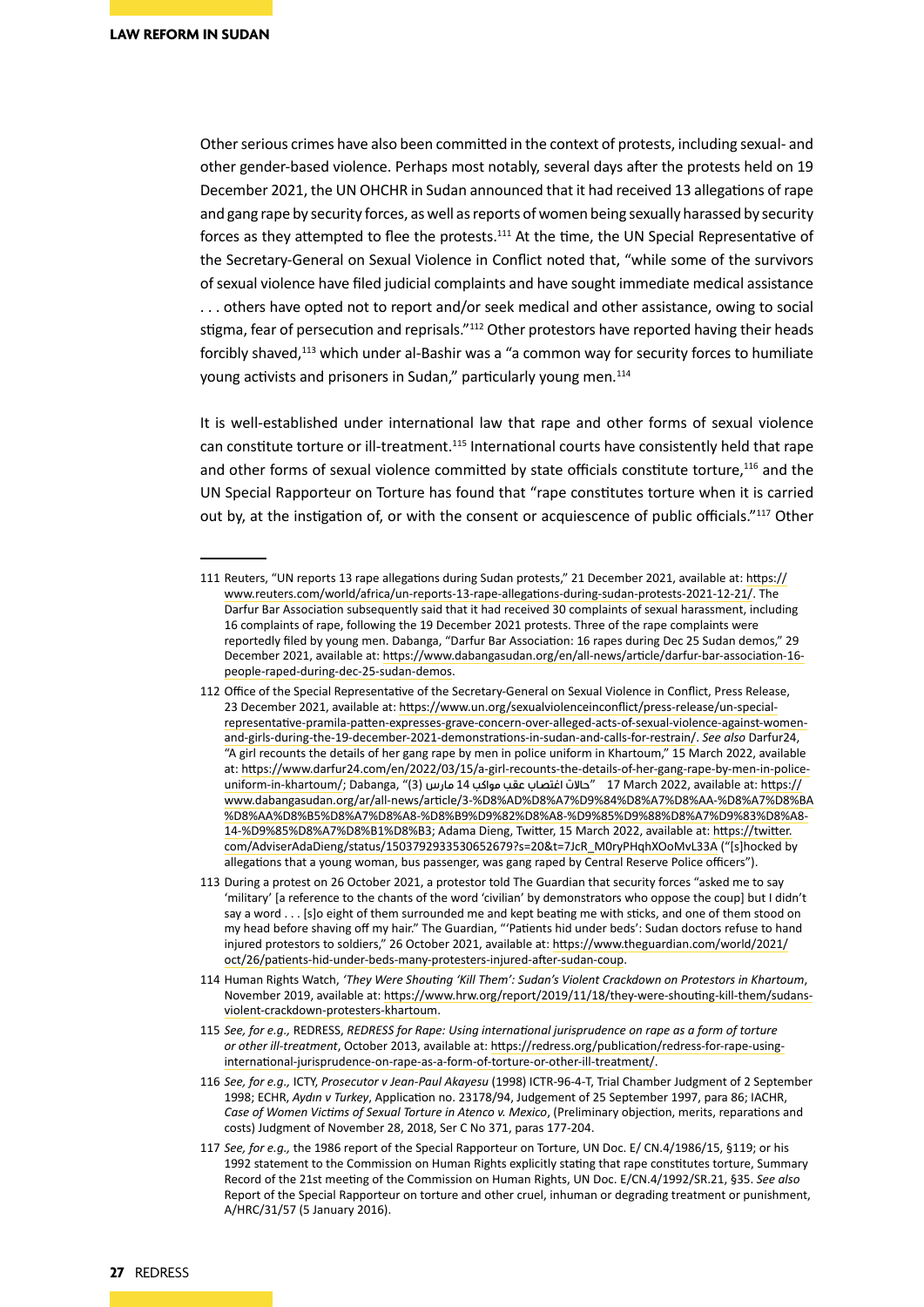gender-based violence, such as discrimination or humiliation on the basis of gender, can also constitute the crime of torture or ill-treatment.<sup>118</sup>

### **Arbitrary detentions and enforced disappearance**

The ICCPR and the African Charter on Human and Peoples' Rights, among other international and regional treaties, guarantee the freedom of liberty of the person.<sup>119</sup> The UN Human Rights Committee has stated that "deprivation of liberty must not be arbitrary, and must be carried out with respect for the rule of law."<sup>120</sup> In particular, the Human Rights Committee has held that "arrest or detention as punishment for the legitimate exercise of the rights as guaranteed by the [ICCPR] is arbitrary, including . . . freedom of assembly (art. 21) [and] freedom of association (art. 22)."<sup>121</sup> Further, "[a]rrest or detention on discriminatory grounds . . . is also in principle arbitrary."<sup>122</sup>

Since the coup, more than  $1,000$  individuals<sup>123</sup> have been arrested and detained on the basis of their participation in peaceful protests, or as a result of their membership in local resistance committees or professional associations. In some cases, but not all, individuals have been charged under Sudan's Criminal Code 1991; in other cases, individuals have been detained without charge, and many individuals have been held incommunicado for hours, days, or weeks.<sup>124</sup> Such activities constitute arbitrary detentions and could amount in some cases to enforced disappearance.

The precise roles of the different security and intelligence services are difficult to determine, but the ongoing campaign of arrests follows familiar Bashir-era patterns, suggesting the heavy

122 *Ibid.*

<sup>118</sup> *See, for e.g.,* Human Rights Council, "Report of the Special Rapporteur on torture and other cruel, inhuman or degrading treatment or punishment," UN Doc A/HRC/31/57 (5 January 2016); *see also* UN Committee against Torture, "General Comment No. 2," UN Doc CAT/C/GC2 (24 January 2008); ECtHR, *M.C. v. Bulgaria*, Application no. 39272/98 (4 December 2003); *see also* ECtHR, *Aydin v. Turkey*, Application no. 23178/94, Judgment of 25 September 1997; Committee on the Elimination of Discrimination against Women, "General recommendation No. 35 on gender-based violence against women, updating general recommendation No. 19," UN Doc CEDAW/C/GC/35 (26 July 2017); UN OHCHR, "Istanbul Protocol," 2004, available at: [https://www.ohchr.org/](https://www.ohchr.org/sites/default/files/documents/publications/training8rev1en.pdf) [sites/default/files/documents/publications/training8rev1en.pdf](https://www.ohchr.org/sites/default/files/documents/publications/training8rev1en.pdf).

<sup>119</sup> Human Rights Committee, "General Comment No. 35: Article 9 (Liberty and Security of Person), CCPR/C/ GC/35 (16 December 2014); *see also* Article 9, ICCPR; Article 6, African Charter on Human and Peoples' Rights.

<sup>120</sup> Human Rights Committee, "General Comment No. 35: Article 9 (Liberty and Security of Person), CCPR/C/ GC/35 (16 December 2014).

<sup>121</sup> *Ibid.*

<sup>123</sup> In early March 2022, the Joint Human Rights Office in Khartoum reported that more than 1,000 people were arrested between 25 October 2021 and 3 March 2022, including nearly 150 children. However, the real figures are likely higher, because varying periods of detention, an absence of centralized recordkeeping (in addition to the widespread practice of state denial of detentions), and a fear of reprisals frustrate efforts to arrive at a complete picture of the problem. At the time of writing, arrests and detentions are ongoing. *See* OHCHR, "Oral update on the situation of human rights in the Sudan: 49th Session of the Human Rights Council, Statement by United Nations High Commissioner for Human Rights, Michelle Bachelet," 7 March 2022, available at: https:// www.ohchr.org/en/statements/2022/03/oral-update-situation-human-rights-sudan?LangID=E&NewsID=28215.

<sup>124</sup> *See* REDRESS, Darfur Bar Association, PLACE, and the Emergency Lawyers Group, *'Taken from Khartoum's Streets': Arbitrary arrests, incommunicado detentions, and enforced disappearances under Sudan's emergency laws*, March 2022, available at: [https://redress.org/wp-content/uploads/2022/03/Emergency-Measures-in-](https://redress.org/wp-content/uploads/2022/03/Emergency-Measures-in-Sudan-EN.pdf)[Sudan-EN.pdf](https://redress.org/wp-content/uploads/2022/03/Emergency-Measures-in-Sudan-EN.pdf).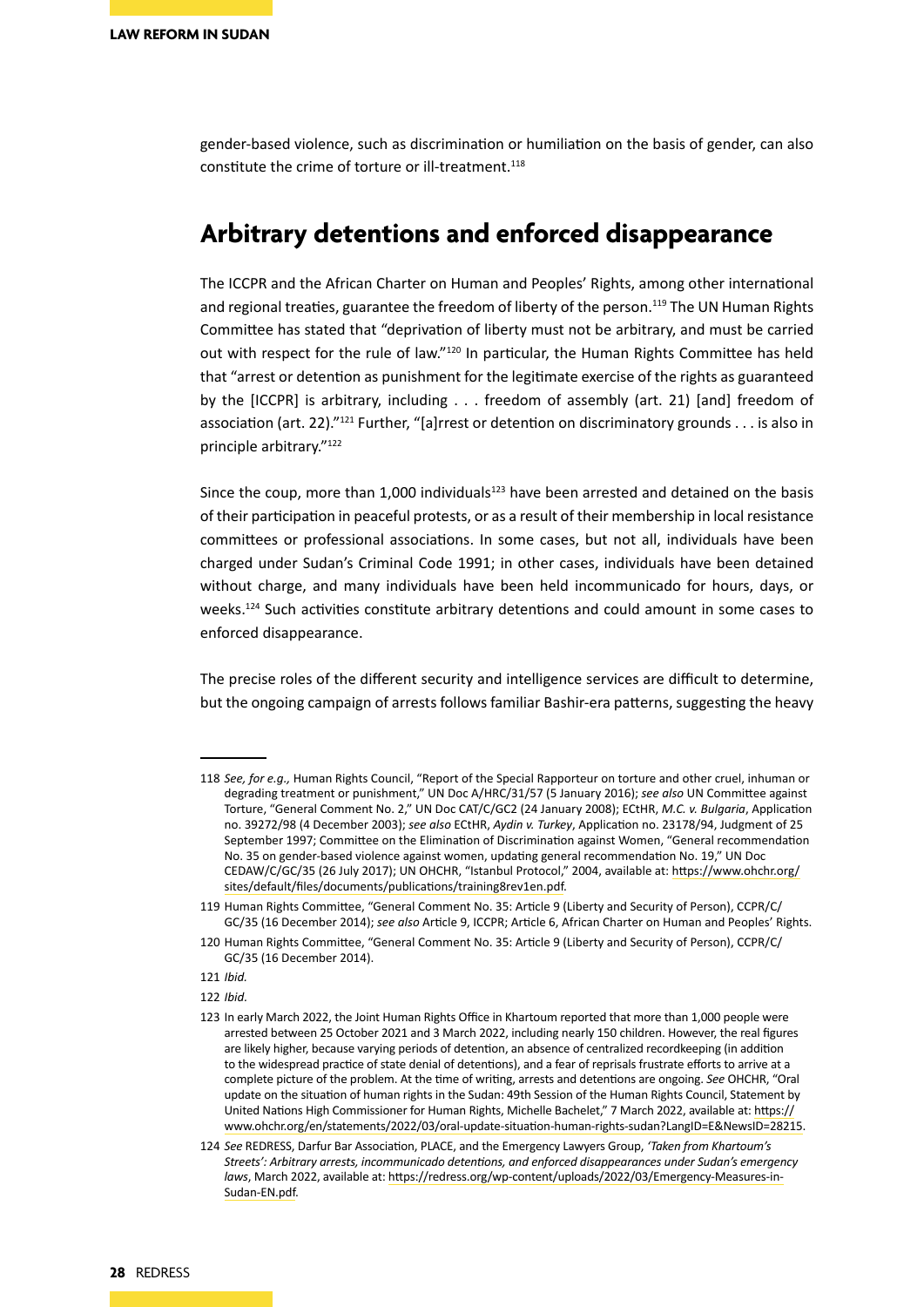involvement of the GIS which, as indicated earlier, now operates under restored powers to search, arrest, confiscate and detain following a decree issued by the Sovereign Council.<sup>125</sup> In addition, the Central Investigation Department (CID), a police branch specialising in investigating major crimes and sometimes known as the Federal Investigation Police, have also been implicated in conducting arbitrary and incommunicado detentions.<sup>126</sup>

Many activists have been arrested from their homes or taken from the streets, as in the case of Amiera Osman, a prominent women's rights activist who was arrested in a midnight raid by more than 30 plainclothes individuals. As REDRESS noted in an urgent appeal directed at the UN Special Rapporteur on torture and UN bodies charged with investigating cases of enforced disappearance,<sup>127</sup> Amiera Osman was denied medication needed to treat injuries sustained in a car accident several years prior and held incommunicado for over two weeks before being released and charged with the possession of illegal weapons and ammunition. Amiera Osman's detention, and that of many others,<sup>128</sup> should be considered an enforced disappearance within the meaning of the ICCPED.<sup>129</sup>

In other cases, individuals arrested in Khartoum by unidentified joint forces have reportedly been transported to a detention centre which was once part of the then-NISS headquarters, identified by its proximity to the Shendi Bus Station.<sup>130</sup> Under the al-Bashir regime, this facility was notorious for its "fridges," which have been described as a "series of chilled holding cells in which the cold is used as an instrument of torture – an instrument that leaves no marks on the

<sup>125</sup> At the time of the military takeover on 25 October 2021, GIS lacked the authority under Sudanese law to conduct any arrests or detentions, following legal reforms introduced in July 2019, which removed arrest and detention powers from the security agency.

<sup>126</sup> Human Rights Watch, "Sudan: Hundreds of Protestors Detained, Mistreated," 28 April 2022, available at: https://www.hrw.org/news/2022/04/28/sudan-hundreds-protesters-detained-mistreated.

<sup>127</sup> REDRESS, "UN Experts Urged to Intervene on Behalf of Prominent Sudanese Activist Disappeared in Raid," 27 January 2022, available at: [https://redress.org/news/un-experts-urged-to-intervene-on-behalf-of-prominent](https://redress.org/news/un-experts-urged-to-intervene-on-behalf-of-prominent-sudanese-activist-disappeared-in-raid/)[sudanese-activist-disappeared-in-raid/](https://redress.org/news/un-experts-urged-to-intervene-on-behalf-of-prominent-sudanese-activist-disappeared-in-raid/).

<sup>128</sup> *For e.g.,* a second woman, a known member of the Khartoum area resistance committees, was arrested from her place of work by GIS personnel in late January 2022 after stepping outside to meet a colleague, after receiving a phone call indicating her assistance was needed. A statement by her colleagues suggests that the call was from the GIS. Her family received information from informal sources that she was detained in Omdurman Women's Prison but received no official confirmation of her whereabouts. Like many others, she was released on 21 February, coinciding with the UN independent expert's visit to Sudan. No criminal complaint was opened against her, and she was not interrogated while detained. *See* REDRESS, Darfur Bar Association, PLACE, and the Emergency Lawyers Group, *'Taken from Khartoum's Streets': Arbitrary arrests, incommunicado detentions, and enforced disappearances under Sudan's emergency laws*, March 2022, available at: <https://redress.org/wp-content/uploads/2022/03/Emergency-Measures-in-Sudan-EN.pdf>.

<sup>129</sup> *See* International Convention for the Protection of All Persons from Enforced Disappearance, Article 2, defining enforced disappearance as being characterised by three cumulative elements: (1) the deprivation of liberty against the will of the person; (2) the involvement of government officials, either directly or by tolerance or acquiescence; and (3) the refusal to acknowledge the deprivation of liberty or concealment of the fate or whereabouts of the person.

<sup>130</sup> For example, Maher Abujoukh, a manager of Sudan TV (Sudan's national, government-owned television network), told a Sudanese paper that he was arrested on 26 October 2021 at 3:30 am by four heavily armed soldiers, who transported him to the intelligence services facility. Abujoukh reportedly spent two weeks in solitary confinement, leaving his cell twice – once to be moved to a different cell, and the second time to have his head shaved. After this initial two-week period, Abujoukh was permitted to leave his cell, meeting other detainees, including Khalid Omer Yousif, journalist Fayez el Selik, Taha Osman Isahaq (one of the three individuals detained outside of the UNITAMS headquarters after a meeting with UNITAMS head Volker Perthes), and others. *See* Dabanga, "Detained journalist released – some media remains gagged in Sudan," 1 December 2021, available at: [https://www.dabangasudan.org/en/all-news/article/detained-journalist](https://www.dabangasudan.org/en/all-news/article/detained-journalist-released-some-media-remains-gagged-in-sudan)[released-some-media-remains-gagged-in-sudan](https://www.dabangasudan.org/en/all-news/article/detained-journalist-released-some-media-remains-gagged-in-sudan).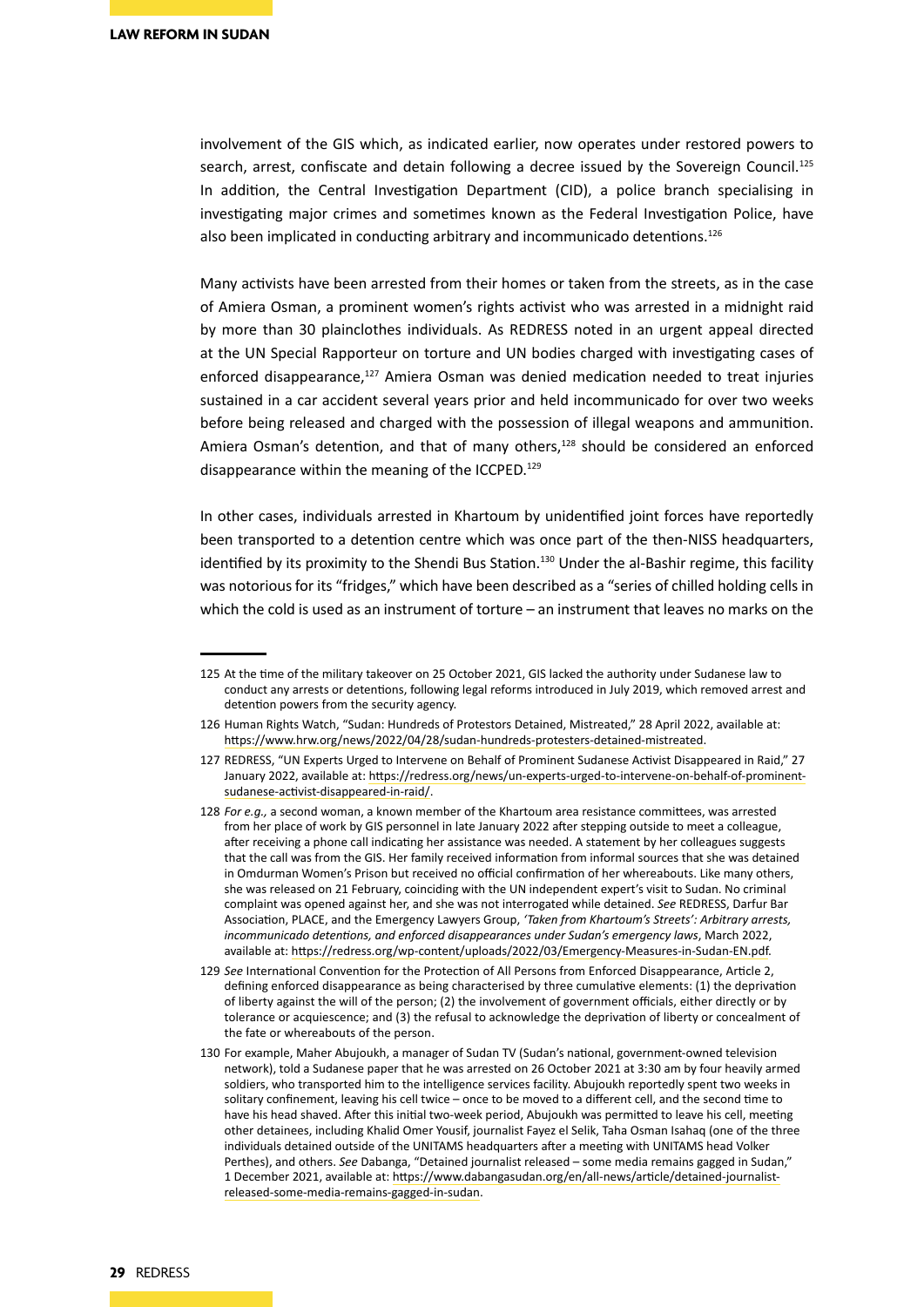body."131 Some individuals have also been detained in two CID facilities in Khartoum and Bahri, where families and lawyers are regularly denied access to detainees.<sup>132</sup>

As the Troika (UK, US, and Norway), Canada, Switzerland and the EU noted in a joint statement in February 2022, these arrests—and the other human rights violations just surveyed—cut against the military's "stated commitment to participate constructively in a facilitated process to resolve Sudan's political crisis to return to a democratic transition."<sup>133</sup> It appears that international actors are increasingly alive to the reality that the military has merely paid lip service to this commitment (and to those made by ratification of key international human rights treaties)—yet they have been slow to implement the full possible range of measures to return Sudan towards civilian governance. Military authorities have as a consequence acted without any course corrections. Indeed, days after the February 2022 joint statement just mentioned, a former civilian member of the Sovereign Council was arrested while driving home and taken to an unknown location.<sup>134</sup>

The final section of this paper offers several short- and long-term strategies for charting a way forward.

<sup>131</sup> *See* BBC World Service, "Sudan's Secret Hit Squads Used to Attack Protests," 13 February 2019, available at: [https://twitter.com/LHreports/status/1095650563633700864?s=20.](https://twitter.com/LHreports/status/1095650563633700864?s=20) REDRESS understands, based on confidential conversations, that these 'fridges' are still being used but has not been in a position to corroborate these reports.

<sup>132</sup> Human Rights Watch, "Sudan: Hundreds of Protestors Detained, Mistreated," 28 April 2022, available at: https://www.hrw.org/news/2022/04/28/sudan-hundreds-protesters-detained-mistreated.

<sup>133</sup> Press Release, "Sudan: Troika and partners statement: February 2022," 10 February 2022, available at: [https://](https://www.gov.uk/government/news/sudan-troika-and-partners-statement-february-2022) [www.gov.uk/government/news/sudan-troika-and-partners-statement-february-2022](https://www.gov.uk/government/news/sudan-troika-and-partners-statement-february-2022).

<sup>134</sup> Al Jazeera, "Sudan arrests former ruling council member again," 14 February 2022, available at: [https://www.](https://www.aljazeera.com/news/2022/2/14/sudan-arrests-former-ruling-council-member) [aljazeera.com/news/2022/2/14/sudan-arrests-former-ruling-council-member](https://www.aljazeera.com/news/2022/2/14/sudan-arrests-former-ruling-council-member).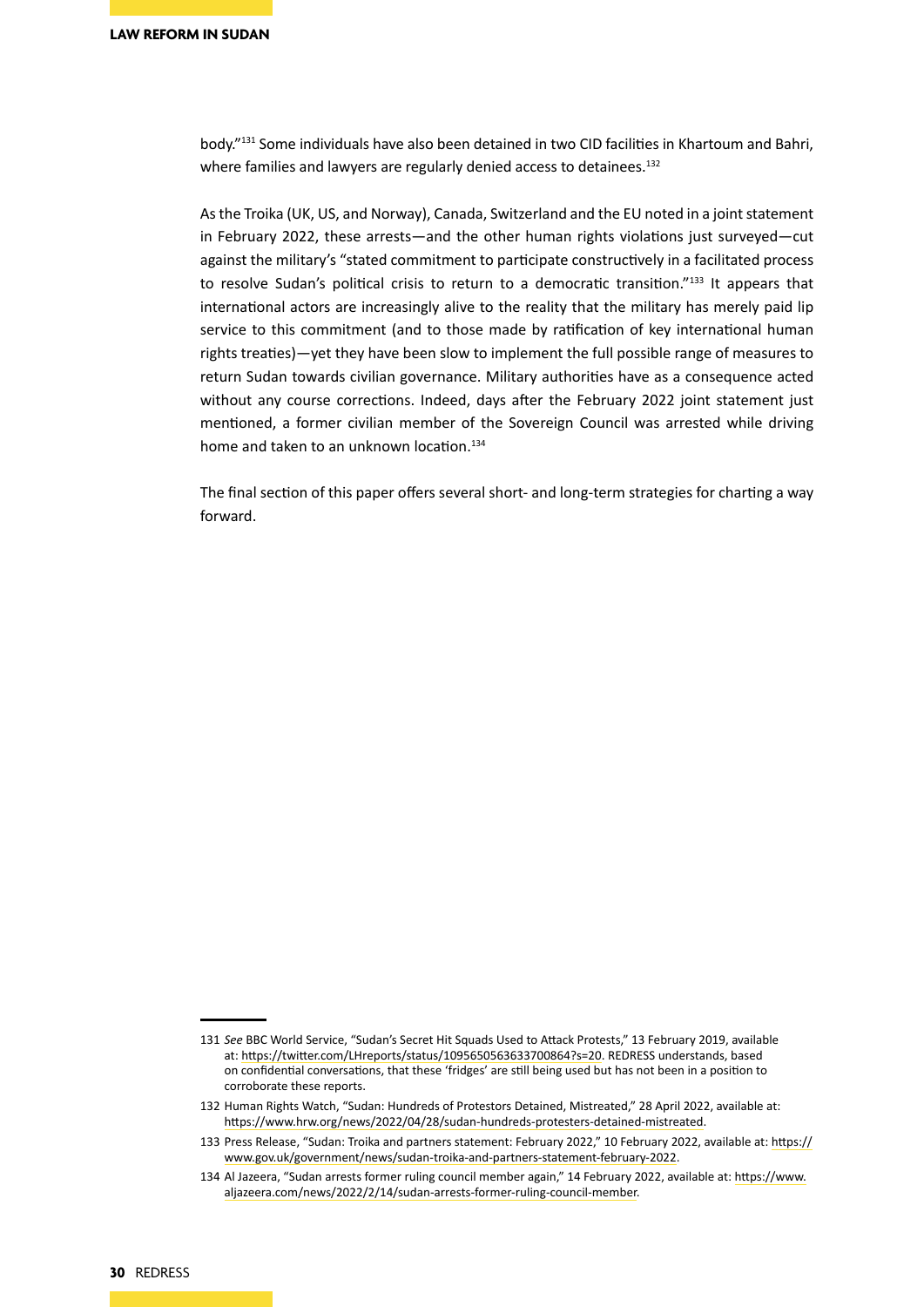# The way forward

**International and regional actors must prioritise accountability and law reform as an essential precondition for building democracy in Sudan**

> There are no easy solutions to Sudan's present political and human rights crisis, though it is apparent that preventing Sudan's military from playing a role in domestic politics must be the ultimate objective. Getting there requires strong steps from regional and global multilateral institutions and Sudan's international allies. This entails learning the lessons of Sudan's failed past transitional periods, primarily in recognising that the military cannot be accepted as a lead actor or genuine partner in reform processes, either on the protection of human rights or in the economic and national security spheres. Ensuring broad participation in any ongoing political negotiations, and both ending impunity for human rights violations and preventing their recurrence should be a top priority, as an essential starting point for the process of building both democracy and the rule of law in Sudan.

## **In the short-term, international actors should apply targeted sanctions**

As an immediate priority, the United States, United Kingdom, and European Union should **apply targeted sanctions** against those individuals and entities most responsible for ongoing systematic, widespread human rights violations, all of which undoubtedly fall within the scope of the available human rights sanctions regimes. The human rights violations described in this paper are of a systematic, repeated nature and form part of a broader policy that is by all indications set at the highest levels of the Sudanese military and government, and domestic accountability for the abuses described in this submission is vanishingly unlikely. In light of this reality, targeted sanctions are an appropriate response from the international community. Sanctions should be aimed at both individual military leaders and the business entities and collaborators who facilitate their lucrative enterprises inside and outside of Sudan, maintaining the military and security sector's stranglehold on the Sudanese economy and funding the extensive Bashir-era patronage network.

REDRESS has since the coup submitted evidence to the US and UK Governments recommending that 11 Sudanese individuals and four entities be designated for sanctions.<sup>135</sup> The submission named senior leaders who command significant political followings, financial assets, and

<sup>135</sup> REDRESS, "No Time for Delay: Targeted Sanctions Needed against Sudan's Coup Leaders," 02 February 2022, available at: [https://redress.org/news/no-time-for-delay-targeted-sanctions-needed-against-sudans-coup](https://redress.org/news/no-time-for-delay-targeted-sanctions-needed-against-sudans-coup-leaders/)[leaders/](https://redress.org/news/no-time-for-delay-targeted-sanctions-needed-against-sudans-coup-leaders/).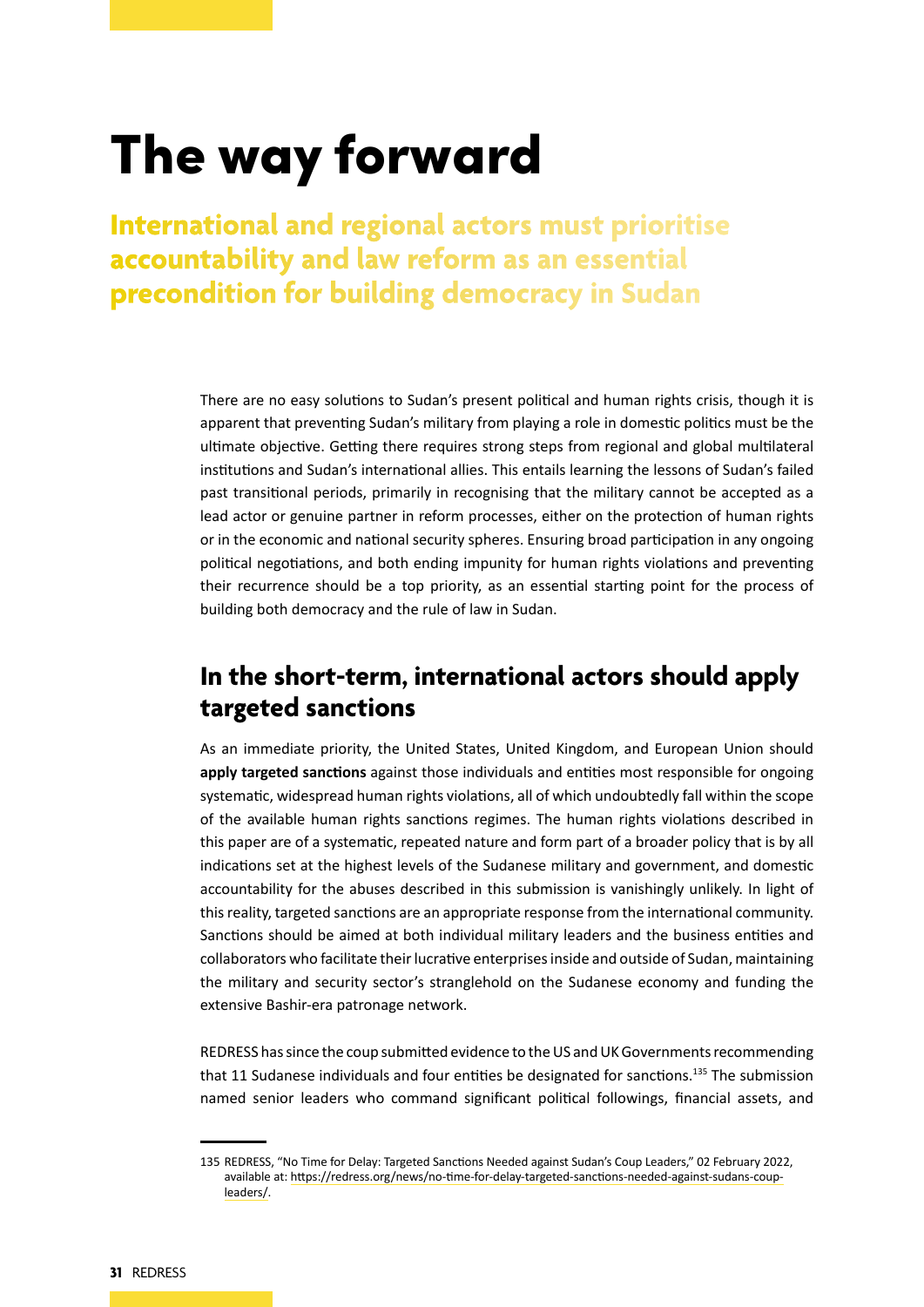major swathes of Sudan's armed actors, on the basis that they have demonstrated themselves highly capable of actively impacting events in Sudan and are individually responsible for the gross and serious human rights violations described above. There are no doubt many others who ought to be subjected to sanctions for the same reasons.

On the evening of 12 February, in his first televised interview since the coup, al-Burhan said that "[s]anctions and the threat of them are of no use," while simultaneously rejecting the possibility of comprehensive security sector reforms during any transitional period.136 Al-Burhan appears to have concluded that the appetite for recourse to sanctions remains low. The US, UK, and EU should prove him wrong by comprehensively implementing both travel bans and asset freezes, as well as other sanctions, as appropriate, that have been utilised against States breaking international law.<sup>137</sup> Sanctions imposed by the US against the Central Reserve Police in late March 2022<sup>138</sup> were a good first step, and are understood to have rattled members of the police and security forces, but more should follow, including against the military- and RSF-owned business entities and their procurement agents. The latter should include particularly those who supply Sudan's armed actors with weapons being deployed against protestors and the major corporations which make the military resilient in the face of the withholding of international assistance. That many of these assets are likely to be held in hard-to-reach places, such as the United Arab Emirates and Malaysia, does not mean sanctions are not fit for purpose as a deterrent measure.

Detractors of targeted sanctions may argue that their application in the current context will close off possible space for negotiations or stoke further conflict. However, the risk that sanctions levied against Sudan's military leaders or business enterprises will worsen the situation is low. And, as this paper has outlined, the prospects for dialogue with the military are in any case limited. Instead, further delay in the use of available human rights tools such as targeted sanctions by international actors creates the opportunity for Sudan's military leaders to deploy divide-and-conquer tactics<sup>139</sup> to splinter opposition groups and secure regional buyin for an unsatisfactory political solution brokered in Cairo or the Gulf.

It is important that targeted sanctions must be applied as part of a broader strategy, including to ensure that any punitive measures levied minimise the harms to average Sudanese people, and that they are linked to tangible, publicised benchmarks for authorities to meet that could lead to both their application or lifting as appropriate. For example, any future transitional period should create political space, outside of a possible power-sharing government, that

<sup>.</sup>available at: https://www "رئيس مجلس السادة في برنامج الحوار البناء الوطني االسودان #سونا#" , available at: ht [youtube.com/watch?v=N5g9bMgHzB4&t=2s](https://www.youtube.com/watch?v=N5g9bMgHzB4&t=2s).

<sup>137</sup> As the response to Russia's February 2022 invasion of Ukraine has made clear, international actors are capable of quickly imposing a range of targeted and network sanctions in an effort to drive behavioural change. Analysts described sanctions imposed as "the most comprehensive set of multilateral economic sanctions ever applied to a major global economy," and include sanctions against Russian government individuals, oligarchs, citizens, banks and corporations. See Brookings Institute, "Mapping financial countermeasures against Russian aggression: Introducing the Brookings Sanctions Tracker," 14 March 2022, available at: https:// www.brookings.edu/blog/up-front/2022/03/14/mapping-the-economic-countermeasures-against-russianaggression-introducing-the-brookings-sanctions-tracker/.

<sup>138</sup> U.S. Department of the Treasury, "Treasury Sanctions Sudanese Central Reserve Police for Serious Human Rights Abuse," 21 March 2022, available at:<https://home.treasury.gov/news/press-releases/jy0668>.

<sup>139</sup> U.S. Department of the Treasury, "Treasury Sanctions Sudanese Central Reserve Police for Serious Human Rights Abuse," 21 March 2022, available at: https://home.treasury.gov/news/press-releases/jy0668.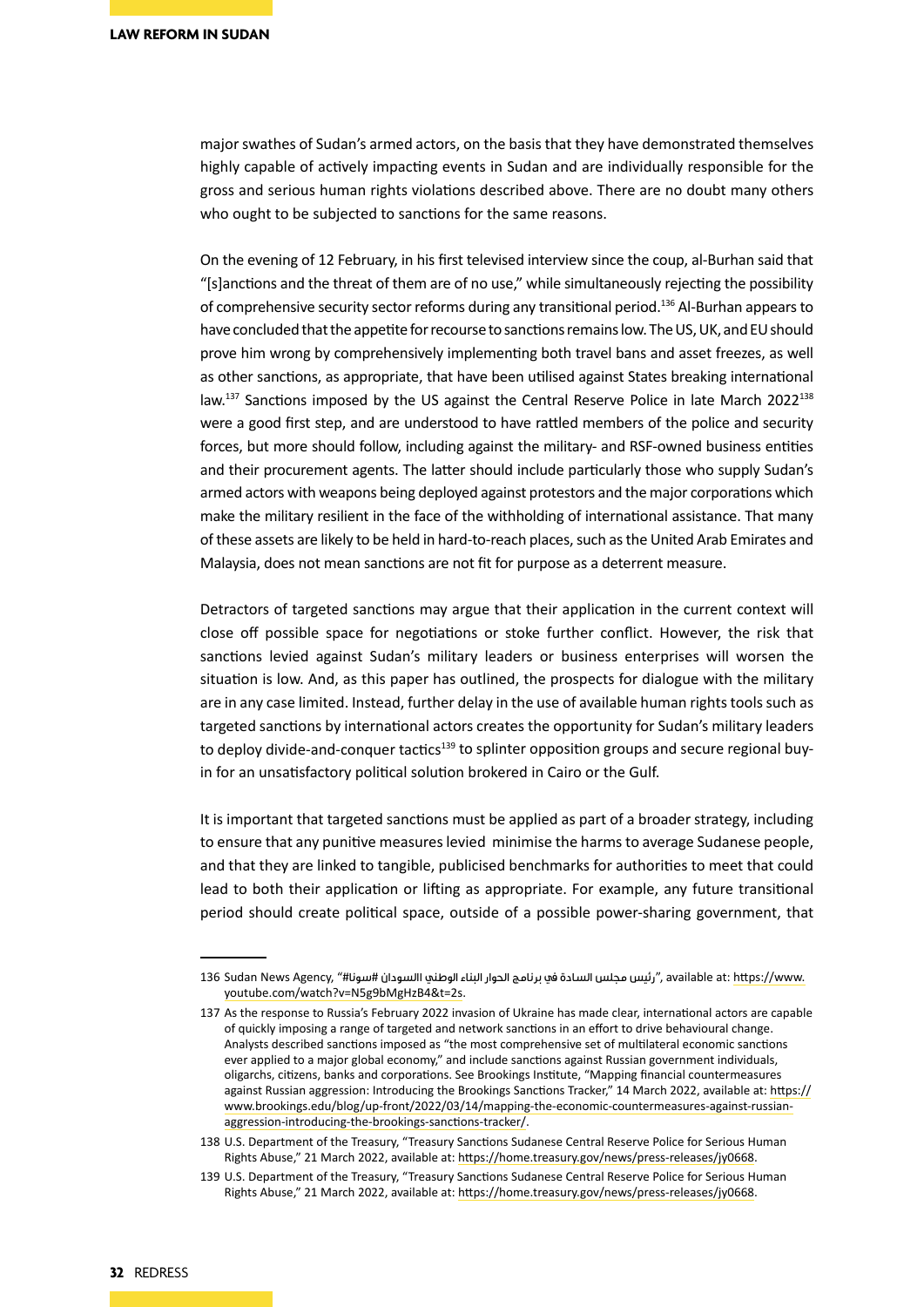is conductive to the emergence of new leaders and weakens the military's strangehold on power.140 Any efforts to resist expanded political participation by Sudan's military and political elites should be met with new or continued sanctions.

It should also be recognised that Sudan's military is used to surviving sanctions—albeit not the targeted, individualised sanctions just recommended—and that some countries may step in to counterbalance financial pressures. Diplomatic capital should be used to ensure that such counterbalancing does not happen to the greatest extent possible. Despite these potential limitations, imposing sanctions will demonstrate that major powers are serious about supporting the democratic aspirations of the Sudanese people, and that no tolerance for human rights violations is followed by effective action.

### **In the medium- and long-term, international actors must provide support for accountability, constitutional and institutional reforms**

Sanctions are not a substitute for accountability, nor will they result in and of themselves in Sudan's democratisation. Attaining the goals of accountability, legislative and institutional reforms will require viewing transitional justice objectives as a top-line priority, rather than a bolt-on to economic reforms, however important those are. While there is room for debate as to the sequencing of transitional justice processes, it is clear—for the reasons outlined before—that the hands-off approach taken under the previous transitional government did not work. The realpolitik delaying of justice issues, whether to facilitate economic reforms or not, is a familiar tactic used by the Sudanese military and security apparatus to reinforce its power. Now, efforts must be made to assure the Sudanese public that justice has not once again been set aside as negotiations proceed concerning a political transition, and that some public account of the military authorities' responsibility for violations is forthcoming. These issues must be foregrounded and prioritised in the design of any political solution.

### **The realpolitik delaying of justice issues, whether to facilitate economic reforms or not, is a familiar tactic used by the Sudanese military and security apparatus to reinforce its power.**

As a starting point, political mediations which are ongoing at the time of writing, particularly those undertaken through the joint UNITAMS-AU-IGAD intervention, must be inclusive, transparent and participatory. Viewpoints solicited through consultations should be attributed to stakeholders to the extent possible while still ensuring the safety of participants, and mediators should avoid drawing a false equivalency between military and security leaders

<sup>140</sup> *See* Centre for Humanitarian Dialogue, "Power sharing, transitional governments and the role of mediation," 2008, available at: https://files.ethz.ch/isn/90801/Power\_Sharing\_06\_08.pdf ("[w]hen elites with interests in wartime structures retain power, they resist the processes of demilitarising and democratising politics. New political leaders need to emerge gradually, with interests not linked to wartime legacies so they can deliver different messages and build political constituencies based on different interest structures").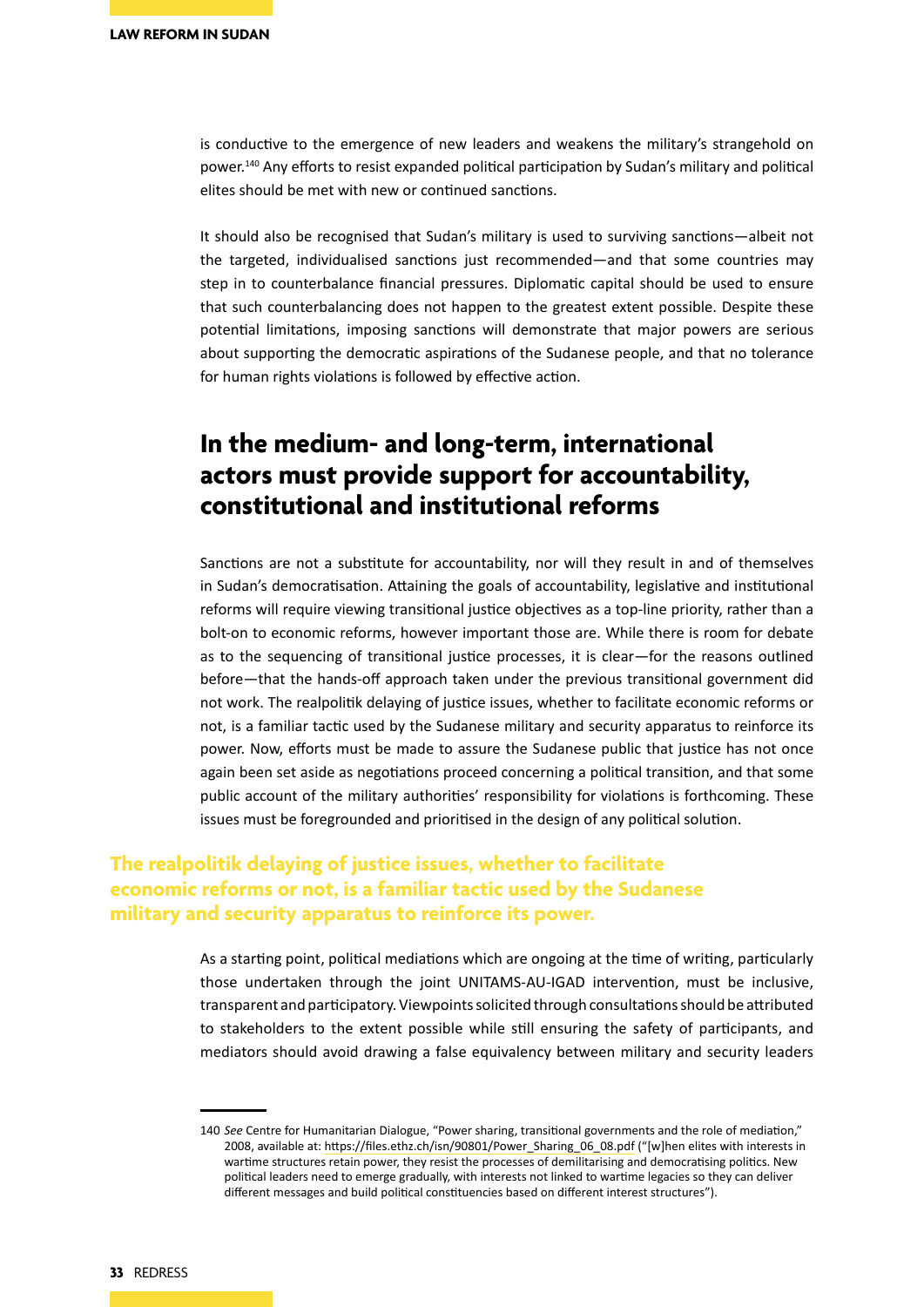and civilian counterparts. Taking this approach will allow the Sudanese public to better assess ongoing political processes and, in turn, enable mediators to gauge the full range of public preferences in Sudan on how to address fundamental qustions about the nature of Sudan's democratic transition and legal system.

The summary report which emerged from the first round of UNITAMS consultations displays some but not all of these characteristics.141 While the report indicates that a third of participants were women—a positive sign that efforts were made to avoid replicating the issues of unequal gender representation in the preceding transitional period—it does not attribute positions to any particular stakeholders, making it difficult to critically assess the outcomes of the consultative process (and, indeed, their likelihood of implementation, given the relative imbalance of power between stakeholders). As a result, the UNITAMS report—and consequently the consultations more broadly—to some degree lacks input and procedural legitimacy, and risks reinforcing the perception among the Sudanese public that the set of consulted stakeholders is one-sided or heavily skewed towards the military and security apparatus.

As indicated above, a better process would involve an element of open public consultation (similar to those currently underway vis-à-vis the resistance committees) and attribution of positions to particular groups, which may bolster the public acceptance and legitimacy of the UNITAMS intervention. Such a process would also involve the credible national initiatives which currently carry considerable weight with the Sudanese people, such as those being undertaken by resistance committees across the country. Increased transparency may also help to counter the assumed dominance of military and security interests in exerting influence on the political process; at the very least, overall transparency would better display a balance of structural and political interests for public consideration and analysis. International actors, including those directly involved in mediation, should avoid imposing deadlines related to their own timetables and interests, preventing adequate consultion.

The expected outcome of political consultations will be, in some form or another, a constitutional document or framework intended to form the basis for Sudan's democratic transition. In line with the political charters put forth by diverse resistance committees across Sudan, this document should develop a substantive, time-bound vision for the rule of law, human rights protection and accountability, and bodies tasked with law reform. As the Khartoum State Resistance Committees stated, emphasis should be placed on the "principle that the issue of transitional and criminal justice is the only guarantor for a full-fledged political transition . . .  $\frac{1}{2}$ ."<sup>142</sup> A commitment to substantial law reform by any future governing coalition should be made a prerequisite for meaningful political transition—and any credible elections in the future, particularly to the extent that they are supported by international and regional partners.

<sup>141</sup> UNITAMS, *Summary Paper: Consultations on a Political Process for Sudan: an inclusive intra-Sudanese process on the way forward for democracy and peace*, February 2022, available at:<https://t.co/3dbq5cwoeu>.

<sup>142</sup> Khartoum State Resistance Committees, "Proposal for a Charter to Establish the Authority of the People," available at: [https://redress.org/wp-content/uploads/2022/03/Khartoum-Resistance-Committees-Political-](https://redress.org/wp-content/uploads/2022/03/Khartoum-Resistance-Committees-Political-Charter.pdf)[Charter.pdf](https://redress.org/wp-content/uploads/2022/03/Khartoum-Resistance-Committees-Political-Charter.pdf).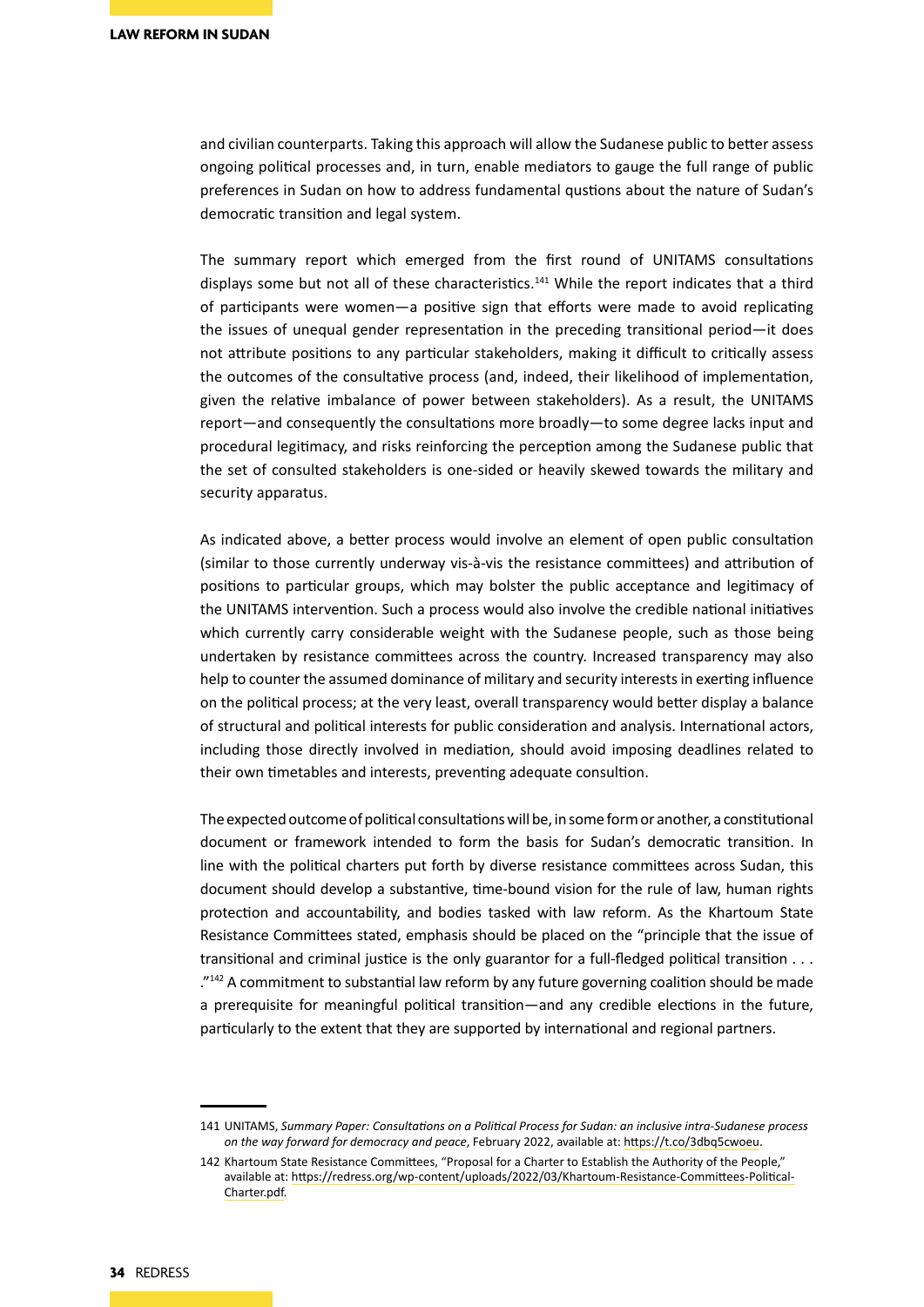In this regard, it is important that issues of amnesty and impunity are part of the mediation agenda. The UN has articulated a set of guidelines for mediators, among which is a reminder that mediators "cannot endorse peace agreements that provide for amnesties for genocide, crimes against humanity, war crimes or gross violations of human rights."143 These guidelines should be heeded, and taken together with the ADC's requirements that perpetrators of unconstitutional changes of government should have no political future in the State in question.144

Encouragingly, agreement on some of these issues emerged from the initial UNITAMS consultation, including the need for accountability at all levels for past crimes in Sudan, "overwhelming consensus that any future Sovereign Council should only supervise the tasks of the transitional period without direct interference in the work of the executive,"<sup>145</sup> and on the need for "a renewed commitment to implementation of the promised mechanisms for transitional justice, beyond the regular justice sector."<sup>146</sup> The summary report does not drill down into specifics about what a "renewed" transitional justice process should look like, nor does it offer concrete policy proposals in terms of security sector reform beyond the need for a single integrated non-partisan army. Future consultations may do so; in the meantime, this report offers the following key areas for further, priority attention.

#### **i. Comprehensive legal reform**

**The first priority** should be ensuring that Sudan's national legislation is in conformity with international human rights law and international criminal law, including through reforms to Sudan's Criminal Law 1991, Criminal Procedure Act 1991, and associated rules of criminal procedure. These reforms should include those needed to combat sexual- and other genderbased violence, torture, enforced disappearance, and other grave violations. In the context of this broad legal reform process, urgent steps are also needed to remove all immunities and amnesties provided for security forces and other personnel, in addition to the other legal barriers that prevent the effective prosecution of serious human rights violations (such as statutes of limitations and immunities provisions in the various laws governing Sudan's security forces).

This legal reform process should also include broad consultations with those who have suffered human rights violations or who have otherwise been subjected to the law, with the aim of understanding how various actors have used Sudan's laws and the role of legal professionals in drafting laws that lend themselves to abuse, and their impact on victims and the population at large. The pre-coup transitional government had not succeeded in establishing a legal reform commission as promised under the Constitutional Document 2019. An independent body,

<sup>143</sup> United Nations Guidance for Effective Mediation, available at: http://repository.un.org/bitstream/ handle/11176/400960/8%20November%202019%20(Mediation%20and%20Negotiation)%20 GuidanceEffectiveMediation\_UNDPA2012(english).pdf?sequence=47.

<sup>144</sup> African Charter on Democracy, Elections, and Governance, Article 25(4).

<sup>145</sup> There is considerable debate within Sudan as to whether a Sovereign Council in any form is needed.

<sup>146</sup> UNITAMS, *Summary Paper: Consultations on a Political Process for Sudan: an inclusive intra-Sudanese process on the way forward for democracy and peace*, February 2022, available at:<https://t.co/3dbq5cwoeu>.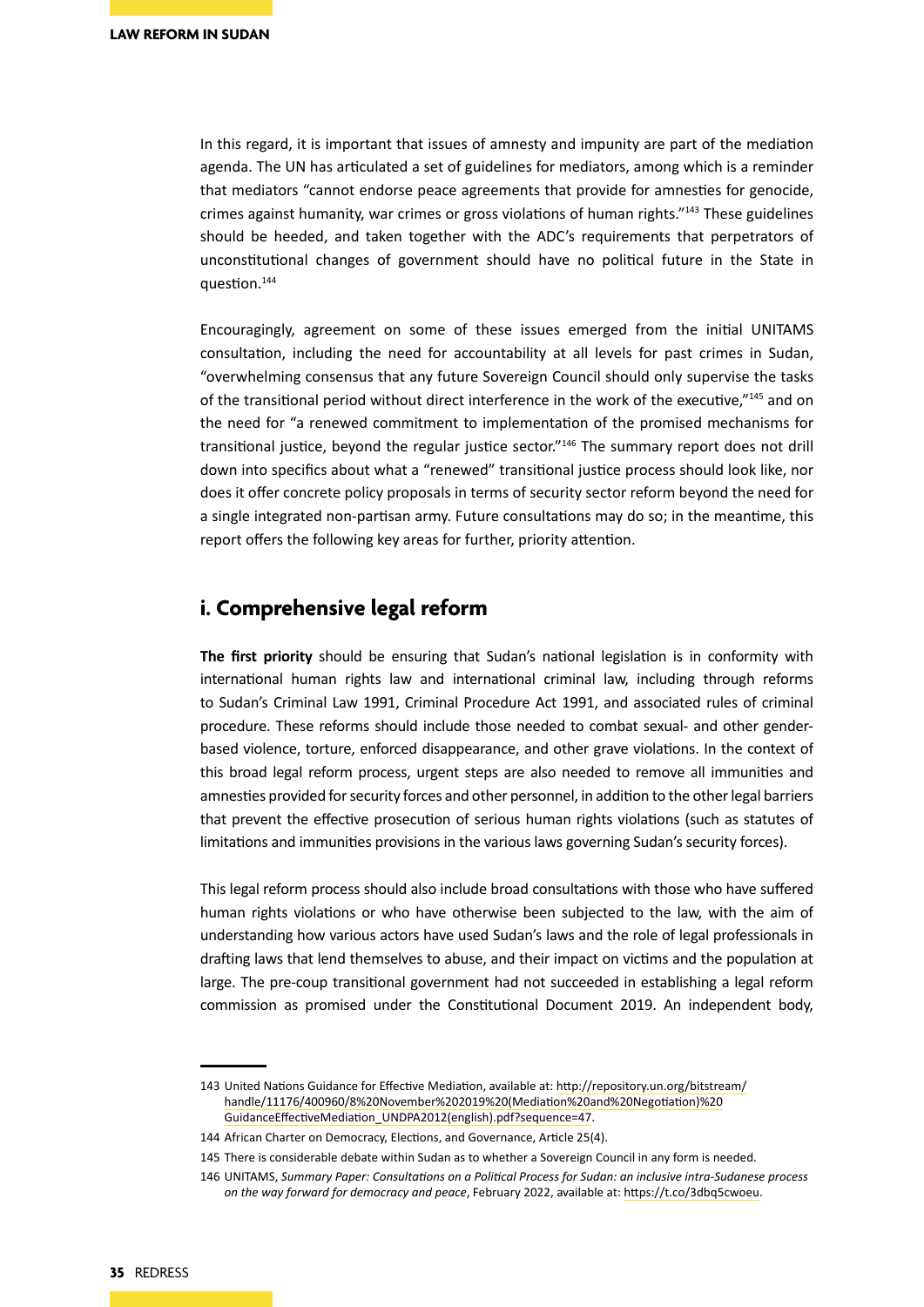whether a commission or a National Human Rights Institute, should be tasked with formulating a strategy for legal reform in close consultation with relevant Sudanese stakeholders and international experts.

### **ii. Institutional reform and capacity building**

**Second,** the effectiveness of law reforms in ensuring human rights protection and justice is contingent on parallel institutional reforms. Institutional reforms and changes to policy and practice are also needed for any constitutional reforms, whether to the Constitutional Document 2019 or to a newly-negotiated document, to translate to genuine human rights protections and to guarantee the non-repetition of violations. International human rights standards, including those provided in the ICCPR, UNCAT, ICPPED, and other treaties to which Sudan is a party, provide an instructive framework in this regard.

For example, accountability for decades of human rights violations and serious crimes in Sudan is essential, but Sudan's justice sector is, by design, incapable of delivering credible prosecutions. A lack of political will and the absence of an independent judicial system have contributed to the entrenchment of total impunity, particularly for those most responsible for serious crimes,<sup>147</sup> who have historically sat atop Sudan's governmental bodies. Systematic issues, many of which are a by-product of Bashir-era neglect and disinvestment (eg, understaffing and underresourcing), must be promptly addressed—again, without the involvement of the military.

Accordingly, a major priority is the reform of the Sudanese judiciary and Public Prosecution to ensure their operational independence. A July 2020 law creating a commission for reform of judicial and legal bodies remains in force, though the commission was never staffed; if properly operationalised, this body could be a useful tool for undertaking the necessary institutional reforms, and particularly the vetting and training of judges, public prosecutors, and others.

It is also critical to establish the High Judicial Council<sup>148</sup> and an effective Constitutional Court with full powers of judicial review on constitutional matters as well as a direct review function

<sup>147</sup> For example, the Special Court on Darfur did not handle any international crimes; the only charges related to a large-scale attack on civilians in Darfur, which may have constituted a crime against humanity or war crime, led to convictions for theft. *See* African Union, *Report of the African Union: High Level Panel on Darfur (AUPD)*, 29 October 2009, PSC/AHG/2(CCVII), para 217, available at: https://www.refworld.org/docid/4ccfde402.html

<sup>148</sup> Bodies responsible for the oversight of the judiciary have historically been heavily dominated by the executive branch, such as the National Judicial Service Commission. *See for e.g., African Centre for Justice and Peace Studies, The Judiciary in Sudan: Its Role in the Protection of Human Rights During the Comprehensive Peace Agreement Interim Period (2005 – 2011)*, April 2012, available at: http://www.acjps.org/wp-content/ uploads/2012/04/The-Judiciary-in-Sudan.pdf.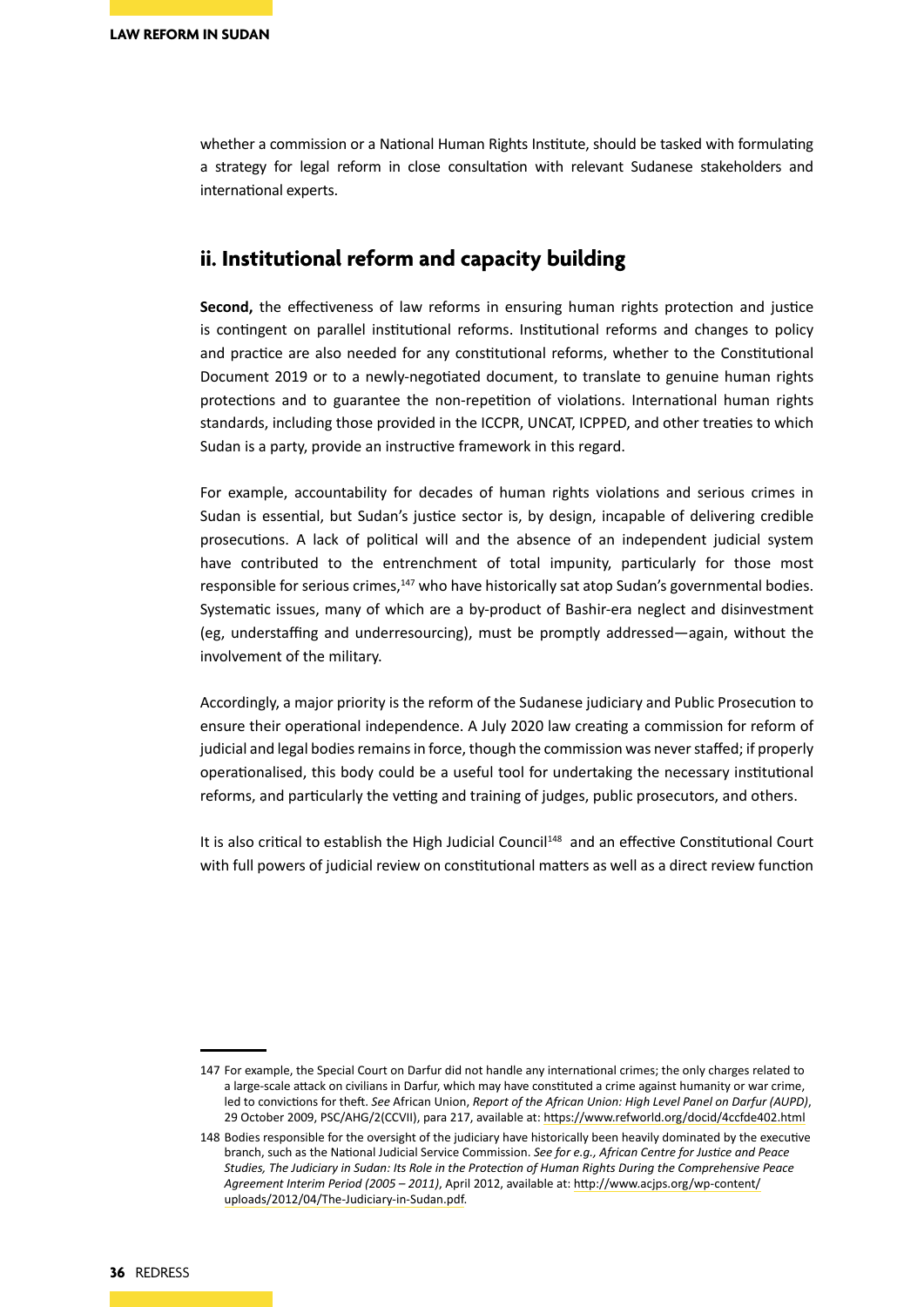vis-à-vis the Supreme Court.<sup>149</sup> Sudan's lower courts should also be empowered to refer constitutional questions to the Constitutional Court, promoting a culture of constitutionalism and human rights within the broader judiciary, and allowing individuals to raise simple constitutional issues without exhausting all available domestic remedies within the regular court system—historically a costly, and time-consuming, endeavour.150 As REDRESS has previously noted with Sudanese partners, allowing lower courts to deal with constitutional issues before going to the Constitutional Court may strengthen the judiciary's accountability functions by rendering individual judges less vulnerable to political repercussions.<sup>151</sup>

For these reforms to "take hold," and to give meaning to any fundamental freedoms and rights protected in the Constitutional Document 2019 or any possible successor document, judges must be genuinely independent, and willing on an individual basis to challenge laws and practice. In the past, the High Judicial Council ostensibly charged with oversight of the Sudanese judiciary was not mandated to do more than adopt the budget of the judiciary and make recommendations to the executive. This is not sufficient. To exercise effective oversight of the judiciary, a High Judicial Council or its equivalent must be mandated to establish adequate appointment and review procedures (though this is not to say that a full clearing-ofhouse is necessarily required across the Sudanese judiciary).

At the same time, it is equally important to build the capacity of Sudanese prosecutors at all levels. This entails the upskilling of relevant personnel in respect of human rights law and Sudanese legal standards, conducting effective investigations, and fair trial protections. Other priorities concern the protection of victims' rights, including through the provision of legal aid and the right to participate in all stages of legal proceedings.

Any efforts to amend or rewrite the Constitutional Document must ensure that the responsibility for carrying out these critical reforms is delegated to civilian leaders who are fully empowered to take binding action, and who are representative of the Sudanese public (including on the basis of gender); it will be important to avoid the trap of the "commission," where Sudan's past reform efforts have faltered. For example, even outside of the most recent transitional period, other past judicial reform efforts have failed in part because previous commissions, such as the National Judicial Service Commission (established after the 2005 signing of the

<sup>149</sup> Under past constitutional documents, such as the Interim National Constitution 2005, the Constitutional Court was vested with control functions as the highest court in constitutional matters, and exclusive jurisdiction to adjudicate cases concerning: (1) the protection of human rights and fundamental freedoms; (2) resolution of disputes between the different levels of government; and (3) complaints against any act of the Presidency or the National Council of Ministers if the act involves a violation of the decentralized system of government. *See* Interim National Constitution (2005), Article 122, Articles 61(a) and 78(a), available at: https://redress. org/wp-content/uploads/2021/09/2005-Sudan-Interim-National-Constitution-English.pdf. By comparison, the Constitutional Document 2019 provided relatively little detail on the Constitutional Court's mandate and jurisdiction, stating that the "Constitutional Court is an independent court, and is separate from the judicial authority. It is competent to oversee the constitutionality of laws and measures, to protect rights and freedoms, and to adjudicate constitutional disputes." *See* Constitutional Document 2019, Article 31.

<sup>150</sup> Review of the Constitutional Court's possible structure and functions may be useful in this respect, in an effort to streamline appeals processes. For example, before al-Bashir's presidency, a Constitutional Chamber in the Supreme Court was empowered to exercise constitutional review functions.

<sup>151</sup> *See* REDRESS, CLRS, and the Sudanese Human Rights Monitor, "Arrested Development: Sudan's Constitutional Court, Access to Justice and the Effective Protection of Human Rights," August 2012, available at: http://www. pclrs.com/downloads/Resources/1208arrested\_development\_sudan.pdf.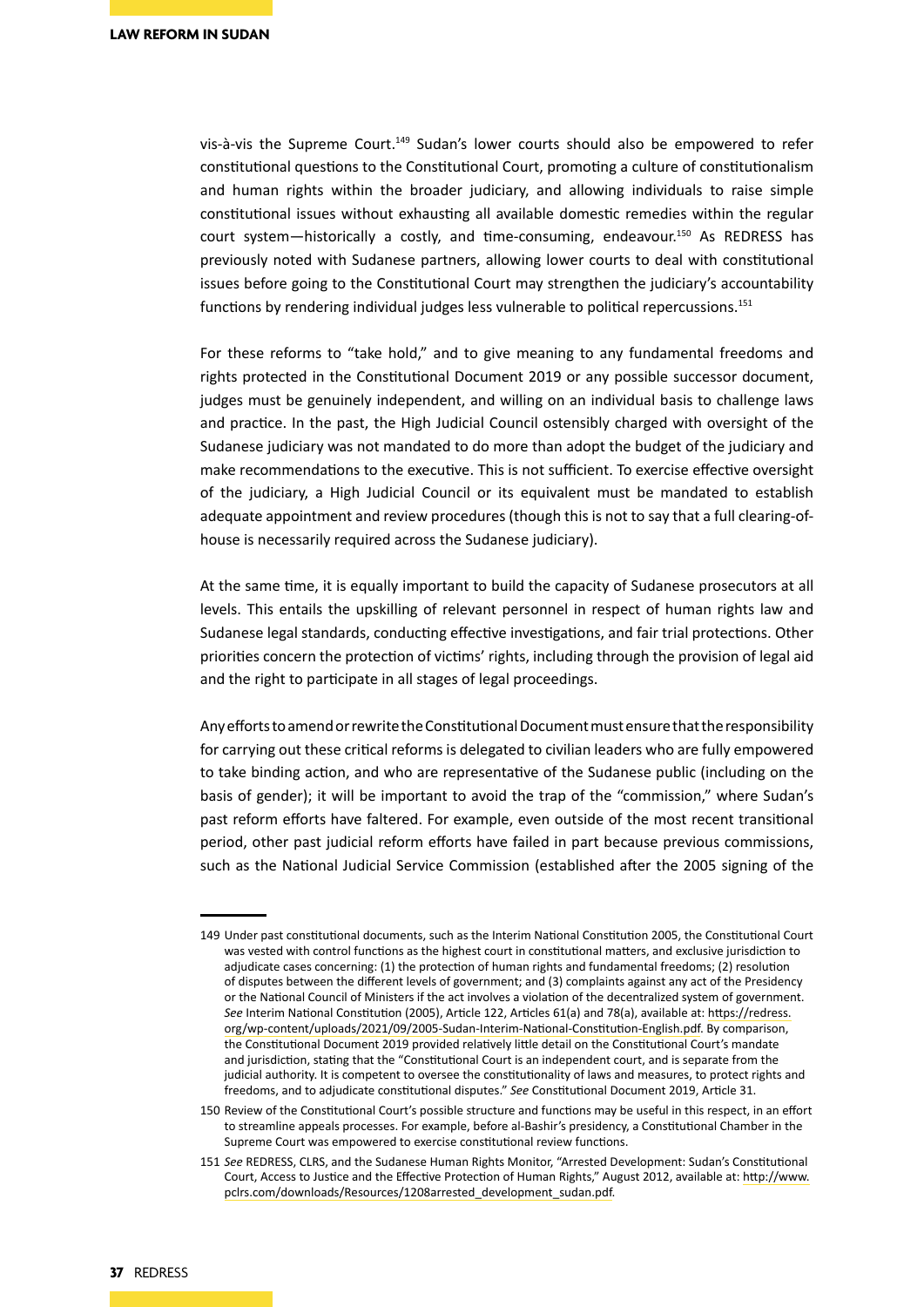Comprehensive Peace Agreement), were not mandated to do more than adopt the judiciary's budget, as indicated above. The same applies to the commission for the reform of the justice sector (established in April 2020 but never operationalised), which was based on a flawed law that did not give it a broad enough mandate.

Where commissions are created as necessary, they must be independent, adequately resourced and authorised to take and enforce meaningful decisions, including as related to the removal of judges or prosecutors who lack impartiality. Other steps that should be taken include circumscribing the role of any executive body—whether a president or council including its law-making powers and limiting available emergency powers.

#### **iii. Security sector reform**

Any reforms to Sudan's legal framework and justice sector will not be effective without meaningful security sector reform, in addition to the legal reforms indicated above (such as the lifting of immunities for all security, intelligence, and law enforcement personnel).<sup>152</sup> The large number of armed actors involved in official or quasi-official law enforcement and national security actions—including the SAF, RSF, police, GIS, and JPA signatories—increase the complexity of any SSR process. For example, though JPA signatory groups are not involved in ongoing law enforcement actions, they are currently slated for inclusion in any future security arrangements and a Disarmament, Demobilization and Reintegration (DDR) process; some may be integrated into Sudan's regular forces, if and when Sudan creates a single unified national army. Consequently, it is important that international actors support Sudan in devising a strategy for security sector reform that goes beyond enforcing adequate international standards on use of force and usage of firearms.

The UN Secretary-General has previously enumerated a set of factors which effective and accountable security sectors have in common.<sup>153</sup> In relevant part, these include (a) a legal and/or constitutional framework providing for the legitimate and accountable use of force in accordance with international human rights standards; (b) mechanisms for oversight, including systems for financial management and review; (c) mechanisms for establishing "transparent modalities for coordination and cooperation among different actors, based on their respective constitutional/legal roles and responsibilities"; and (d) a culture of service, promoting among other items respect for human rights within security bodies.

Sudan must make substantial progress in each of these areas, beginning with a broad consultation and involvement of civil society, national and local authorities, and grassroots groups, including traditional leaders, women's groups and others. New legislation should clearly set out the mission and mandate of each of Sudan's security actors, in line with international

<sup>152</sup> *See also* REDRESS, CLRS, and the Sudanese Organisation for Research and Development, *Security for all: Reforming Sudan's National Security Services*, September 2009, available at: [http://www.pclrs.com/](http://www.pclrs.com/downloads/Resources/Resources/Security%20for%20all%20Final.pdf) [downloads/Resources/Resources/Security%20for%20all%20Final.pdf](http://www.pclrs.com/downloads/Resources/Resources/Security%20for%20all%20Final.pdf).

<sup>153</sup> *See* Report of the Secretary-General on 'Securing peace and development: the role of the United Nations in supporting security sector reform," UN Doc. A/62/59-S/2008/39 (23 January 2008).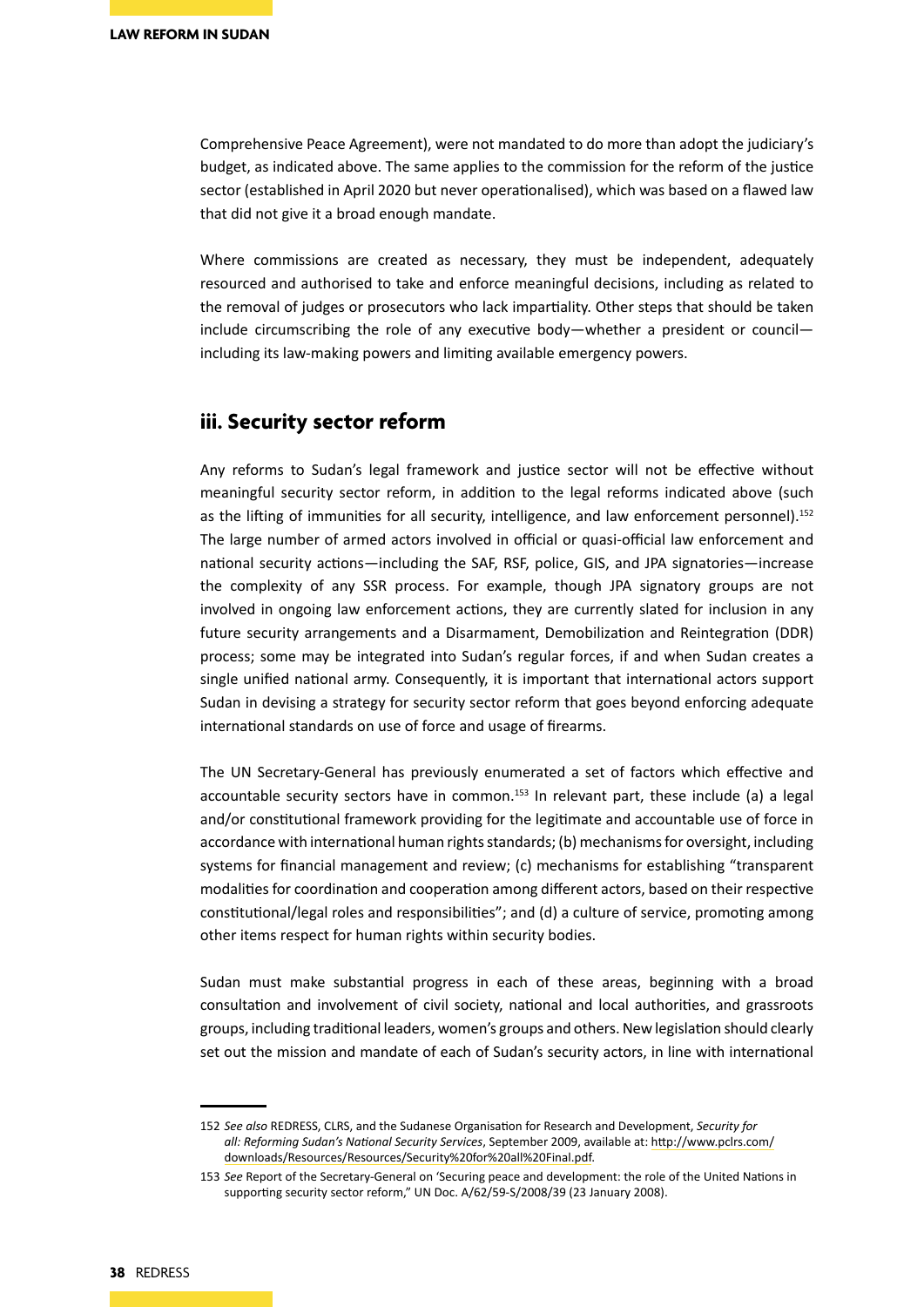human rights standards and without the extant ambiguity that defines "security" as any "threat to the security of Sudan," leaving organisations such as the GIS with broad discretion. The functions and powers of each security body should also be clearly defined and circumscribed, distinguishing between the tasks of Sudan's intelligence and law enforcement agencies, leaving no possibility for the exercise of "special" or "emergency" powers by any agency.154

#### **iv. Truthseeking and accountability**

**Finally**, international actors should support initiatives intended to arrive at a common narrative about past and present violations. Just before the coup, the UN Human Rights Council failed to renew a resolution extending technical assistance and capacity building on human rights issues that included a regular human rights monitoring and reporting aspect to the Council. At the time, civil society organisations sounded a note of caution, highlighting that the fragility of Sudan's democratic transition merited ongoing HRC attention—a warning which proved prescient.<sup>155</sup> The UN HRC has since the coup appointed an independent expert to monitor the human rights situation in Sudan.156 Though not quite a fact-finding mission or commission of inquiry, the independent expert's mandate presents an opportunity to clarify the circumstances surrounding serious human rights violations. States should ensure his office is properly resourced and granted access to key witnesses and information. Publicly discussing human rights violations and the responsible parties will be an important means towards reducing the military's sense of impunity.

The forthcoming June 2022 session of the HRC provides an opportunity to explore the appropriateness of additional measures, such as the heightened need for a commission of inquiry given the number of violations which have occurred since the November 2021 appointment of the independent expert.

On the domestic front, prior to the coup, the transitional government had made some progress in establishing a transitional justice commission, getting as far as passing a law authorising its creation.157 The commission had not been fully operationalised at the time of the coup. Nonetheless, some efforts had been made to conduct limited consultations with relevant stakeholders in the lead-up to the bill's passage. Moving forward—at the appropriate time—Sudanese authorities should be encouraged to ensure that any future consultations on

<sup>154</sup> For example, as REDRESS and Sudanese partners have examined in detail, the extension of emergency powers of arrest and detention to the GIS has resulted in hundreds of arbitrary (illegal) detentions since the coup. *See* REDRESS, Darfur Bar Association, PLACE, and the Emergency Lawyers Group, *'Taken from Khartoum's Streets': Arbitrary arrests, incommunicado detentions, and enforced disappearances under Sudan's emergency laws*, March 2022, available at: [https://redress.org/wp-content/uploads/2022/03/](https://redress.org/wp-content/uploads/2022/03/Emergency-Measures-in-Sudan-EN.pdf) [Emergency-Measures-in-Sudan-EN.pdf](https://redress.org/wp-content/uploads/2022/03/Emergency-Measures-in-Sudan-EN.pdf).

<sup>155</sup> *See* Joint Letter, "The Human Rights Council should extend its support to, and scrutiny of, Sudan," 10 September 2021, available at: [https://redress.org/wp-content/uploads/2021/09/HRC48-Civil-society-letter](https://redress.org/wp-content/uploads/2021/09/HRC48-Civil-society-letter-regarding-SUDAN.pdf)[regarding-SUDAN.pdf](https://redress.org/wp-content/uploads/2021/09/HRC48-Civil-society-letter-regarding-SUDAN.pdf).

<sup>156</sup> UN Human Rights Council, Twitter, 13 November 2021, available at: [https://twitter.com/UN\\_HRC/](https://twitter.com/UN_HRC/status/1459513259783032834) [status/1459513259783032834](https://twitter.com/UN_HRC/status/1459513259783032834).

<sup>157</sup> *See* Transitional Justice Commission Bill, available at: https://redress.org/wp-content/uploads/2021/03/ Transitional-Justice-Commission-Bill-2020-English.pdf.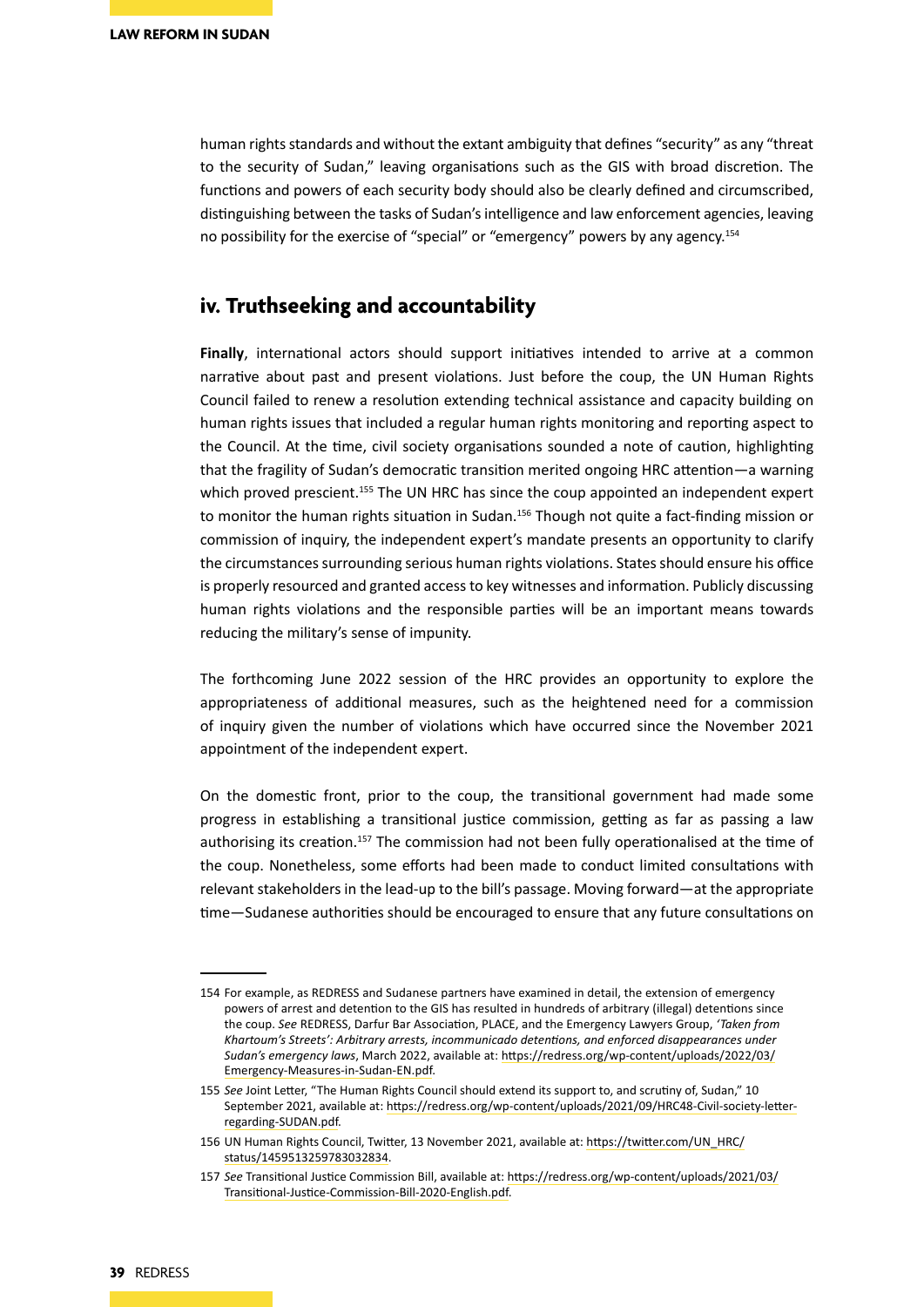topics concerning transitional justice are broad-based, inclusive, and effective.<sup>158</sup> International actors can support an integrated, rights-based transitional justice process by insisting on representation and making the re-starting of funding contingent on concrete action in this respect. Truthseeking and accountability should be foregrounded in this process.

In fairness, the pre-coup transitional government had also initiated several key investigative efforts, a necessary pre-cursor to any prosecutions. Most notably, this included the launch of an investigative committee into the serious human rights violations and international crimes committed on 3 June 2019. Separately, Sudan's attorney general confirmed to REDRESS in May 2021 that nearly 20 cases concerning (a) violations since 1989, (b) extrajudicial killings and repression of protests, and (c) violations since December 2018 (the start of the revolution) were underway.159 In an important milestone, in late March 2021, the Public Prosecution announcd the first charges of crimes against humanity under Sudan's criminal code (as amended in 2009 to include international crimes, though not in conformity with international law).

Some of these cases moved to the judicial sentencing phase, including in the case of Ahmed al-Khair, a public schoolteacher who was tortured and killed by NISS agents, 28 of whom were convicted and sentenced.160 In the al-Khair case, commendable efforts were made to ensure some measure of public participation in the proceedings, which were conducted in open court and broadcasted on Sudanese media.

These were positive steps forward, but as this paper has laid out, many violations have occurred since the coup alone, all of which will require investigation and remedy. Sudan's justice sector is simply not capable now of handling these cases. Even the few initiatives just discussed under the pre-coup transitional government faced significant challenges, ranging from a lack of political will (not to mention outright interference) to limited technical capacity. Most pertinently, the Public Prosecution and courts in Sudan are chronically understaffed and underfunded, while prosecutors, judges and lawyers lack experience in conducting largescale, complex investigations into international crimes.<sup>161</sup>

The international community should heed the lessons learned from the pre-coup period, and invest significantly more resources into the provision of technical capacity-building to legal professionals across the sector. Among other topics, such training should include a focus on the use and analysis of open-source evidence, witness protection and fair trial protections (eg, the exclusionary rule for torture and ensuring that witnesses are not subject to reprisals), and standards for the investigation and prosecution of international crimes. Now, not later, is

159 Ibid.

<sup>158</sup> *See* REDRESS and SOAS Centre for Human Rights, *Domestic Accountability Efforts in Sudan*, May 2021, available at: https://redress.org/wp-content/uploads/2021/05/Sudan-Domestic-Accountability-Efforts-Policy-Briefing.pdf.

<sup>160</sup> *See* BBC, "Sudan sentences 29 to death for teacher's killing in custody," 30 December 2019, available at: https://www.bbc.co.uk/news/world-africa-50945224/. It should be noted that the implementation of the death penalty in these and other cases may contravene the prohibition of torture and Sudan's other international obligations.

<sup>161</sup> *See* REDRESS and SOAS Centre for Human Rights, *Domestic Accountability Efforts in Sudan*, May 2021, available at: https://redress.org/wp-content/uploads/2021/05/Sudan-Domestic-Accountability-Efforts-Policy-Briefing.pdf.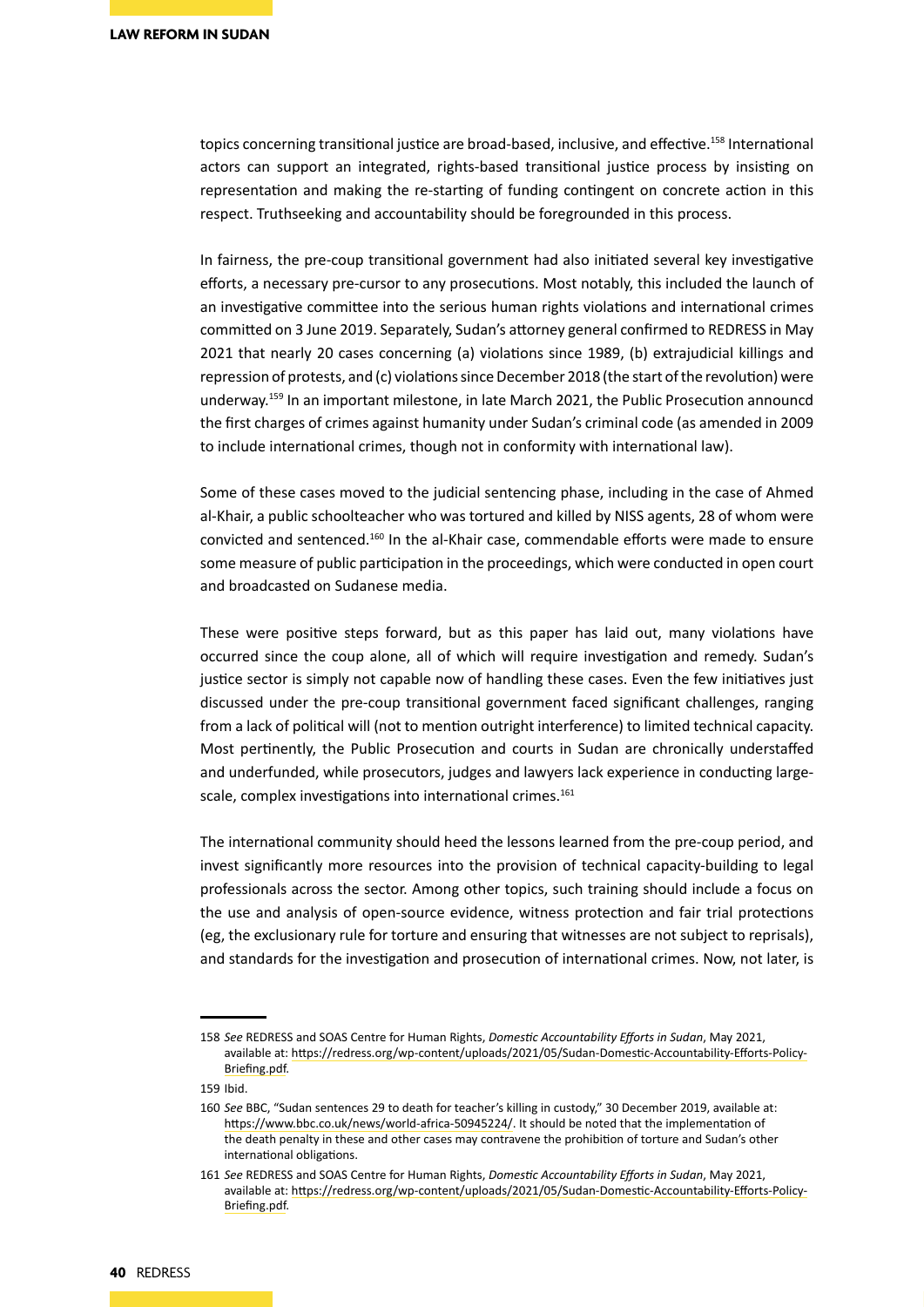the time to begin such capacity-building, with a view towards supporting broad accountability efforts aimed at prosecuting perpetrators at all levels.

## **Conclusion: The need for immediate, concerted action to ensure democratic governance and lasting human rights protection in Sudan**

The discussion about human rights reforms and accountability may seem premature, given the fluid and tense political situation. Yet precisely the opposite is true. A lack of accountability has long had a chilling effect on political participation in Sudan, and until concrete steps are taken to reduce impunity, it will be difficult for the country to restore trust in any fledgling democratic system.

International and regional actors must work collaboratively to implement and build public support for the full gamut of constitutional and human rights reforms described above, including by reiterating that these are necessary for the resumption of international assistance, debt relief, and the lifting of any targeted sanctions which are imposed. Transitional justice need not contradict mediation efforts and should not be put on hold any longer. On the contrary, as this paper has highlighted, issues of accountability, impunity, and legal and institutional reform must be resolved to tip the balance of power towards any civilian leaders. Any possible democracy in Sudan will remain contingent and hostage to the threat of violent overthrow as long as the militarisation of politics in Sudan persists, which has all too often created, and continues to dictate, the environment for ongoing human rights violations.